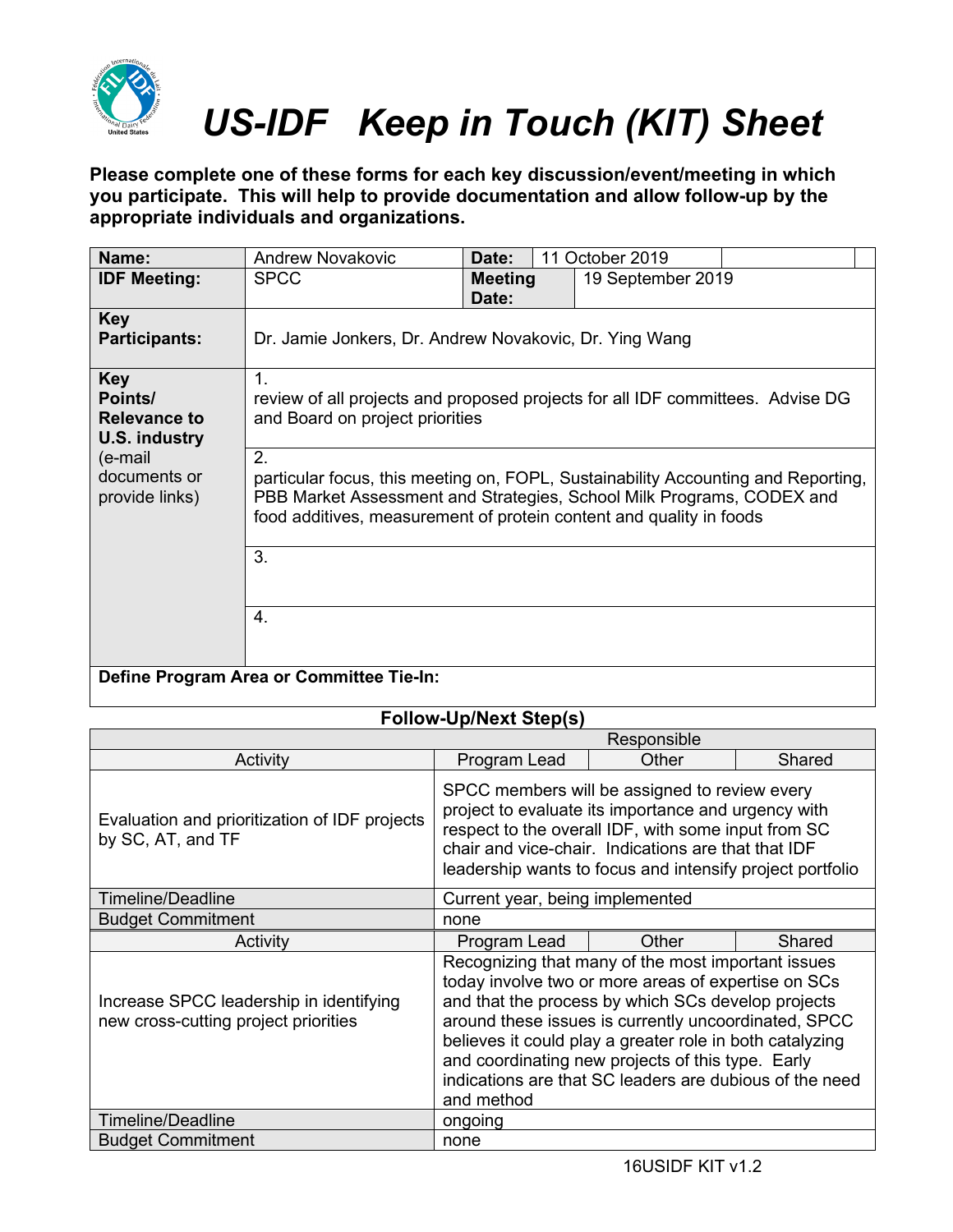| <b>Follow-Up/Next Step(s)</b> |  |
|-------------------------------|--|
|-------------------------------|--|

|                                                                                                                                                                                                     |                         | Responsible |        |
|-----------------------------------------------------------------------------------------------------------------------------------------------------------------------------------------------------|-------------------------|-------------|--------|
| Activity                                                                                                                                                                                            | Program Lead            | Other       | Shared |
| Working with IDF leadership toward writing the next 5-<br>year plan. Remains a work in progress. General<br>2022-25 IDF Strategic Plan<br>outline and thrust of current plan is likely to continue. |                         |             |        |
| Timeline/Deadline                                                                                                                                                                                   | Ongoing, complete 2021? |             |        |
| <b>Budget Commitment</b>                                                                                                                                                                            | none                    |             |        |

|                          |              | Responsible |        |
|--------------------------|--------------|-------------|--------|
| Activity                 | Program Lead | Other       | Shared |
|                          |              |             |        |
|                          |              |             |        |
|                          |              |             |        |
|                          |              |             |        |
|                          |              |             |        |
| Timeline/Deadline        |              |             |        |
|                          |              |             |        |
| <b>Budget Commitment</b> | none         |             |        |
| Activity                 | Program Lead | Other       | Shared |
|                          |              |             |        |
|                          |              |             |        |
|                          |              |             |        |
|                          |              |             |        |
| Timeline/Deadline        |              |             |        |
| <b>Budget Commitment</b> | nong         |             |        |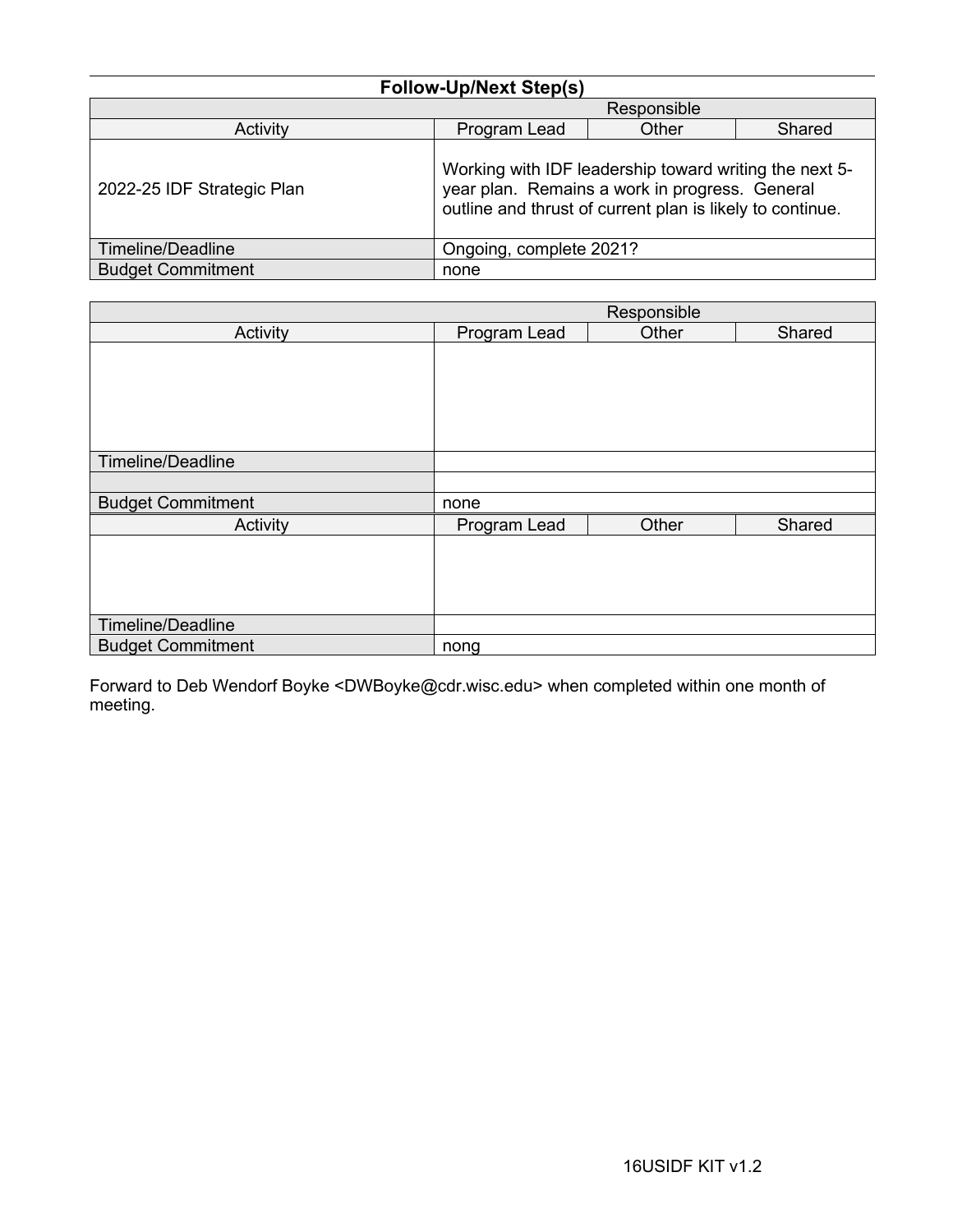

**Please complete one of these forms for each key discussion/event/meeting in which you participate. This will help to provide documentation and allow follow-up by the appropriate individuals and organizations.**

| Name:                                                                                                             | Shawna Morris                                                                                                                                                                                                                                                                                                                                                                                                                                                                                                                                                                                                                                                                                                                                                                                                                                                                                                                                                                                                                                                                                                                                                                                                                                                                                                                                                                                                                                                                                                                                                                                                                                                                                                                                                                                                                                                                                  | Date:                   | 10/28/19 |          |  |
|-------------------------------------------------------------------------------------------------------------------|------------------------------------------------------------------------------------------------------------------------------------------------------------------------------------------------------------------------------------------------------------------------------------------------------------------------------------------------------------------------------------------------------------------------------------------------------------------------------------------------------------------------------------------------------------------------------------------------------------------------------------------------------------------------------------------------------------------------------------------------------------------------------------------------------------------------------------------------------------------------------------------------------------------------------------------------------------------------------------------------------------------------------------------------------------------------------------------------------------------------------------------------------------------------------------------------------------------------------------------------------------------------------------------------------------------------------------------------------------------------------------------------------------------------------------------------------------------------------------------------------------------------------------------------------------------------------------------------------------------------------------------------------------------------------------------------------------------------------------------------------------------------------------------------------------------------------------------------------------------------------------------------|-------------------------|----------|----------|--|
| <b>IDF Meeting:</b>                                                                                               | <b>IDF General Assembly</b>                                                                                                                                                                                                                                                                                                                                                                                                                                                                                                                                                                                                                                                                                                                                                                                                                                                                                                                                                                                                                                                                                                                                                                                                                                                                                                                                                                                                                                                                                                                                                                                                                                                                                                                                                                                                                                                                    | <b>Meeting</b><br>Date: |          | 10/29/19 |  |
| <b>Key</b><br><b>Participants:</b>                                                                                | S. Morris, J. Allen, D. Boyke                                                                                                                                                                                                                                                                                                                                                                                                                                                                                                                                                                                                                                                                                                                                                                                                                                                                                                                                                                                                                                                                                                                                                                                                                                                                                                                                                                                                                                                                                                                                                                                                                                                                                                                                                                                                                                                                  |                         |          |          |  |
| <b>Key</b><br>Points/<br><b>Relevance to</b><br><b>U.S. industry</b><br>(e-mail<br>documents or<br>provide links) | 1. Elections for new IDF leadership positions resulted in the election of:<br>a) The uncontested candidates including renewal of the SPCC terms for A.<br>Novakovic and J. Jonker;<br>b) H. Husby (NO) to represent the National Secretariat body to the SPCC; and<br>c) K. Jordan (IR) to cover hygiene issues on the SPCC.<br>2. New rules of order were adopted:<br>a) IDF Associate Members: Starting with members joining on or after 1/1/20,<br>countries can remain in associate member status for a maximum of 4 years.<br>b) Countries leaving IDF membership are ineligible to rejoin for a period of 5<br>years.<br>3. Budget:<br>a) Questions were posed by some members of the GA seeking more specifics<br>from IDF staff on certain elements of the budget particularly how IDF is<br>accounting for the DISARM grant from the EU.<br>b) A dues increase of 2% was approved for 2020.<br>c) IDF's Board (through its strategic review) is looking at membership structure<br>and fees; more information will be provided in the future as that work progresses.<br>Elements under consideration include the prospect of company membership and<br>the goal of opening membership to countries with smaller production levels.<br>Israel expressed concern about the heavy burden the current structure places on<br>smaller countries; the US in turn noted the flat voting structure of IDF (each<br>country having 1 vote regardless of dues volume) and cautioned against too<br>large a disparity between dues classes of full members.<br>4. Membership:<br>a) Israel encouraged IDF to work to secure 2 new members each year and to<br>consider tapping interested academics and processors for membership<br>payments.<br>b) Russia has rejoined as a full member (a processor entity will serve as their<br>new NS).<br>c) Kenya has joined as a new Associate Member. |                         |          |          |  |
|                                                                                                                   |                                                                                                                                                                                                                                                                                                                                                                                                                                                                                                                                                                                                                                                                                                                                                                                                                                                                                                                                                                                                                                                                                                                                                                                                                                                                                                                                                                                                                                                                                                                                                                                                                                                                                                                                                                                                                                                                                                |                         |          |          |  |
|                                                                                                                   | 5) The GA approved the proposed plan for further work on sustainability<br>measuring and reporting, noting concerns and cautions expressed to date<br>including by the U.S. and the importance of close DSF coordination as the<br>project proceeds.                                                                                                                                                                                                                                                                                                                                                                                                                                                                                                                                                                                                                                                                                                                                                                                                                                                                                                                                                                                                                                                                                                                                                                                                                                                                                                                                                                                                                                                                                                                                                                                                                                           |                         |          |          |  |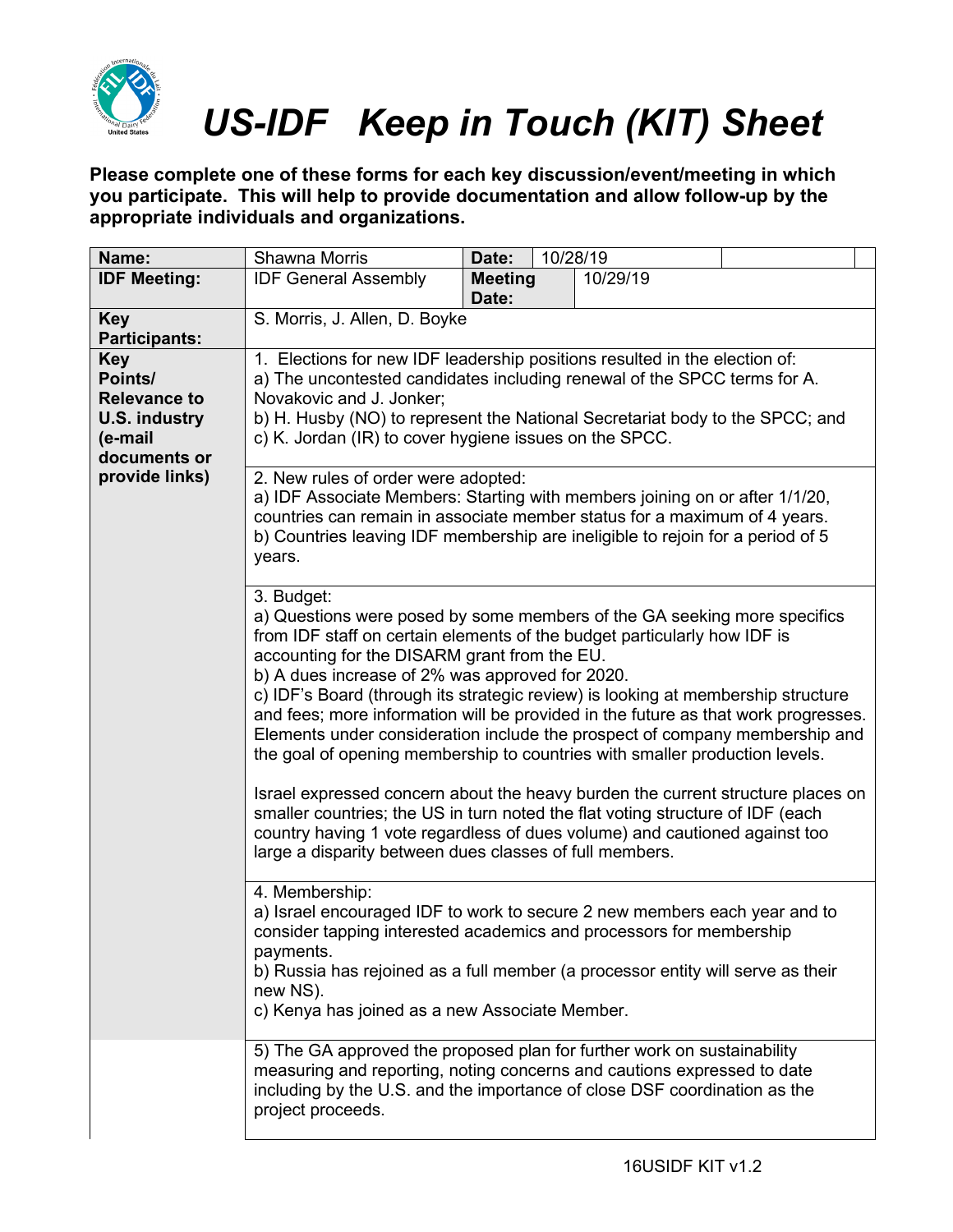| 6) The IDF Board's Strategy Discussion includes several elements:<br>a) Structure of IDF<br>b) Governance and Representativeness<br>c) Membership Structure and Fees<br>d) Issues and Opportunities for IDF<br>e) World in which IDF is operating and will operate going forward |
|----------------------------------------------------------------------------------------------------------------------------------------------------------------------------------------------------------------------------------------------------------------------------------|
| 7) SPCC Report:                                                                                                                                                                                                                                                                  |
| a) 2020 Priority Items – SPCC aiming to refine priority areas to 5 for next year.<br>b) New SPCC item on agenda: roundtable discussion of issues of priority for the<br>dairy sector that are not yet covered by IDF work (or perhaps work by other<br>entities).                |
| 8) IDF Head Office Report Highlights:                                                                                                                                                                                                                                            |
| a) IDF blog is open for contributions from members                                                                                                                                                                                                                               |
| b) IDF invitation for volunteers willing to represent IDF position at various<br>international meetings                                                                                                                                                                          |
| c) Next Summits - 2020 Cape Town, South Africa; 2021 Puerto Varas, Chile;<br>2022 New Delhi, India                                                                                                                                                                               |
| Define Program Area or Committee Tie-In: N/A; IDF over-arching governing body                                                                                                                                                                                                    |

| <b>Follow-Up/Next Step(s)</b>                                                                                                                                                                                                   |                                                                                                          |                                                                           |        |  |
|---------------------------------------------------------------------------------------------------------------------------------------------------------------------------------------------------------------------------------|----------------------------------------------------------------------------------------------------------|---------------------------------------------------------------------------|--------|--|
| Responsible                                                                                                                                                                                                                     |                                                                                                          |                                                                           |        |  |
| Activity                                                                                                                                                                                                                        | Program Lead                                                                                             | Other                                                                     | Shared |  |
| Continued work to shape the direction of<br>the DD sustainability measuring and<br>reporting project. This is expected to be<br>handed to the Sustainability Steering<br>Group moving forward given the nature of<br>the issue. | S. Morris, Y.<br>Wang                                                                                    | G. Miller and<br>DMI colleagues<br>as US<br>aggregators for<br><b>DSF</b> |        |  |
| Timeline/Deadline                                                                                                                                                                                                               | N/A                                                                                                      |                                                                           |        |  |
| <b>Budget Commitment</b>                                                                                                                                                                                                        | N/A                                                                                                      |                                                                           |        |  |
| Activity                                                                                                                                                                                                                        | Program Lead                                                                                             | Other                                                                     | Shared |  |
| Monitoring of the evolving Board strategy<br>discussion and areas of relevance to<br><b>USIDF</b> interests                                                                                                                     | <b>USIDF Executive</b><br>Team and others<br>sitting on IDF<br>entities briefed on<br>the strategy plans |                                                                           |        |  |
| <b>Timeline/Deadline</b>                                                                                                                                                                                                        | N/A                                                                                                      |                                                                           |        |  |
| <b>Budget Commitment</b>                                                                                                                                                                                                        | N/A Directly                                                                                             |                                                                           |        |  |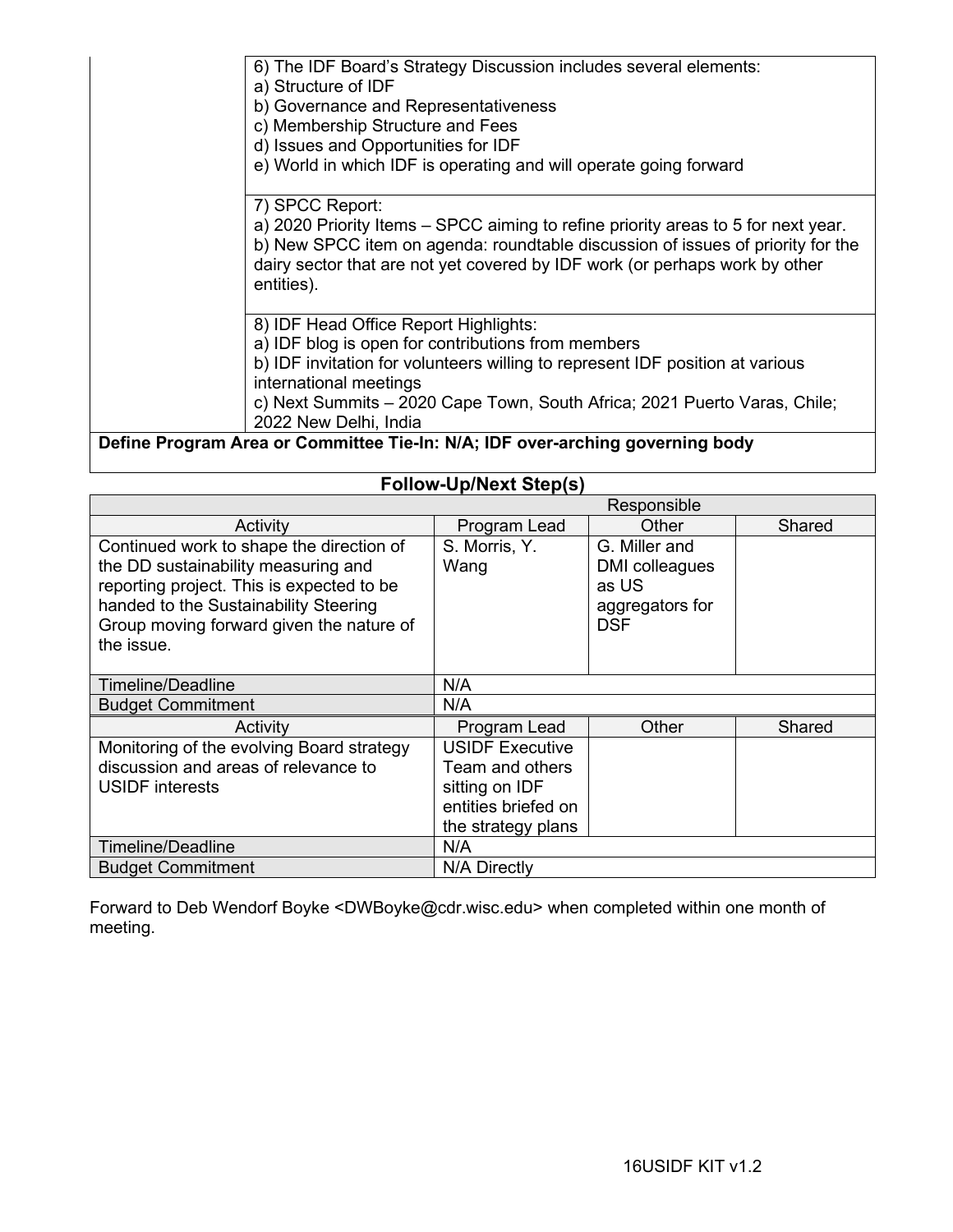

**Please complete one of these forms for each key discussion/event/meeting in which you participate. This will help to provide documentation and allow follow-up by the appropriate individuals and organizations.**

| Name:                                                                                                      | Nicholas Gardner & Allen<br>Sayler                                                                                                                                                                                                                                                                                                                                                                                           | Date:                   |  | 10/27/2019                                                                                                                                                                                                                                                                                                                                                                                                                                                                                                                                                                                                                                                          |
|------------------------------------------------------------------------------------------------------------|------------------------------------------------------------------------------------------------------------------------------------------------------------------------------------------------------------------------------------------------------------------------------------------------------------------------------------------------------------------------------------------------------------------------------|-------------------------|--|---------------------------------------------------------------------------------------------------------------------------------------------------------------------------------------------------------------------------------------------------------------------------------------------------------------------------------------------------------------------------------------------------------------------------------------------------------------------------------------------------------------------------------------------------------------------------------------------------------------------------------------------------------------------|
| <b>IDF Meeting:</b>                                                                                        | <b>Food Additives</b>                                                                                                                                                                                                                                                                                                                                                                                                        | <b>Meeting</b><br>Date: |  | 9/20/2019                                                                                                                                                                                                                                                                                                                                                                                                                                                                                                                                                                                                                                                           |
| <b>Key</b><br><b>Participants:</b>                                                                         | John Allen, Chris Thompson                                                                                                                                                                                                                                                                                                                                                                                                   |                         |  |                                                                                                                                                                                                                                                                                                                                                                                                                                                                                                                                                                                                                                                                     |
|                                                                                                            | IDF Standing Committee on Food Additives - General: IDF was able to<br>1.<br>accomplish all of its priority outcomes, a significant accomplishment.<br>Delegates and members of the SC were thanked for contributing to this<br>accomplishment. The IDF SCFA re-elected Allen Sayler at Chair and<br>Christian Kastrup as Deputy Chair, both for a 2-year term. Nick Gardner<br>volunteered to lead the Action Team on GSFA. |                         |  |                                                                                                                                                                                                                                                                                                                                                                                                                                                                                                                                                                                                                                                                     |
| <b>Key</b><br>Points/<br><b>Relevance to</b><br>U.S. industry<br>(e-mail<br>documents or<br>provide links) | a. Alignment—there are 3 rounds—first round addressing 13 Codex cheese<br>standards was completed at the 2019 CCFA meeting and adopted<br>without change at the 2019 CAC meeting. This first round contained<br>substantial IDF input so the once the Codex Secretariat completes the<br>effort, there will be no detailed food additive listings in the 13 Codex<br>cheese standards.                                       |                         |  |                                                                                                                                                                                                                                                                                                                                                                                                                                                                                                                                                                                                                                                                     |
|                                                                                                            | The second round of Codex dairy standard alignments (9 Codex dairy<br>standards) were submitted by the IDF Alignment AT to the eWG in late<br>May this year and are currently open for a few rounds of comments by<br>the CCFA Alignment eWG. This second round contains learnings from<br>the first round submitted to the eWF in the summer of 2018.                                                                       |                         |  |                                                                                                                                                                                                                                                                                                                                                                                                                                                                                                                                                                                                                                                                     |
|                                                                                                            | meeting in 2021.                                                                                                                                                                                                                                                                                                                                                                                                             |                         |  | The IDF Alignment AT has made significant progress on the third round<br>(9 Codex dairy standards), but volunteers are needed to review and<br>check the initial work completed by Keith Johnston (NZ) and Aurelie to<br>ensure accuracy and technical "correctness" in order to have this<br>alignment spreadsheet ready for submission to the eWG in 2020. If<br>everything goes according to plan, all of the Codex dairy standard food<br>additive sections will be aligned by the Codex Alimentarius Commission                                                                                                                                                |
|                                                                                                            | not create problems for US dairy experts.                                                                                                                                                                                                                                                                                                                                                                                    |                         |  | Impact on the US Dairy Industry: The alignment of all food additive<br>provisions in the Codex dairy standards reduces the potential for<br>exported US dairy products to be rejected as the result of governments<br>that might not understand which of the Codex food additive systems<br>should be used, the one in the Codex dairy standards or the one in the<br>Codex "General Standard for Food Additives (GSFA)". The alignment<br>process will merge the two systems into on Codex reference for food<br>additives. US-IDF representatives are working to ensure that the Codex<br>food additive single reference (GSFA) reference for dairy products does |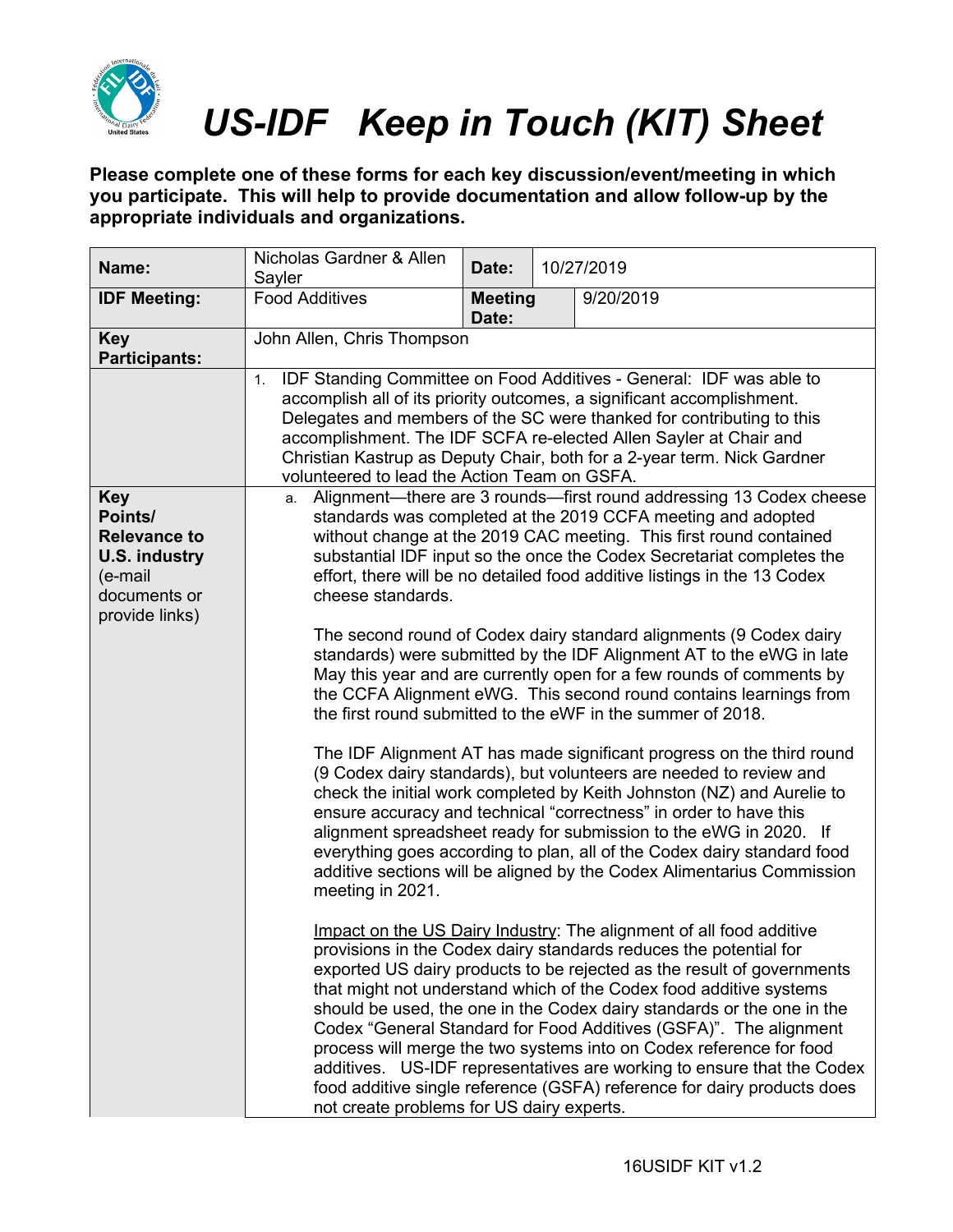| Finalize Addition of Stabilizers & Emulsifiers in the GSFA food category<br>b. |
|--------------------------------------------------------------------------------|
| 01.1.2 (Plain beverages). IDF successfully represented its Asian               |
| members to neutralize initial opposition from African delegations at the       |
| 2019 CCFA meeting on the topic of including stabilizers and emulsifiers        |
| in the GSFA food category 1.1.2 based on the hard work of a few key            |
| members of the CCFA IDF delegation. However, at the 2019 CAC                   |
| meeting, African delegations raised a concern that no food additives           |
| should be allowed in "plain" dairy beverages. While this GSFA food             |
| category is actually 01.1.1, the African delegations were also concerned       |
| about food additives in 01.1.2 so there exists a concern that the              |
| completion of food additive work for dairy beverage category 01.1.2            |
| might be challenge at the 2020 CCFA meeting. The IDF SCFA agreed               |
| not to advocate adoption of polyglycerol alginate at the 2020 CCFA in          |
| 1.1.2 given lack of information on the use and need and also to avoid the      |
| potential reopening of debate on the already adopted                           |
| stabilizers/emulsifiers.                                                       |
| Impact on the US Dairy Industry: Currently, almost all dairy beverages on      |
| the US market with longer shelf lives that would allow for export are          |
| flavored and do not fall in the GSFA food category 01.1.2 so at this time      |
| there are no impact on the US dairy industry                                   |
| c. Trisodium Citrate for Use in GSFA Food Category 01.1.1. There was           |
| opposition to this food additive being added to the list for 01.1.1 with only  |
| Brazil being a strong advocate and IDF providing technical justification at    |
| the 2019 CCFA meeting. While adopted there, at the later CAC meeting           |
| in July, it was sent back to the 2020 CCFA for reconsideration. It is clear    |
| that most IDF members to not require the addition of trisodium citrate for     |
| use in high heat-treated milks as in most cases, there is enough citrate       |
| to keep milk components from settling out after high heat treatment.           |
| While widely accepted for use in goat and sheep's milk subject to high         |
| heat treatment, its need for cow's milk was in doubt. Because of a lack        |
| of support by IDF members, the IDF delegation to the 2020 CCFA                 |
| meeting will not intervene in support of Brazil and only engage in             |
| comments, if requested by the CCFA Chair or another CCFA delegation.           |
| In this case, the IDF delegation is only authorized to make technical and      |
| scientific-based comments.                                                     |
| Impact on the US Dairy Industry: Frankly, since the US dairy industry          |
| does not need or use trisodium citrate for stabilizing milk components         |
| after high heat treatment, it would be best if the position of US-IDF was      |
| to oppose such an addition to 01.1.1.                                          |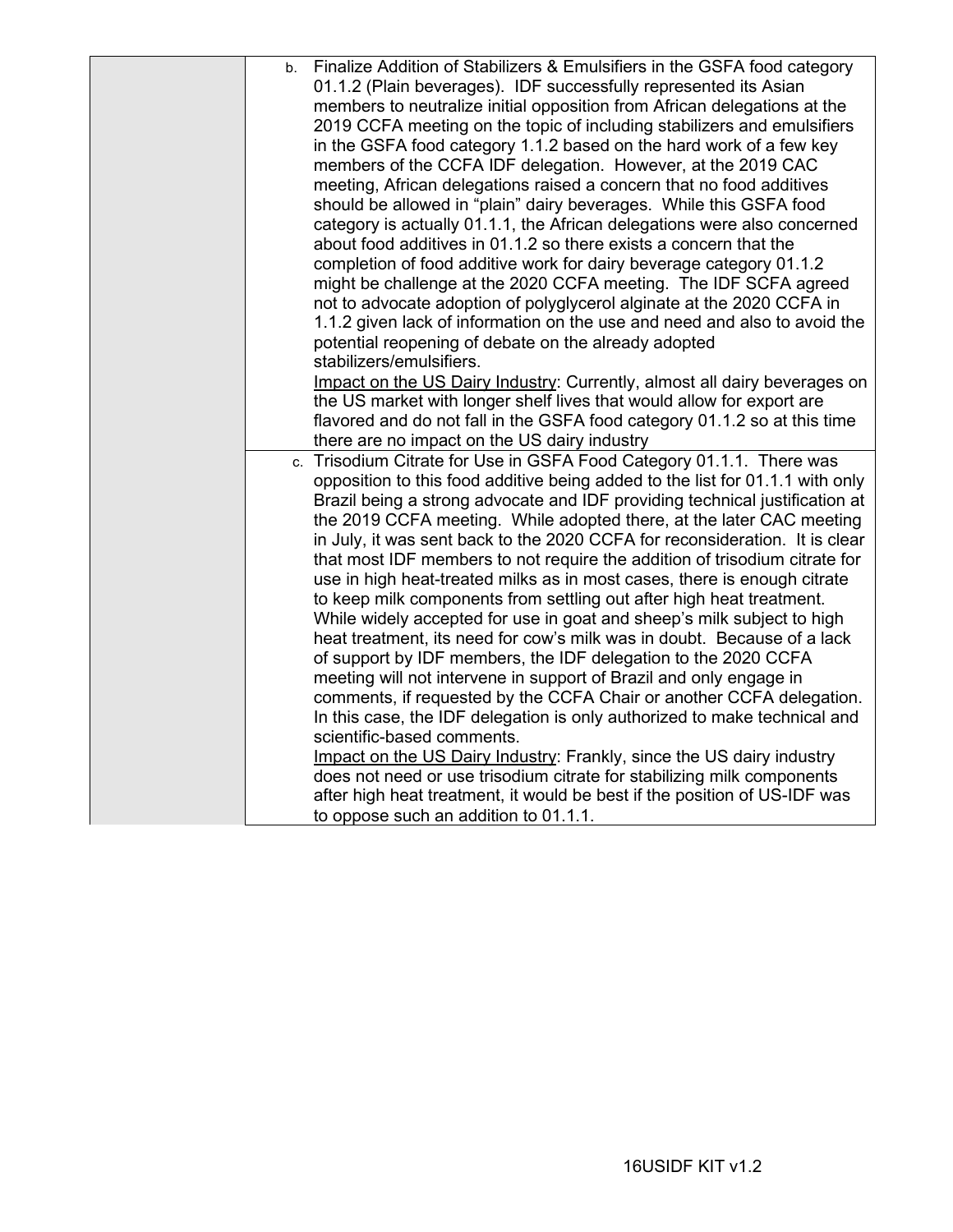| CCNFSDU Food Additive Issue for Follow-up Formula. The IDF<br>d.<br>Standing Committee on Nutrition failed to coordinate their official IDF<br>response on significant food additive issues related to "Follow-up<br>Formula" to CCNFSDU. The current path taken by CCNFSDU in these<br>food additive issues has the potential to set a precedent and create<br>conflicting policy and requirements for adoption of food additives in<br>certain foods within the Codex system. Therefore in Istanbul, at the<br>request of IDF SCFA Chair Allen Sayler, an unofficial coordination<br>meeting was held with key members of the IDF SC on Nutrition to ensure<br>that there will be future coordination on any food additive issues to be<br>addressed by the IDF SC on Nutrition with the IDF SCFA. This<br>coordination effort will also involve ISDI. Current trends by some member<br>governments to CCNFSDU support very restrictive allowances for food<br>additives in CCNFSDU Codex standards, regardless of the GSFA or the<br>policies on food additives established by CCFA.<br>Impact on the US Dairy Industry: The US dairy industry exports dairy<br>ingredients that are the primary components of a number of CCNFSDU<br>Codex standards such as infant formula, follow-up formula, etc. A<br>restriction on food additives in these dairy-based foods will mean a<br>restriction in the food additives allowed in the dairy ingredients that are<br>used in these dairy based foods covered by CCNFSDU regardless of the<br>work of CCFA, potentially restricting the market for some exported US<br>dairy powders. |
|--------------------------------------------------------------------------------------------------------------------------------------------------------------------------------------------------------------------------------------------------------------------------------------------------------------------------------------------------------------------------------------------------------------------------------------------------------------------------------------------------------------------------------------------------------------------------------------------------------------------------------------------------------------------------------------------------------------------------------------------------------------------------------------------------------------------------------------------------------------------------------------------------------------------------------------------------------------------------------------------------------------------------------------------------------------------------------------------------------------------------------------------------------------------------------------------------------------------------------------------------------------------------------------------------------------------------------------------------------------------------------------------------------------------------------------------------------------------------------------------------------------------------------------------------------------------------------------------------------------------------------------|
| e. Addition of Nitrates and Nitrites in Cheese. It appears that only a few<br>European cheese companies add nitrates to cheese as a preservative<br>and to prevent cheese such as Emmental with large "eyes" from blowing.<br>The most important issue to the cheese industry is that nitrates and<br>nitrites can be detected in many cheeses, forming naturally during the<br>aging process. So if Codex does not allow for the addition of these food<br>additives in cheese, then it is likely some cheese importing countries will<br>test of the presence of nitrates and nitrites and detect them, then reject<br>the imported cheese. The IDF SCFA is reaching out to the IDF SC on<br>Dairy Science and Technology to gather any information available on the<br>"natural" levels of nitrates and nitrites in a number of different cheese<br>varieties.<br>Impact on the US Dairy Industry: Since the US dairy industry does not<br>add nitrates and nitrites to any of its cheeses, the danger is that<br>importing countries will test and find these compounds in imported US<br>cheese and reject these cheeses, even though they are present<br>naturally.                                                                                                                                                                                                                                                                                                                                                                                                                                                            |
| Miscellaneous Food Additives Being Added to the GSFA: The eWG of<br>$f_{\cdot}$<br>CCFA led by the US, has completed its second round of requests for<br>comments on the addition of various food additives to Table 3 of the<br>GSFA, sucrose esters individually or as a group to the GSFA food<br>categories for dairy beverages, dairy powders, some cheeses like<br>processed cheese and dairy-based desserts (yogurt). Also being<br>considered is the addition of Alitame for use in the GSFA food categories<br>for flavored dairy beverages, dairy-based desserts and edible ices (ice<br>cream). It is expected that there will be little opposition to these<br>additions and IDF will support them.<br>Impact on the US Dairy Industry: While some of these food additives are<br>not being widely used by the US industry at this time, the flexibility to<br>have them available for use in exported dairy products at some future<br>date is important.                                                                                                                                                                                                                                                                                                                                                                                                                                                                                                                                                                                                                                                               |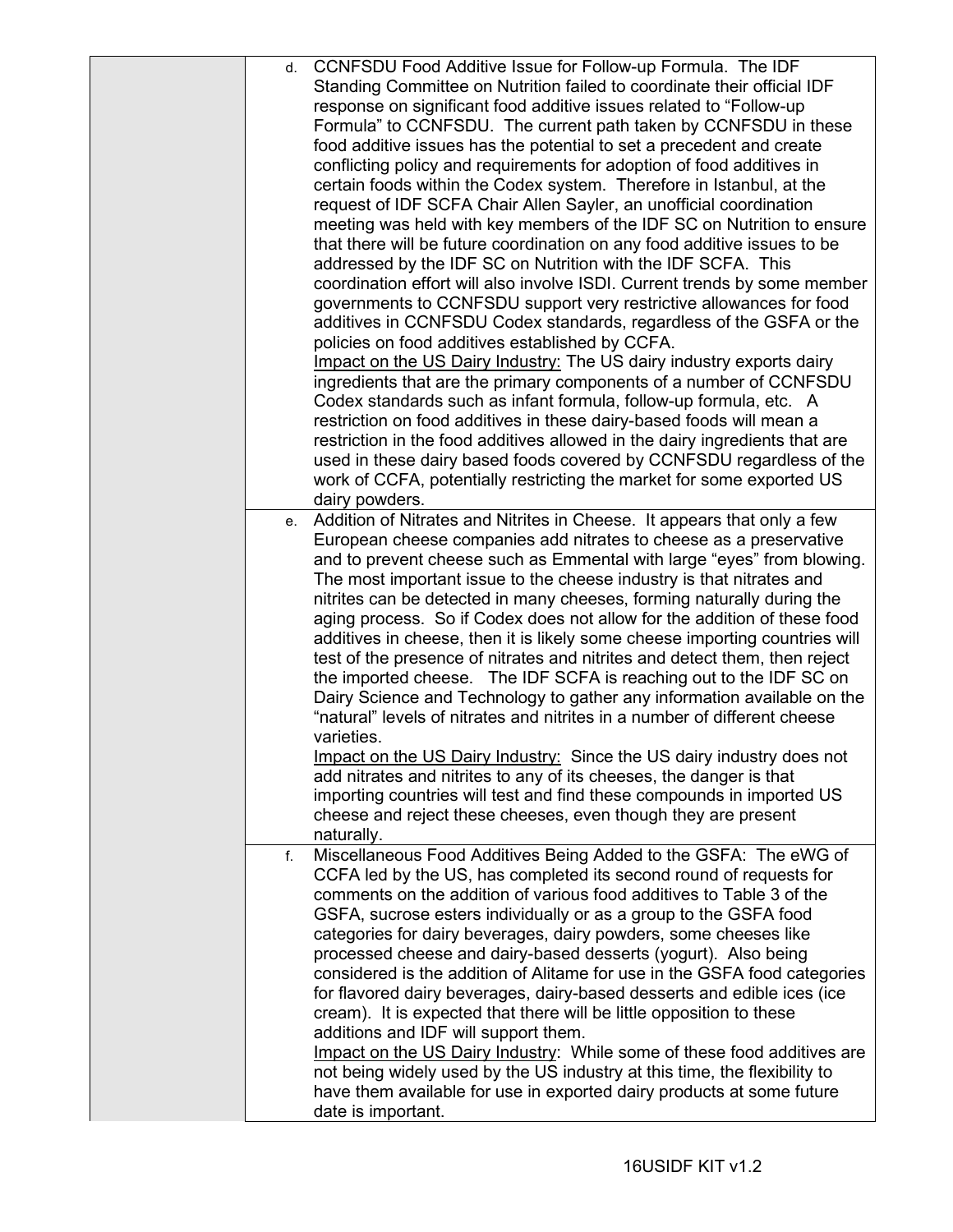| Replacement of Note 161: The eWG on Note 161 co-chaired by the US<br>g.                                                                                   |
|-----------------------------------------------------------------------------------------------------------------------------------------------------------|
| and the EU have completed the second round of requests for comment<br>on the removal or replacement of Note 161 for many sweeteners under                 |
| consideration for addition to the GSFA in many food categories including                                                                                  |
| dairy products. The challenge is that a number of countries including the                                                                                 |
|                                                                                                                                                           |
| EU want to restrict the use of these non-nutritive sweeteners only if there                                                                               |
| is a "significant energy reduction" associated with their addition. The IDF                                                                               |
| position was to allow the use of these sweeteners without any reference                                                                                   |
| to a "significant energy reduction". There will likely be one more round of                                                                               |
| comments requested prior to the 2020 CCFA meeting.                                                                                                        |
| Impact on the US Dairy Industry: If the "significant energy reduction"                                                                                    |
| concept is adopted, the any non-nutritive sweetener added to dairy                                                                                        |
| products will restrict it from being exported to many countries that either                                                                               |
| adopt the Codex food additive provisions or will further strengthen the                                                                                   |
| EU position on this subject. In either case, IDF and the US dairy industry                                                                                |
| need to commit to the removal of any replacement note that references                                                                                     |
| "significant energy reduction".                                                                                                                           |
| <b>IDF Task Force on Ultra Processed Foods: The Task Force discussed</b><br>2.                                                                            |
| primarily the "NOVA" system that is becoming more popular in some parts of                                                                                |
| South America, WHO, FAO and France to classify foods based on their level                                                                                 |
| of processing, with those foods classified as highly processed being less                                                                                 |
| nutritionally beneficial. While there was widespread concern by most                                                                                      |
| attending the Task Force meeting, there was less certainty about what IDF                                                                                 |
| should do about this misguided and simplistic approach to providing<br>consumers with information on which foods to consume and which to avoid.           |
|                                                                                                                                                           |
| The current 4-tiered NOVA classification system identifies many dairy                                                                                     |
| products and "highly processed" and therefore, the consumer is discouraged                                                                                |
| from purchasing and consuming these products. The TF agreed to draft a                                                                                    |
| short document that will incorporate input from SCFA, SCNH and SCDST to                                                                                   |
| counter with scientific and technical arguments, the validity of the NOVA                                                                                 |
| system and cite specific examples where processing provides more nutritious<br>foods and foods with longer shelf-life, thereby allowing some parts of the |
| world to reduce food waste and feed their hungry populations. SCFA has a                                                                                  |
| specific story to tell here to the TF agreed to form an Action Team to support                                                                            |
| the TF specific to the "food additive story". Nick Gardner (USA, Lead)                                                                                    |
| Camille Carvalho (FR) and John Allen (USA) were nominated to draft an IDF                                                                                 |
| fact sheet on the benefits of processed dairy products for use at some future                                                                             |
| date by IDF members.                                                                                                                                      |
| Impact on the US Dairy Industry: This issue will have a potentially very                                                                                  |
| negative impact on US dairy exports since out primary exports are dairy                                                                                   |
| powders, which are highly processed and these will be discouraged from use                                                                                |
| as ingredients in a wide variety of other dairy products and other foods                                                                                  |
| because of their highly processed nature.                                                                                                                 |
|                                                                                                                                                           |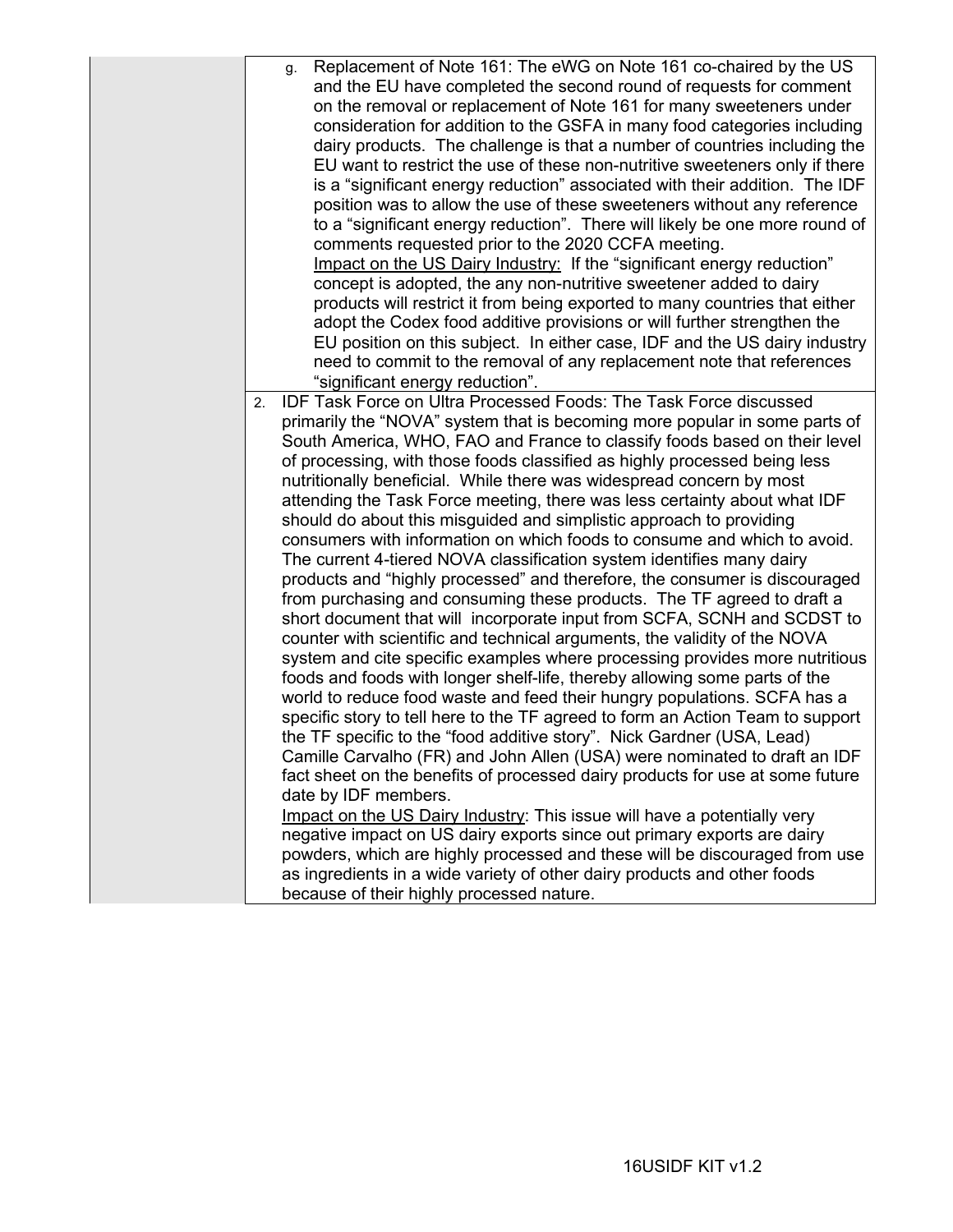| Food Fraud: The French delegation is aggressively pushing almost all IDF<br>3.                  |
|-------------------------------------------------------------------------------------------------|
| Standing Committees to adopt a position on food fraud, which for some is a                      |
| less than veiled attempt to have IDF endorse geographical indicators (GIs)                      |
| and a "protected geographical indication (PGI) as represented by the French                     |
| appellation d'origine contrôlée (AOC) system for wines, cheeses, etc.                           |
| Fortunately, while the French effort is aggressive, it is not very effective and                |
| with the CCFICS taking up the food fraud issue, this effort was delayed until                   |
| the outcome of the CCFICS work becomes clear.                                                   |
| Impact on the US Dairy Industry: If the current French and European effort of<br>$\mathbf{4}$ . |
| food fraud is really an attempt to legitimize GIs, then the entire effort within                |
| Codex on food fraud can have a very detrimental effect on US dairy exports,                     |
| particularly US cheese exports as many US cheese will have to be renamed                        |
| since many of the traditional cheese names are also protected by the EU GI                      |
| system.                                                                                         |
| $100 = 000 = 0.01$<br>.                                                                         |

### **Define Program Area or Committee Tie-In: IDF SCFA, SIL, Nutrition**

|                                  | Responsible         |                     |        |  |
|----------------------------------|---------------------|---------------------|--------|--|
| Activity                         | Program Lead        | Other               | Shared |  |
| All IDF SCFA Issues              | <b>Allen Sayler</b> | <b>Nick Gardner</b> |        |  |
| <b>Timeline/Deadline</b>         | Ongoing             |                     |        |  |
| <b>Budget Commitment</b>         | None                |                     |        |  |
| Activity                         | Program Lead        | Other               | Shared |  |
| All IDF SC Nutrition Issues      | <b>Nick Gardner</b> | John Allen          |        |  |
| <b>Timeline/Deadline</b>         | Ongoing             |                     |        |  |
| <b>Budget Commitment</b>         | None                |                     |        |  |
| Activity                         | Program Lead        | Other               | Shared |  |
| TF on Ultra-Processing           | Nick Gardner        | <b>Allen Sayler</b> |        |  |
| Timeline/Deadline                | Ongoing             |                     |        |  |
| <b>Budget Commitment</b>         | None                |                     |        |  |
| Activity                         | Program Lead        | Other               | Shared |  |
| <b>Food Fraud</b>                | <b>Nick Gardner</b> | Allen Sayler        |        |  |
| <b>Timeline/Deadline</b>         | Ongoing             |                     |        |  |
| <b>Budget Commitment</b><br>None |                     |                     |        |  |

### **Follow-Up/Next Step(s)**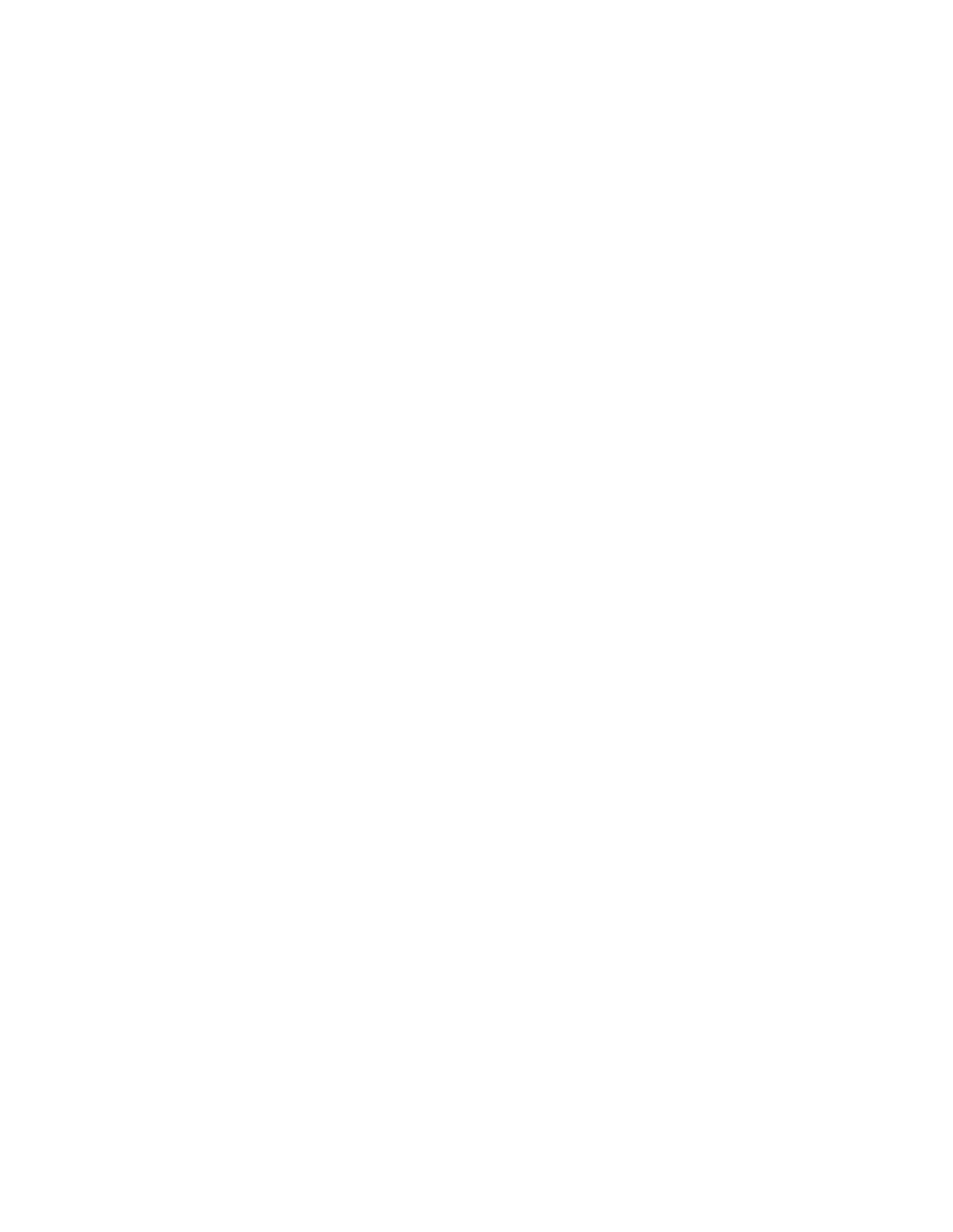

**Please complete one of these forms for each key discussion/event/meeting in which you participate. This will help to provide documentation and allow follow-up by the appropriate individuals and organizations.**

| Name:                                                                                                                                                                                                                                                                                                                                                                                                                                                                                                                                                                                                                                                                                                                                                                                                                                                  | Nicholas Gardner                                                                                                                                                                                                                                                                                                                                                                                                                                                                                                                                                                     | Date:                   |  | 9/27/2019 |  |
|--------------------------------------------------------------------------------------------------------------------------------------------------------------------------------------------------------------------------------------------------------------------------------------------------------------------------------------------------------------------------------------------------------------------------------------------------------------------------------------------------------------------------------------------------------------------------------------------------------------------------------------------------------------------------------------------------------------------------------------------------------------------------------------------------------------------------------------------------------|--------------------------------------------------------------------------------------------------------------------------------------------------------------------------------------------------------------------------------------------------------------------------------------------------------------------------------------------------------------------------------------------------------------------------------------------------------------------------------------------------------------------------------------------------------------------------------------|-------------------------|--|-----------|--|
| <b>IDF Meeting:</b>                                                                                                                                                                                                                                                                                                                                                                                                                                                                                                                                                                                                                                                                                                                                                                                                                                    | Standards of Identity and<br>Labelling                                                                                                                                                                                                                                                                                                                                                                                                                                                                                                                                               | <b>Meeting</b><br>Date: |  | 9/20/2019 |  |
| <b>Key</b><br><b>Participants:</b>                                                                                                                                                                                                                                                                                                                                                                                                                                                                                                                                                                                                                                                                                                                                                                                                                     | John Allan, Chris Thompson, Allen Sayler                                                                                                                                                                                                                                                                                                                                                                                                                                                                                                                                             |                         |  |           |  |
| <b>Key</b><br>Points/<br><b>Relevance to</b><br><b>U.S. industry</b><br>(e-mail<br>documents or<br>provide links)                                                                                                                                                                                                                                                                                                                                                                                                                                                                                                                                                                                                                                                                                                                                      | 1. Taskforce on Plant based beverages: noted the progress on the project and<br>review by the relevant standing committees. A toolkit, key messages, and other<br>documents that are being finalized could be helpful in individual countries or can<br>adapted to your own country/multiple audiences. Plan is to review it each year to<br>ensure it is up to date. Next step will be to expand it out to plant based yogurts<br>and cheeses. Several participants noted enforcement problems in their<br>jurisdictions where legal protections exist.                             |                         |  |           |  |
|                                                                                                                                                                                                                                                                                                                                                                                                                                                                                                                                                                                                                                                                                                                                                                                                                                                        | 2. Protection of dairy terms-Work came from this standing committee and links<br>with plant based beverages taskforce. Effort is based on initial horizon<br>scanning—survey of regulations worldwide on protecting dairy terms. Horizon<br>scanning is largely complete, but did not receive responses from as many<br>national committees as hoped. Action team will start discussing next steps and<br>how to proceed. To date, have recommend that they continue with the<br>questionnaire project, because we are still lacking some participation by Latin<br>American members |                         |  |           |  |
|                                                                                                                                                                                                                                                                                                                                                                                                                                                                                                                                                                                                                                                                                                                                                                                                                                                        | Some SC members noted the importance of looking at enforcement strategies,<br>including how to link to Codex GSUDT with a more in depth strategy. Concerns<br>were flagged about enforcement, which is really the purview of the national<br>authorities and an area IDF should be careful getting too involved with. Others<br>noted concerns with the inclusion of interpretative commentary within the draft<br>instead of a strict presentation of factual information.                                                                                                          |                         |  |           |  |
| 3. ISO Standard development for Vegan/Vegetarian-Expectations/demands by<br>some of the ISO participants at the last meeting were unrealistic-for example,<br>didn't want pesticide residues to be permitted because they kill insects. Despite<br>those challenges, many successful outcomes reflecting US positions were<br>realized in the latest draft: 1) scope kept B2B; 2) information that is harmful to<br>dairy around scope and labeling were removed; 3) Codex references beefed up<br>in the labeling section as proposed by IDF; 4) minor other than a few editorial<br>changes. Noted that vegan community is going to keep pushing on 0 threshold<br>for any animal presence, but IDF want GMP process. The action team will<br>continue to address and manage. Expect the document to be reviewed by the<br>full TC34 as a next step. |                                                                                                                                                                                                                                                                                                                                                                                                                                                                                                                                                                                      |                         |  |           |  |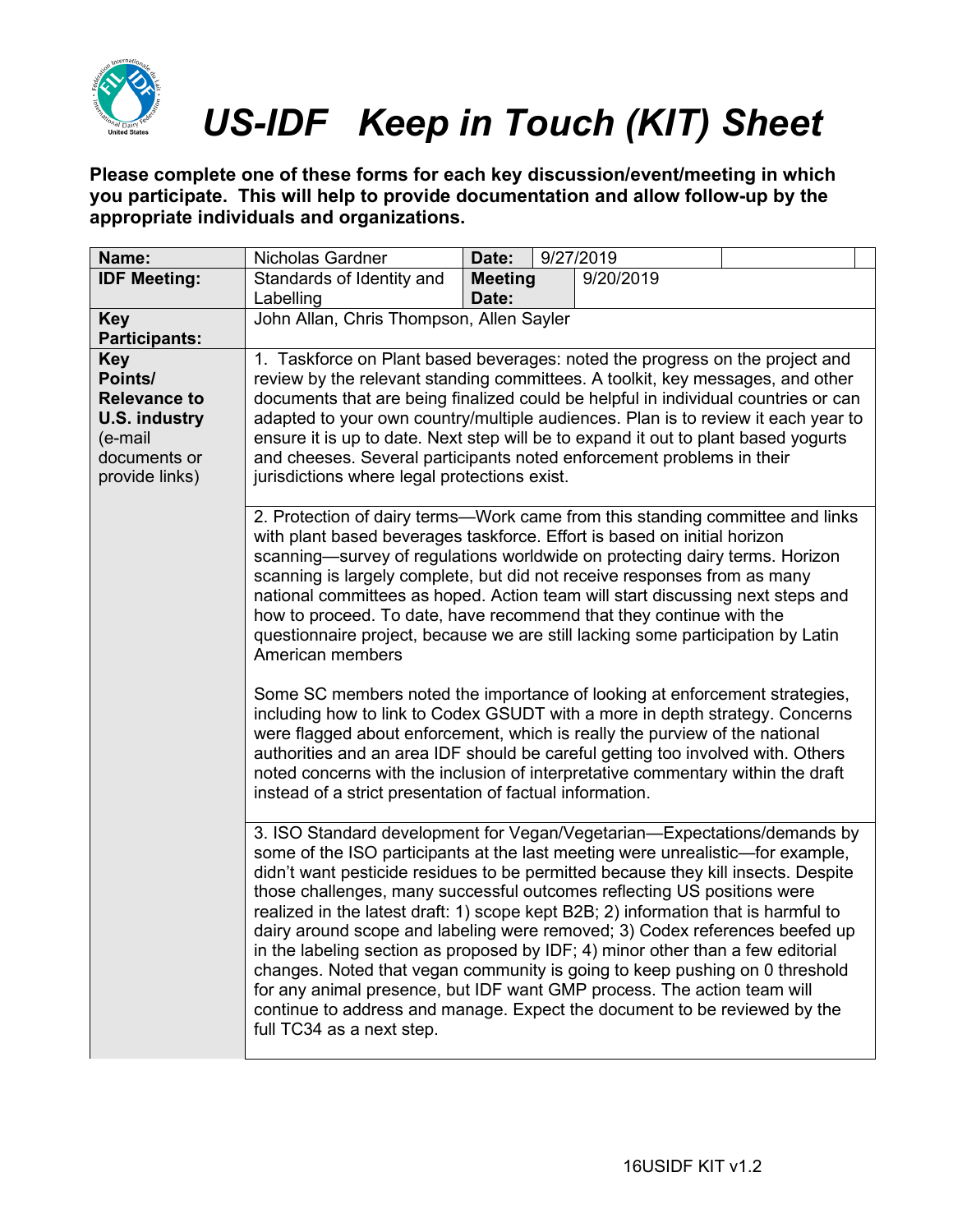| 4. Codex Updates:                                                                                                                                                                                                                                                                                                                                                                                                                                                                                                                                                                                                                                                                                                                                                                                                                                                                                                                                                                                                                                                                                                                                                                                                                                                                                                                                                                                                                                                                                                                                                                                                                                                                                                                                                                                                                                                                                                                                                                                                                                                                                                                                                                                                                                                                                                                                                                                                                                                                                                                                                                                                                                                                                                                                                                                                                                                                                                                                                        |
|--------------------------------------------------------------------------------------------------------------------------------------------------------------------------------------------------------------------------------------------------------------------------------------------------------------------------------------------------------------------------------------------------------------------------------------------------------------------------------------------------------------------------------------------------------------------------------------------------------------------------------------------------------------------------------------------------------------------------------------------------------------------------------------------------------------------------------------------------------------------------------------------------------------------------------------------------------------------------------------------------------------------------------------------------------------------------------------------------------------------------------------------------------------------------------------------------------------------------------------------------------------------------------------------------------------------------------------------------------------------------------------------------------------------------------------------------------------------------------------------------------------------------------------------------------------------------------------------------------------------------------------------------------------------------------------------------------------------------------------------------------------------------------------------------------------------------------------------------------------------------------------------------------------------------------------------------------------------------------------------------------------------------------------------------------------------------------------------------------------------------------------------------------------------------------------------------------------------------------------------------------------------------------------------------------------------------------------------------------------------------------------------------------------------------------------------------------------------------------------------------------------------------------------------------------------------------------------------------------------------------------------------------------------------------------------------------------------------------------------------------------------------------------------------------------------------------------------------------------------------------------------------------------------------------------------------------------------------------|
| CAC: Kicked the issue of cross promotion for follow up formula (FUF)<br>back to CCNFSDU for further review. IDF is working on a position on this<br>through the Action Team on Codex Nutrition Matters. Agreed to start<br>new work on allergen labeling-IDF will be monitoring closely.<br>CCGP: Agreed to new work on Committees Working by Correspondence.<br>Nick Gardner is willing to continue to attend the meeting on behalf of IDF.<br>Relevant to IDF as CCMMP will likely work by correspondence if it<br>undertakes any new work in the near future.<br>CCFL: Lots of relevant work on topics. 1) Labeling of Non-retail<br>$\bullet$<br>Containers—work progressing, near conclusion, and a priority for<br>USDEC; 2) Front of pack labeling—not moving quickly given<br>disagreement, another priority for IDF with linkages back to CCNFSDU<br>nutrient profiling work; 3) allergen labeling now approved work, will<br>progress between now and next CCFL; 4) high in labeling tied directly to<br>nutrient profiling-placed on hold pending CCNFSDU decision on<br>nutrient profiling.<br>CCNFSDU: 1) Revision of follow up formula-noted importance of the<br>$\bullet$<br>technical work IDF has done (food additives; carbs; labeling), but work<br>remains on all of these sections. Also major political questions around<br>WHO references in the preamble and labeling section, will be discussed<br>in action team on Codex Nutrition Matters; 2) trans fat labeling claims and<br>risk management will apply to both natural trans and industrially<br>produced—a real risk for dairy, and one that needs to get refocused<br>exclusively on reduction of industrially produced TFAs; 3) ready to use<br>therapeutic foods noted importance of protecting dairy protein<br>requirements in the guideline, currently in there, but will require IDF<br>persistence to keep them there. 4) discussion paper on nutrient profiling:<br>concern about this given disproportionate impact on dairy given higher<br>levels of saturated fat and sodium despite health benefits of<br>consumption, noted that many governments are likely to adopt them<br>given convenience, action team on Codex nutrition matters would<br>develop a draft IDF position; 5) discussion paper on probiotic is<br>progressing, there will be an action team meeting where the strategy will<br>be advanced.<br>5. A variety of new national updates were provided. Several updates on dairy<br>terms enforcement, nutrition labeling and sugar reduction efforts. Significant<br>discussion around need for and potential IDF development of guidance on<br>lactose reduced/lactose free claims. Some members will share data with SCSIL<br>for further consideration before deciding on need for new work.<br>6. New Work: Work from a food fraud/food authenticity Action Team was<br>presented. Work began last year with a survey of all regulations on existing |
|                                                                                                                                                                                                                                                                                                                                                                                                                                                                                                                                                                                                                                                                                                                                                                                                                                                                                                                                                                                                                                                                                                                                                                                                                                                                                                                                                                                                                                                                                                                                                                                                                                                                                                                                                                                                                                                                                                                                                                                                                                                                                                                                                                                                                                                                                                                                                                                                                                                                                                                                                                                                                                                                                                                                                                                                                                                                                                                                                                          |
|                                                                                                                                                                                                                                                                                                                                                                                                                                                                                                                                                                                                                                                                                                                                                                                                                                                                                                                                                                                                                                                                                                                                                                                                                                                                                                                                                                                                                                                                                                                                                                                                                                                                                                                                                                                                                                                                                                                                                                                                                                                                                                                                                                                                                                                                                                                                                                                                                                                                                                                                                                                                                                                                                                                                                                                                                                                                                                                                                                          |
|                                                                                                                                                                                                                                                                                                                                                                                                                                                                                                                                                                                                                                                                                                                                                                                                                                                                                                                                                                                                                                                                                                                                                                                                                                                                                                                                                                                                                                                                                                                                                                                                                                                                                                                                                                                                                                                                                                                                                                                                                                                                                                                                                                                                                                                                                                                                                                                                                                                                                                                                                                                                                                                                                                                                                                                                                                                                                                                                                                          |
|                                                                                                                                                                                                                                                                                                                                                                                                                                                                                                                                                                                                                                                                                                                                                                                                                                                                                                                                                                                                                                                                                                                                                                                                                                                                                                                                                                                                                                                                                                                                                                                                                                                                                                                                                                                                                                                                                                                                                                                                                                                                                                                                                                                                                                                                                                                                                                                                                                                                                                                                                                                                                                                                                                                                                                                                                                                                                                                                                                          |
|                                                                                                                                                                                                                                                                                                                                                                                                                                                                                                                                                                                                                                                                                                                                                                                                                                                                                                                                                                                                                                                                                                                                                                                                                                                                                                                                                                                                                                                                                                                                                                                                                                                                                                                                                                                                                                                                                                                                                                                                                                                                                                                                                                                                                                                                                                                                                                                                                                                                                                                                                                                                                                                                                                                                                                                                                                                                                                                                                                          |
|                                                                                                                                                                                                                                                                                                                                                                                                                                                                                                                                                                                                                                                                                                                                                                                                                                                                                                                                                                                                                                                                                                                                                                                                                                                                                                                                                                                                                                                                                                                                                                                                                                                                                                                                                                                                                                                                                                                                                                                                                                                                                                                                                                                                                                                                                                                                                                                                                                                                                                                                                                                                                                                                                                                                                                                                                                                                                                                                                                          |
|                                                                                                                                                                                                                                                                                                                                                                                                                                                                                                                                                                                                                                                                                                                                                                                                                                                                                                                                                                                                                                                                                                                                                                                                                                                                                                                                                                                                                                                                                                                                                                                                                                                                                                                                                                                                                                                                                                                                                                                                                                                                                                                                                                                                                                                                                                                                                                                                                                                                                                                                                                                                                                                                                                                                                                                                                                                                                                                                                                          |
|                                                                                                                                                                                                                                                                                                                                                                                                                                                                                                                                                                                                                                                                                                                                                                                                                                                                                                                                                                                                                                                                                                                                                                                                                                                                                                                                                                                                                                                                                                                                                                                                                                                                                                                                                                                                                                                                                                                                                                                                                                                                                                                                                                                                                                                                                                                                                                                                                                                                                                                                                                                                                                                                                                                                                                                                                                                                                                                                                                          |
|                                                                                                                                                                                                                                                                                                                                                                                                                                                                                                                                                                                                                                                                                                                                                                                                                                                                                                                                                                                                                                                                                                                                                                                                                                                                                                                                                                                                                                                                                                                                                                                                                                                                                                                                                                                                                                                                                                                                                                                                                                                                                                                                                                                                                                                                                                                                                                                                                                                                                                                                                                                                                                                                                                                                                                                                                                                                                                                                                                          |
|                                                                                                                                                                                                                                                                                                                                                                                                                                                                                                                                                                                                                                                                                                                                                                                                                                                                                                                                                                                                                                                                                                                                                                                                                                                                                                                                                                                                                                                                                                                                                                                                                                                                                                                                                                                                                                                                                                                                                                                                                                                                                                                                                                                                                                                                                                                                                                                                                                                                                                                                                                                                                                                                                                                                                                                                                                                                                                                                                                          |
| regulations/guidelines. Significant concern expressed by many given differences<br>in understanding of definition, purpose and scope. Concern noted that work done                                                                                                                                                                                                                                                                                                                                                                                                                                                                                                                                                                                                                                                                                                                                                                                                                                                                                                                                                                                                                                                                                                                                                                                                                                                                                                                                                                                                                                                                                                                                                                                                                                                                                                                                                                                                                                                                                                                                                                                                                                                                                                                                                                                                                                                                                                                                                                                                                                                                                                                                                                                                                                                                                                                                                                                                       |
| to date may not be relevant. Particular reservations were expressed by US IDF                                                                                                                                                                                                                                                                                                                                                                                                                                                                                                                                                                                                                                                                                                                                                                                                                                                                                                                                                                                                                                                                                                                                                                                                                                                                                                                                                                                                                                                                                                                                                                                                                                                                                                                                                                                                                                                                                                                                                                                                                                                                                                                                                                                                                                                                                                                                                                                                                                                                                                                                                                                                                                                                                                                                                                                                                                                                                            |
| members on the potential that this work bleeds into Geographic indicators. John<br>Allan, with support of others, recommended the work be focused on specific                                                                                                                                                                                                                                                                                                                                                                                                                                                                                                                                                                                                                                                                                                                                                                                                                                                                                                                                                                                                                                                                                                                                                                                                                                                                                                                                                                                                                                                                                                                                                                                                                                                                                                                                                                                                                                                                                                                                                                                                                                                                                                                                                                                                                                                                                                                                                                                                                                                                                                                                                                                                                                                                                                                                                                                                            |
| problems and solutions. Nick Gardner volunteered to get more involved on<br>behalf of the US. AT will revise document based on feedback.                                                                                                                                                                                                                                                                                                                                                                                                                                                                                                                                                                                                                                                                                                                                                                                                                                                                                                                                                                                                                                                                                                                                                                                                                                                                                                                                                                                                                                                                                                                                                                                                                                                                                                                                                                                                                                                                                                                                                                                                                                                                                                                                                                                                                                                                                                                                                                                                                                                                                                                                                                                                                                                                                                                                                                                                                                 |
| 7) Elections-Melissa Cameron (AUS) elected as chair; Nick Gardner (USA)<br>elected as deputy chair.                                                                                                                                                                                                                                                                                                                                                                                                                                                                                                                                                                                                                                                                                                                                                                                                                                                                                                                                                                                                                                                                                                                                                                                                                                                                                                                                                                                                                                                                                                                                                                                                                                                                                                                                                                                                                                                                                                                                                                                                                                                                                                                                                                                                                                                                                                                                                                                                                                                                                                                                                                                                                                                                                                                                                                                                                                                                      |
|                                                                                                                                                                                                                                                                                                                                                                                                                                                                                                                                                                                                                                                                                                                                                                                                                                                                                                                                                                                                                                                                                                                                                                                                                                                                                                                                                                                                                                                                                                                                                                                                                                                                                                                                                                                                                                                                                                                                                                                                                                                                                                                                                                                                                                                                                                                                                                                                                                                                                                                                                                                                                                                                                                                                                                                                                                                                                                                                                                          |
|                                                                                                                                                                                                                                                                                                                                                                                                                                                                                                                                                                                                                                                                                                                                                                                                                                                                                                                                                                                                                                                                                                                                                                                                                                                                                                                                                                                                                                                                                                                                                                                                                                                                                                                                                                                                                                                                                                                                                                                                                                                                                                                                                                                                                                                                                                                                                                                                                                                                                                                                                                                                                                                                                                                                                                                                                                                                                                                                                                          |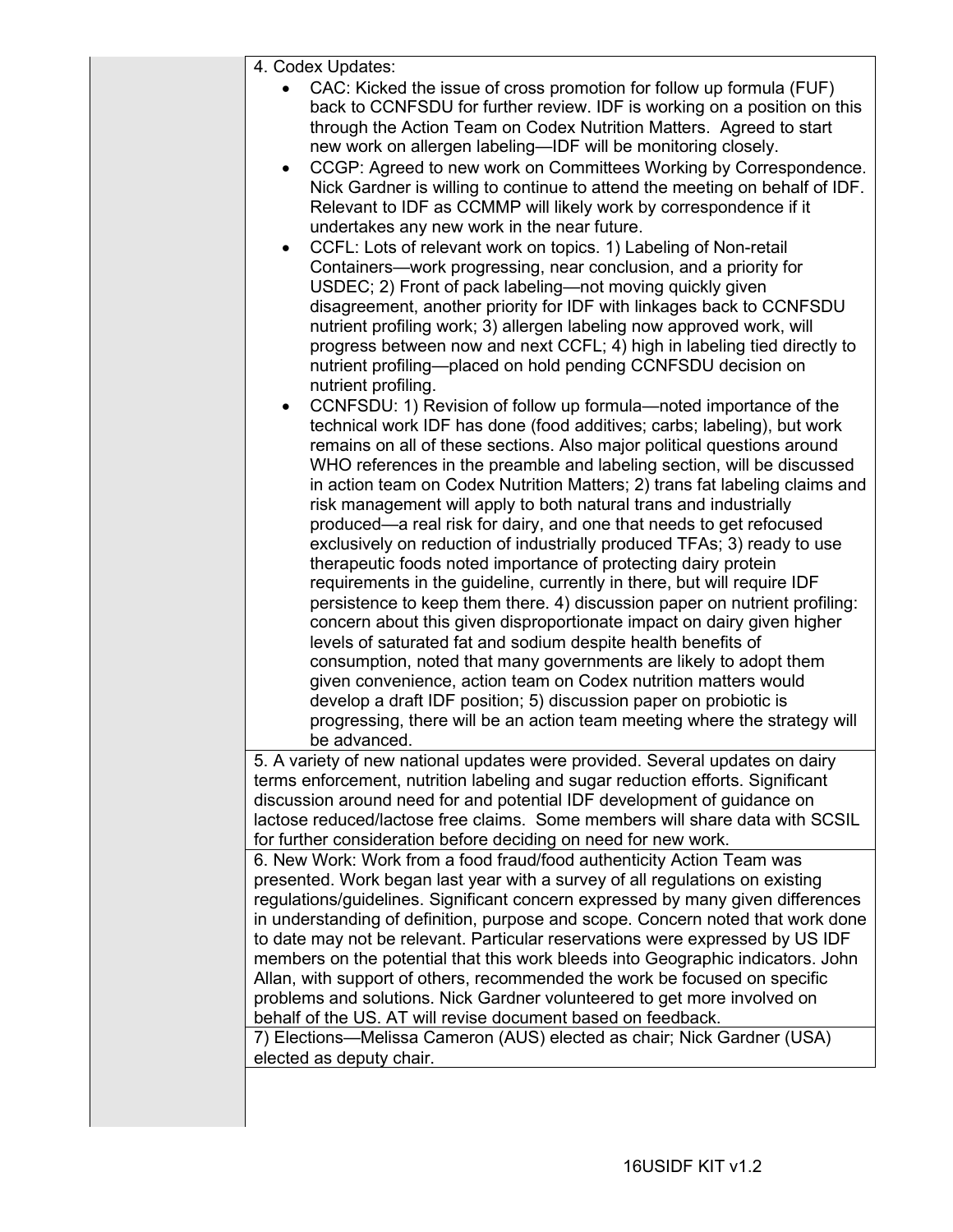### **Define Program Area or Committee Tie-In:**

| <b>Follow-Up/Next Step(s)</b> |              |       |        |  |
|-------------------------------|--------------|-------|--------|--|
|                               | Responsible  |       |        |  |
| Activity                      | Program Lead | Other | Shared |  |
|                               |              |       |        |  |
| <b>Timeline/Deadline</b>      |              |       |        |  |
| <b>Budget Commitment</b>      |              |       |        |  |
| Activity                      | Program Lead | Other | Shared |  |
|                               |              |       |        |  |
| <b>Timeline/Deadline</b>      | TBD          |       |        |  |
| <b>Budget Commitment</b>      | None         |       |        |  |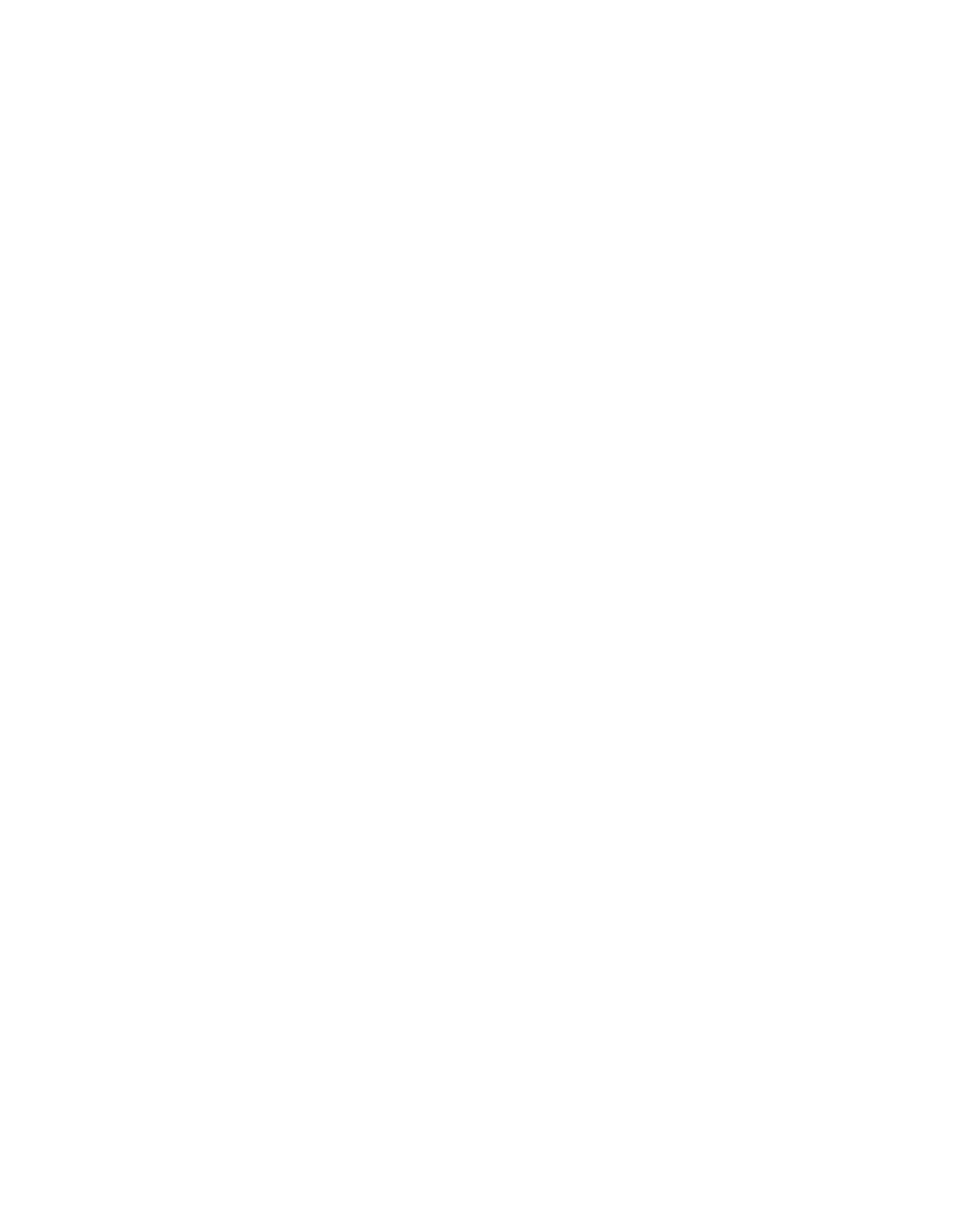

**Please complete one of these forms for each key discussion/event/meeting in which you participate. This will help to provide documentation and allow follow-up by the appropriate individuals and organizations.**

| Name:                                                                                                             | Nicholas Gardner                                                                                                                                                                                                                                                                                                                                                                                                                                                                                                                                                                                                                                                                                                                                                                                                                                                                                                                                                                                                                                                                                                                                                                                                                                                                                                                                                                                                                                                                                                                                                                                                                                                                                                    | Date:                   | 9/27/2019 |  |
|-------------------------------------------------------------------------------------------------------------------|---------------------------------------------------------------------------------------------------------------------------------------------------------------------------------------------------------------------------------------------------------------------------------------------------------------------------------------------------------------------------------------------------------------------------------------------------------------------------------------------------------------------------------------------------------------------------------------------------------------------------------------------------------------------------------------------------------------------------------------------------------------------------------------------------------------------------------------------------------------------------------------------------------------------------------------------------------------------------------------------------------------------------------------------------------------------------------------------------------------------------------------------------------------------------------------------------------------------------------------------------------------------------------------------------------------------------------------------------------------------------------------------------------------------------------------------------------------------------------------------------------------------------------------------------------------------------------------------------------------------------------------------------------------------------------------------------------------------|-------------------------|-----------|--|
| <b>IDF Meeting:</b>                                                                                               | Joint Standards of Identity<br>and Labeling and Food<br>Additives                                                                                                                                                                                                                                                                                                                                                                                                                                                                                                                                                                                                                                                                                                                                                                                                                                                                                                                                                                                                                                                                                                                                                                                                                                                                                                                                                                                                                                                                                                                                                                                                                                                   | <b>Meeting</b><br>Date: | 9/20/2019 |  |
| <b>Key</b><br><b>Participants:</b>                                                                                | John Allan, Chris Thompson, Allen Sayler                                                                                                                                                                                                                                                                                                                                                                                                                                                                                                                                                                                                                                                                                                                                                                                                                                                                                                                                                                                                                                                                                                                                                                                                                                                                                                                                                                                                                                                                                                                                                                                                                                                                            |                         |           |  |
| <b>Key</b><br>Points/<br><b>Relevance to</b><br><b>U.S. industry</b><br>(e-mail<br>documents or<br>provide links) | 1. Codex Alignment of food additive standards and General Standard for Food<br>Additives (GSFA) still require significant work although the effort is progressing<br>well. The first set of the 13 standards for ripe cheese done. They will be removed<br>from the commodity standard and a reference to the GSFA will be added—no<br>other changes will be made to the commodity standards and the GSFA<br>provisions will try to replicate exactly what was in the relevant standard. CAC<br>adopted everything recommended by IDF in the first round of alignment and<br>there was very little discussion at CCFA questioning IDF changes.<br>On second set of standards, the first circular has been completed. Second<br>circular expected in early October. IDF comments are based on experience from<br>the first set of work. Staff will circulate the second circular and seek input in the<br>future.<br>Third set has been sent to the action team by the team leader (Keith Johnston<br>NZ). Staff to confirm which reviewers are available.<br>IDF will organize a webinar on how we will review etc. given concerns about<br>ensuring expertise remains within the organization.<br>There was some discussion of the competency of CCFA versus CCMMP on<br>revising the dairy standards. All were reminded that CCFA alignment is not<br>adding new additives or functions to dairy standards. However, France<br>expressed concern even about this and noted their view that all changes to dairy<br>standards should come through CCMMP. The Committee concluded that the<br>status quo was acceptable for alignment, but larger changes would be evaluated<br>on a case by case basis within IDF. |                         |           |  |
|                                                                                                                   | 2. Codex regional standard on Doogh—unclear exactly where this is at the<br>moment. We have circulated comments and very little feedback. Expect it to be<br>discussed during the Regional Coordinating Committee on Asia. Several                                                                                                                                                                                                                                                                                                                                                                                                                                                                                                                                                                                                                                                                                                                                                                                                                                                                                                                                                                                                                                                                                                                                                                                                                                                                                                                                                                                                                                                                                  |                         |           |  |
|                                                                                                                   | members noted concern with the quality of the standard, but the Codex<br>Secretariat does not seem inclined to interfere.                                                                                                                                                                                                                                                                                                                                                                                                                                                                                                                                                                                                                                                                                                                                                                                                                                                                                                                                                                                                                                                                                                                                                                                                                                                                                                                                                                                                                                                                                                                                                                                           |                         |           |  |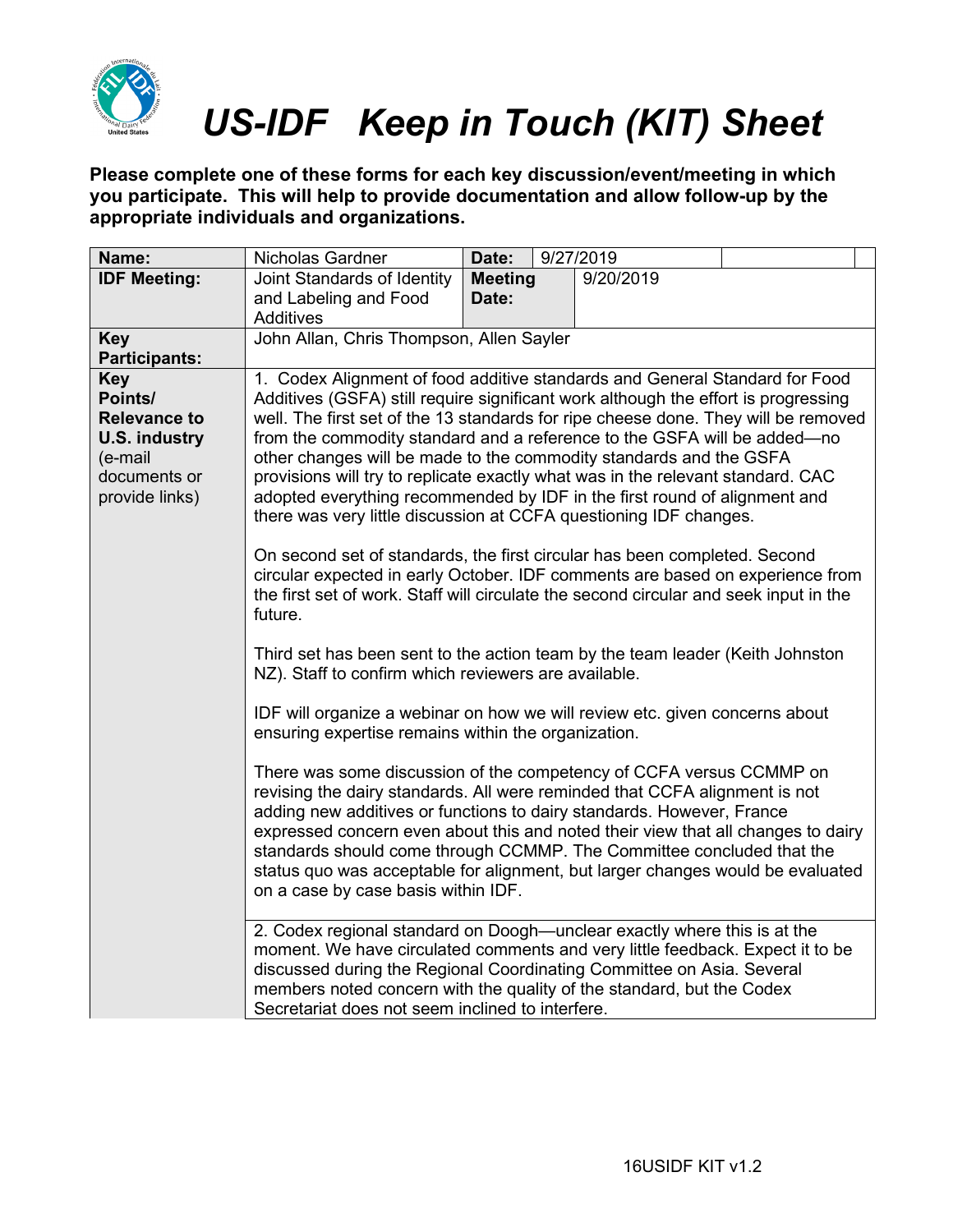| 3. CCNFSDU Food Additive Issues – Noted the importance of the relevant SCs<br>working on this given CCNFSDU efforts to determine technological justification<br>for food additives. SCNH has the jurisdiction over CCNFSDU, but need to make<br>sure SCFA and SCSIL are consulted as appropriate. Some discussion of<br>concerns about CCNFSDU making comments about safety of food additives in<br>specialty foods when this is the responsibility of JECFA to determine safety.<br>Anticipate this to be an ongoing challenge. |
|----------------------------------------------------------------------------------------------------------------------------------------------------------------------------------------------------------------------------------------------------------------------------------------------------------------------------------------------------------------------------------------------------------------------------------------------------------------------------------------------------------------------------------|
| Define Program Area or Committee Tie-In:                                                                                                                                                                                                                                                                                                                                                                                                                                                                                         |

### **Follow-Up/Next Step(s)**

|                          | Responsible                     |       |        |  |  |
|--------------------------|---------------------------------|-------|--------|--|--|
| Activity                 | Program Lead<br>Other<br>Shared |       |        |  |  |
|                          |                                 |       |        |  |  |
| Timeline/Deadline        |                                 |       |        |  |  |
| <b>Budget Commitment</b> |                                 |       |        |  |  |
| Activity                 | Program Lead                    | Other | Shared |  |  |
|                          |                                 |       |        |  |  |
| Timeline/Deadline        | TBD                             |       |        |  |  |
| <b>Budget Commitment</b> | None                            |       |        |  |  |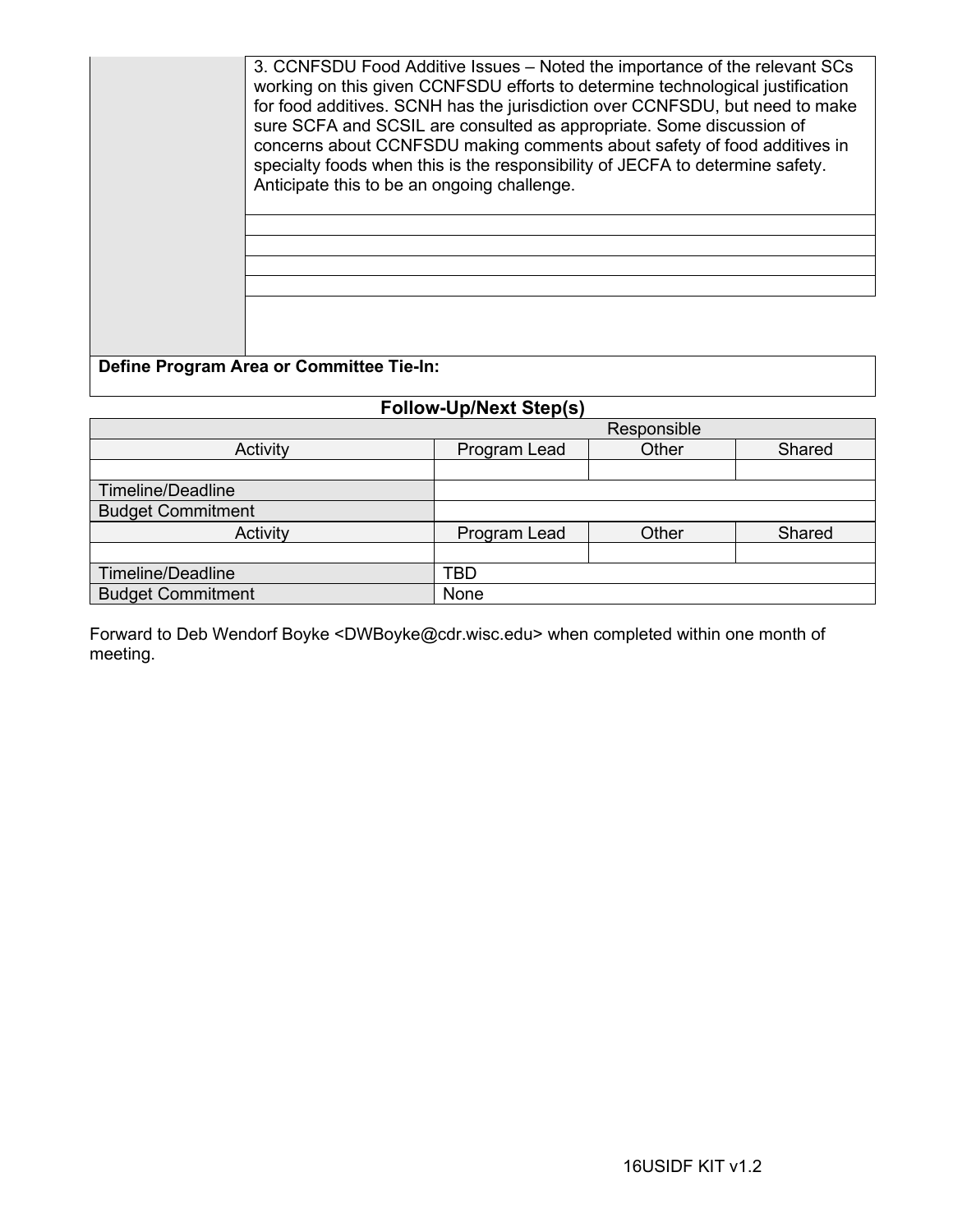

**Please complete one of these forms for each key discussion/event/meeting in which you participate. This will help to provide documentation and allow follow-up by the appropriate individuals and organizations.**

| Name:                                                                                                             | <b>Ying Wang</b>                                                                                                                                                                                                                                                                                                                                                                                                                                                                                                                                                                                           | Date:                      | 24 October 2019   |                                                                                                                                                                                                                                                                                                                                                                                    |  |
|-------------------------------------------------------------------------------------------------------------------|------------------------------------------------------------------------------------------------------------------------------------------------------------------------------------------------------------------------------------------------------------------------------------------------------------------------------------------------------------------------------------------------------------------------------------------------------------------------------------------------------------------------------------------------------------------------------------------------------------|----------------------------|-------------------|------------------------------------------------------------------------------------------------------------------------------------------------------------------------------------------------------------------------------------------------------------------------------------------------------------------------------------------------------------------------------------|--|
| <b>IDF Meeting:</b>                                                                                               | <b>SCENV</b>                                                                                                                                                                                                                                                                                                                                                                                                                                                                                                                                                                                               | <b>Meeting</b><br>Date:    | 21 September 2019 |                                                                                                                                                                                                                                                                                                                                                                                    |  |
| <b>Key</b><br><b>Participants:</b>                                                                                | Dr. Jamie Jonker, Dr. Ying Wang                                                                                                                                                                                                                                                                                                                                                                                                                                                                                                                                                                            |                            |                   |                                                                                                                                                                                                                                                                                                                                                                                    |  |
| <b>Key</b><br>Points/<br><b>Relevance to</b><br><b>U.S. industry</b><br>(e-mail<br>documents or<br>provide links) | SCENV don't have NWI for year 2020<br>$1_{-}$<br>Two Action Teams and related work will be 2020 focus:<br>2.<br>AT on LCA methodology<br>Compare existing standards (ISO, IDF guidelines, Dairy PEFCR, LEAP) and look for<br>$\bullet$<br>opportunity to check these methodologies.<br>SCENV experts will facilitate or contribute to existing workstreams in this area<br>$\bullet$<br>such as carbon sequestration and methane GWP* discussion.<br>$\circ$<br>AT on Ecosystem services<br>This AT was previously focus only on biodiversity. In order to highlight<br>$\bullet$<br>and nutrient cycling. | comments to C-sequ method. |                   | a harmonized approach within the sector. LEAP Road testing phase could be an<br>C-Sequ and its progress will need our attention. This project focused on<br>grazing system. US-IDF need a plan to support dairy cropping system<br>method development and reach out to TMR alliance to provide<br>environmental benefits, the scope is now broader and will include soil fertility |  |
|                                                                                                                   | $\bullet$<br>Define Program Area or Committee Tie-In:                                                                                                                                                                                                                                                                                                                                                                                                                                                                                                                                                      |                            |                   |                                                                                                                                                                                                                                                                                                                                                                                    |  |

|                                                   | Responsible                                                                             |       |               |  |  |
|---------------------------------------------------|-----------------------------------------------------------------------------------------|-------|---------------|--|--|
| Activity                                          | Program Lead                                                                            | Other | <b>Shared</b> |  |  |
| SCENV - AT on LCA methodology<br>C-sequ follow up | Follow up with the C-sequ progress (observer)<br>2. IDF to facilitate public commenting |       |               |  |  |
| Timeline/Deadline                                 | <b>July 2020</b>                                                                        |       |               |  |  |
| <b>Budget Commitment</b>                          | none                                                                                    |       |               |  |  |
|                                                   | Responsible                                                                             |       |               |  |  |
| Activity                                          | Program Lead                                                                            | Other | <b>Shared</b> |  |  |
| AT Innovative Practices Eco-Friendly Dairy        | Finalize the technical report                                                           |       |               |  |  |
| Processing - Piercristiano Brazzale (IT)          |                                                                                         |       |               |  |  |
| Timeline/Deadline                                 | <b>End of 2019</b>                                                                      |       |               |  |  |
| <b>Budget Commitment</b>                          | none                                                                                    |       |               |  |  |
| <b>Follow-Up/Next Step(s)</b>                     |                                                                                         |       |               |  |  |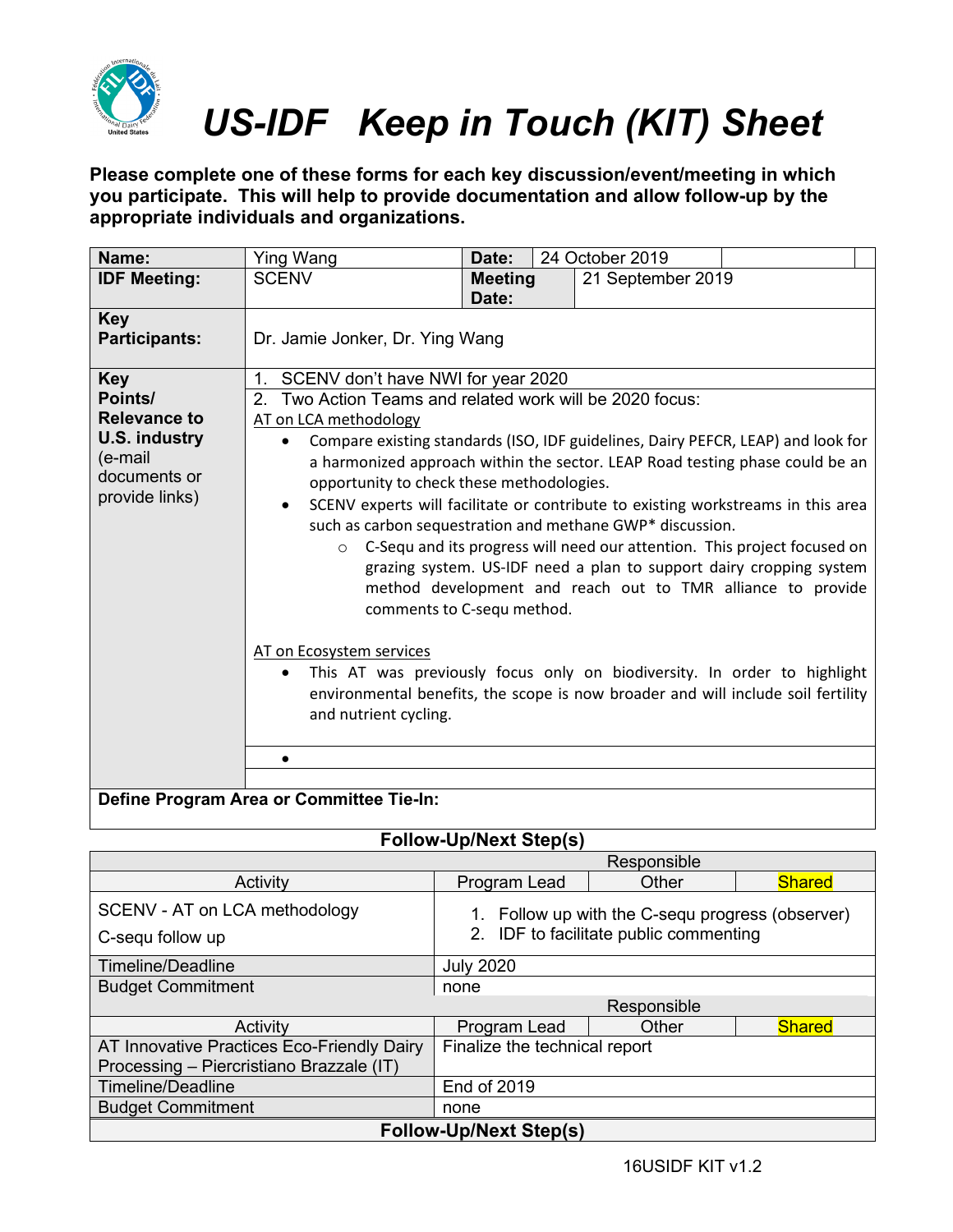| Activity                                      | Other<br>Program Lead                                                                                                                                                                             |  | <b>Shared</b> |  |
|-----------------------------------------------|---------------------------------------------------------------------------------------------------------------------------------------------------------------------------------------------------|--|---------------|--|
| SCENV - AT on LCA methodology<br>GWP* project | Brian Lindsay (UK) will share the finished lit review<br>produced by Roger Cady.<br>IDF SCENV members will have the opportunity to<br>provide feedback on the literature review (October<br>2019) |  |               |  |
| Timeline/Deadline                             | <b>End of 2019</b>                                                                                                                                                                                |  |               |  |
| <b>Budget Commitment</b>                      | None                                                                                                                                                                                              |  |               |  |

| <b>Follow-Up/Next Step(s)</b>                                                       |               |  |       |        |
|-------------------------------------------------------------------------------------|---------------|--|-------|--------|
| Responsible                                                                         |               |  |       |        |
| Activity                                                                            | Program Lead  |  | Other | Shared |
| IDF WDS 2020 Cape Town - Heinz<br>SCENV AT to help WDS 2020 sustainability program, |               |  |       |        |
| Meissner (ZA)                                                                       | speakers etc. |  |       |        |
| Timeline/Deadline                                                                   | Aug 2020      |  |       |        |
| <b>Budget Commitment</b>                                                            | None          |  |       |        |

|                                         | Responsible                                                    |  |  |  |  |
|-----------------------------------------|----------------------------------------------------------------|--|--|--|--|
| Activity                                | Other<br>Program Lead<br>Shared                                |  |  |  |  |
| <b>IDF Dairy Sustainability Outlook</b> | SCENV Action Team to collect information for the next<br>issue |  |  |  |  |
| Timeline/Deadline                       | <b>June 2020</b>                                               |  |  |  |  |
| <b>Budget Commitment</b>                | None                                                           |  |  |  |  |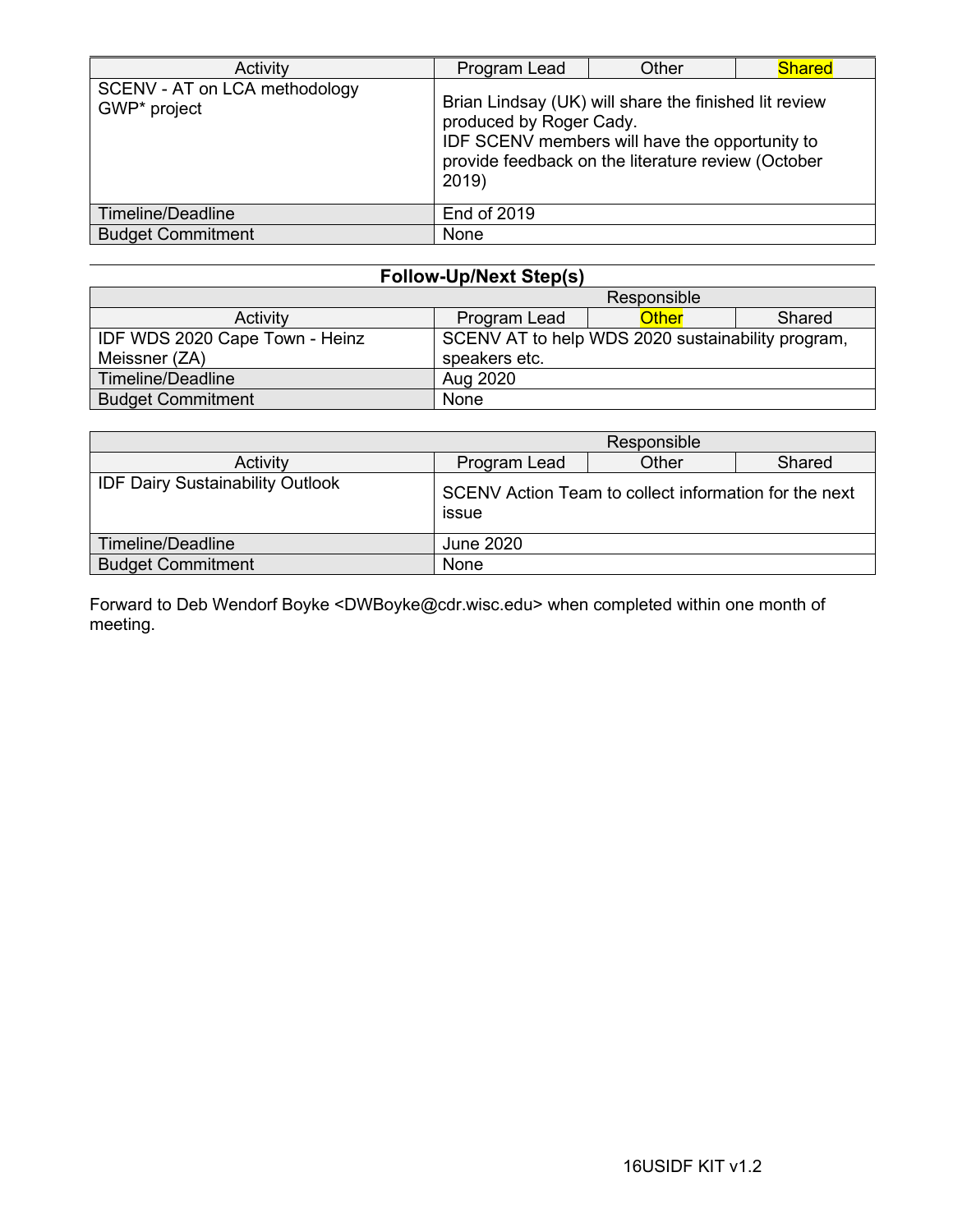

**Please complete one of these forms for each key discussion/event/meeting in which you participate. This will help to provide documentation and allow follow-up by the appropriate individuals and organizations.**

| Name:                                        | Ying Wang                                                                                                                                                                                                      | Date:                   |  | 24 October 2019   |  |
|----------------------------------------------|----------------------------------------------------------------------------------------------------------------------------------------------------------------------------------------------------------------|-------------------------|--|-------------------|--|
| <b>IDF Meeting:</b>                          | <b>Plant-based Beverage</b><br>Taskforce meeting                                                                                                                                                               | <b>Meeting</b><br>Date: |  | 20 September 2019 |  |
| <b>Key</b><br><b>Participants:</b>           | Dr. Ying Wang                                                                                                                                                                                                  |                         |  |                   |  |
| <b>Key</b><br>Points/<br><b>Relevance to</b> | 1. Before the Istanbul meeting, US-IDF provided comments to the Plant-based<br>Beverage white paper. The PBB white paper is completed with IDF internal<br>review.                                             |                         |  |                   |  |
| U.S. industry<br>(e-mail<br>documents or     | 2. During the Istanbul meeting, 1) final validation of key messages by each SC;<br>2) collected feedbacks form all SC and SPCC; 3) shared communication strategy<br>and framework workshop with IMP taskforce. |                         |  |                   |  |
| provide links)                               | 3. By end of 2019, development of the final document, it will be shared to all IDF<br>members.                                                                                                                 |                         |  |                   |  |
|                                              | 4.                                                                                                                                                                                                             |                         |  |                   |  |
| Define Program Area or Committee Tie-In:     |                                                                                                                                                                                                                |                         |  |                   |  |

|                                                                                                  | Responsible                                                                                    |       |               |  |  |
|--------------------------------------------------------------------------------------------------|------------------------------------------------------------------------------------------------|-------|---------------|--|--|
| Activity                                                                                         | <b>Program Lead</b><br>Other<br>Shared                                                         |       |               |  |  |
| Final validation of key messages by<br>each SC;                                                  |                                                                                                |       |               |  |  |
| Collection of feedbacks form all SC<br>and SPCC;                                                 | Incorporate additional comments received from SC/NC.<br>Framework workshop with IMP Task force |       |               |  |  |
| Communication strategy and<br>Framework workshop with IMP<br>taskforce.                          |                                                                                                |       |               |  |  |
| <b>Timeline/Deadline</b>                                                                         | ongoing                                                                                        |       |               |  |  |
| <b>Budget Commitment</b>                                                                         | none                                                                                           |       |               |  |  |
| Activity                                                                                         | <b>Program Lead</b>                                                                            | Other | <b>Shared</b> |  |  |
| Development of the final communication<br>frame work document, available for all IDF<br>members. |                                                                                                |       |               |  |  |
| Timeline/Deadline                                                                                | <b>End of 2019</b>                                                                             |       |               |  |  |
| <b>Budget Commitment</b>                                                                         | none                                                                                           |       |               |  |  |

| <b>Follow-Up/Next Step(s)</b>                      |  |  |  |  |  |
|----------------------------------------------------|--|--|--|--|--|
| Responsible                                        |  |  |  |  |  |
| <b>Other</b><br>Activity<br>Shared<br>Program Lead |  |  |  |  |  |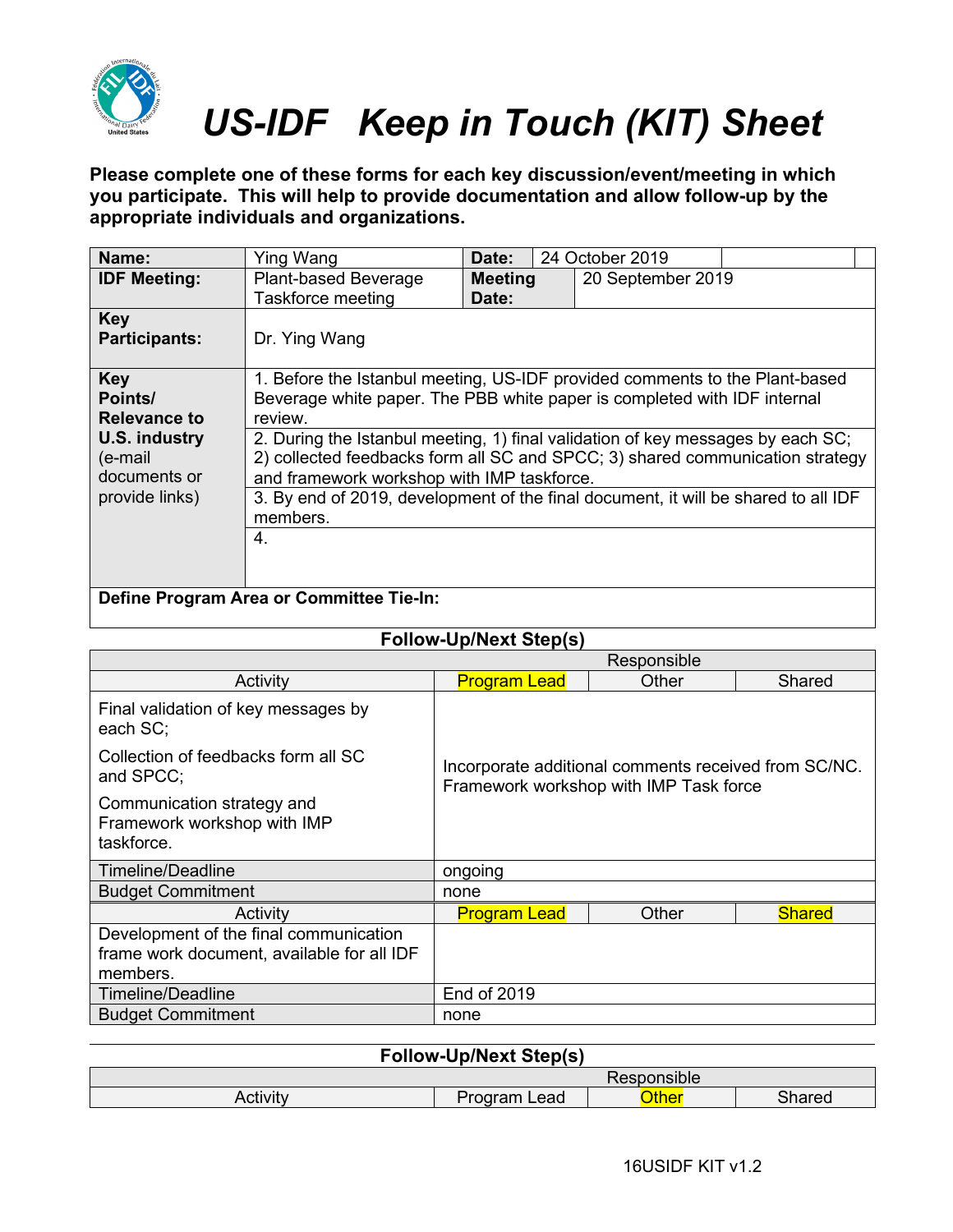| Launch milk vs. plant-based beverage<br>communication framework document/tool | Each NC will develop their own communication<br>materials based on the PBB communication framework<br>document. |
|-------------------------------------------------------------------------------|-----------------------------------------------------------------------------------------------------------------|
| Timeline/Deadline                                                             | 2020                                                                                                            |
| <b>Budget Commitment</b>                                                      | none                                                                                                            |

|                          | Responsible  |       |        |  |  |
|--------------------------|--------------|-------|--------|--|--|
| Activity                 | Program Lead | Other | Shared |  |  |
|                          |              |       |        |  |  |
|                          |              |       |        |  |  |
|                          |              |       |        |  |  |
|                          |              |       |        |  |  |
|                          |              |       |        |  |  |
|                          |              |       |        |  |  |
| Timeline/Deadline        |              |       |        |  |  |
|                          |              |       |        |  |  |
| <b>Budget Commitment</b> | none         |       |        |  |  |
| Activity                 | Program Lead | Other | Shared |  |  |
|                          |              |       |        |  |  |
|                          |              |       |        |  |  |
|                          |              |       |        |  |  |
|                          |              |       |        |  |  |
| Timeline/Deadline        |              |       |        |  |  |
| <b>Budget Commitment</b> | nong         |       |        |  |  |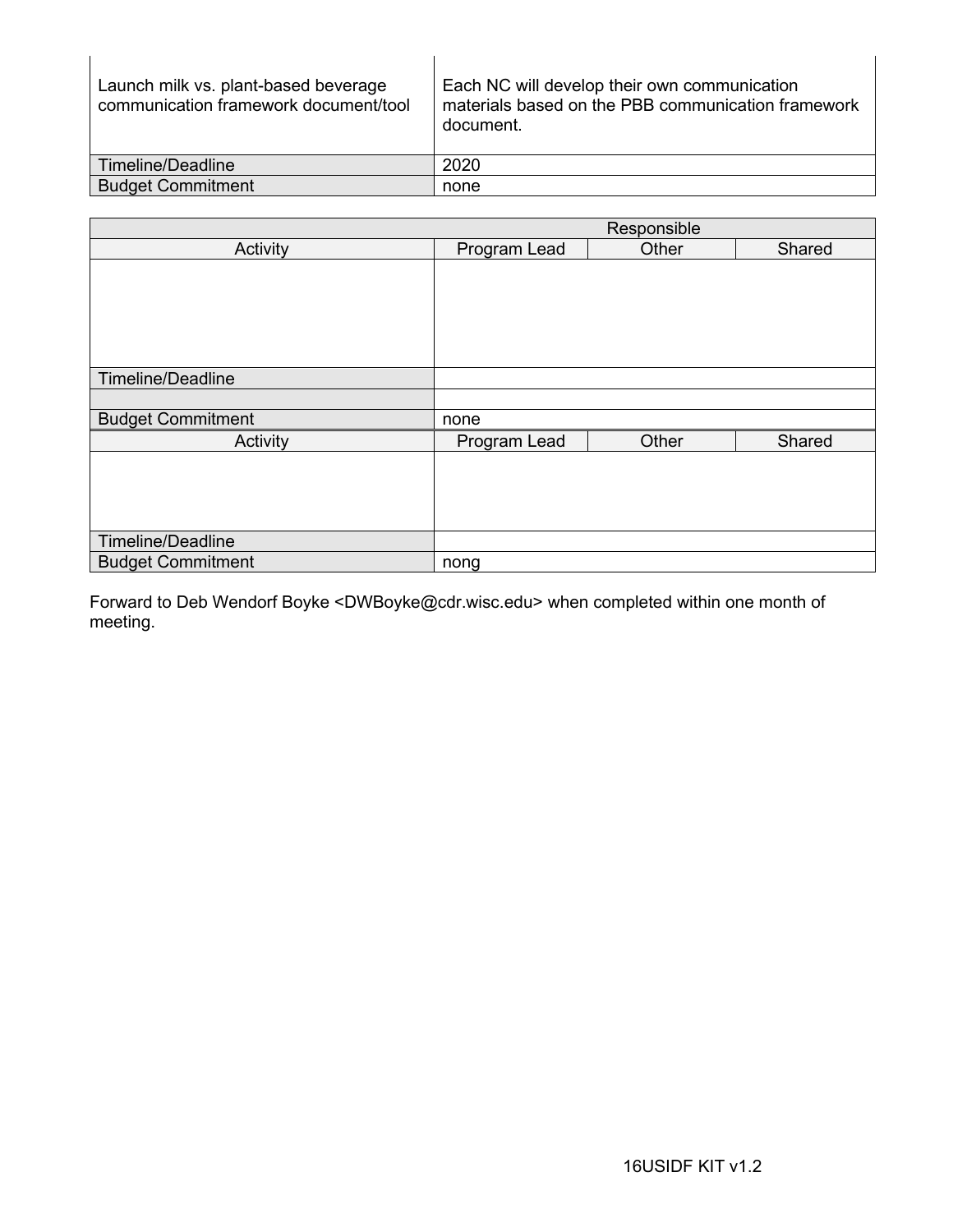

**Please complete one of these forms for each key discussion/event/meeting in which you participate. This will help to provide documentation and allow follow-up by the appropriate individuals and organizations.**

| Name:                                                                                                             | Nicholas Gardner                                                                                                                                                                                                                                                                                                                                                                                                                                                                                                                                                                                                                                                                                                      | Date:          | 9/27/2019 |  |  |  |
|-------------------------------------------------------------------------------------------------------------------|-----------------------------------------------------------------------------------------------------------------------------------------------------------------------------------------------------------------------------------------------------------------------------------------------------------------------------------------------------------------------------------------------------------------------------------------------------------------------------------------------------------------------------------------------------------------------------------------------------------------------------------------------------------------------------------------------------------------------|----------------|-----------|--|--|--|
| <b>IDF Meeting:</b>                                                                                               | <b>Task Force on Ultra</b>                                                                                                                                                                                                                                                                                                                                                                                                                                                                                                                                                                                                                                                                                            | <b>Meeting</b> | 9/21/2019 |  |  |  |
|                                                                                                                   | Processed Food                                                                                                                                                                                                                                                                                                                                                                                                                                                                                                                                                                                                                                                                                                        | Date:          |           |  |  |  |
| <b>Key</b>                                                                                                        | John Allen, Chris Thompson, Bill Graves, Allen Sayler, Michelle Slimko                                                                                                                                                                                                                                                                                                                                                                                                                                                                                                                                                                                                                                                |                |           |  |  |  |
| <b>Participants:</b>                                                                                              |                                                                                                                                                                                                                                                                                                                                                                                                                                                                                                                                                                                                                                                                                                                       |                |           |  |  |  |
| <b>Key</b><br>Points/<br><b>Relevance to</b><br><b>U.S. industry</b><br>(e-mail<br>documents or<br>provide links) | 1. Presentation on the threats to the dairy industry from greater proliferation of<br>NOVA or other processing-based health ranking systems was delivered to the<br>taskforce by the French. Recent FAO report authored by the creator of NOVA<br>was noted as a primary indicator of the significance of the threat. There were a<br>number of questions about how dairy products are classified and discussion of<br>the scientific merits of NOVA. Markets where there has been most impact/pick<br>up are France and Brazil. Also noted that Switzerland is likely to adopt<br>Nutriscore. Canada also has adopted "highly processed" in its dietary guidelines,<br>although this is NOT directly linked to NOVA. |                |           |  |  |  |
|                                                                                                                   | 2. Majority of the discussion centered around what IDF should do and how the<br>task force should proceed. French presented goal of the work to be 1) act as the<br>focal point for IDF on ultra-processed foods and 2) Gather information from the<br>various standing committees to be used by all IDF members and national<br>committees in the form of a single 2 page document on the topic. The second<br>component of this goal became less clear because the French continue to push<br>for the SCNH, SCFA and SCDST to all develop papers on their respective remits<br>without defining intended audience or purpose.                                                                                       |                |           |  |  |  |
|                                                                                                                   | Several Taskforce members including Nick Gardner suggested the need to<br>refocus this issue to a more action oriented outcome. Suggestion was to develop<br>a single policymaker focused two pager that could be distributed to national<br>committees. There was French resistance to this, but strong support by the<br>Australians, New Zealanders, Canadians and some Europeans. Ultimately, New<br>Zealand offered to develop a policymaker focused two pager with help of Nick<br>Gardner. This was accepted, although all above referenced SCs will continue to<br>work on sections for a more general document.                                                                                              |                |           |  |  |  |
|                                                                                                                   | 3. As there was a US IDF goal to consolidate this work around a single paper<br>focused on policymakers that would be developed more quickly, we should see<br>this outcome as successful. Unfortunately, there remains momentum for<br>multiple, less productive workstreams through each of the SCs note above.                                                                                                                                                                                                                                                                                                                                                                                                     |                |           |  |  |  |
|                                                                                                                   | 4. US Proposed Position on Project Team Output (emailed to Deb with KIT)                                                                                                                                                                                                                                                                                                                                                                                                                                                                                                                                                                                                                                              |                |           |  |  |  |
| Define Program Area or Committee Tie-In:                                                                          |                                                                                                                                                                                                                                                                                                                                                                                                                                                                                                                                                                                                                                                                                                                       |                |           |  |  |  |

|                 |                 | Responsible |        |
|-----------------|-----------------|-------------|--------|
| <b>Activity</b> | Program<br>Lead | Other       | Shared |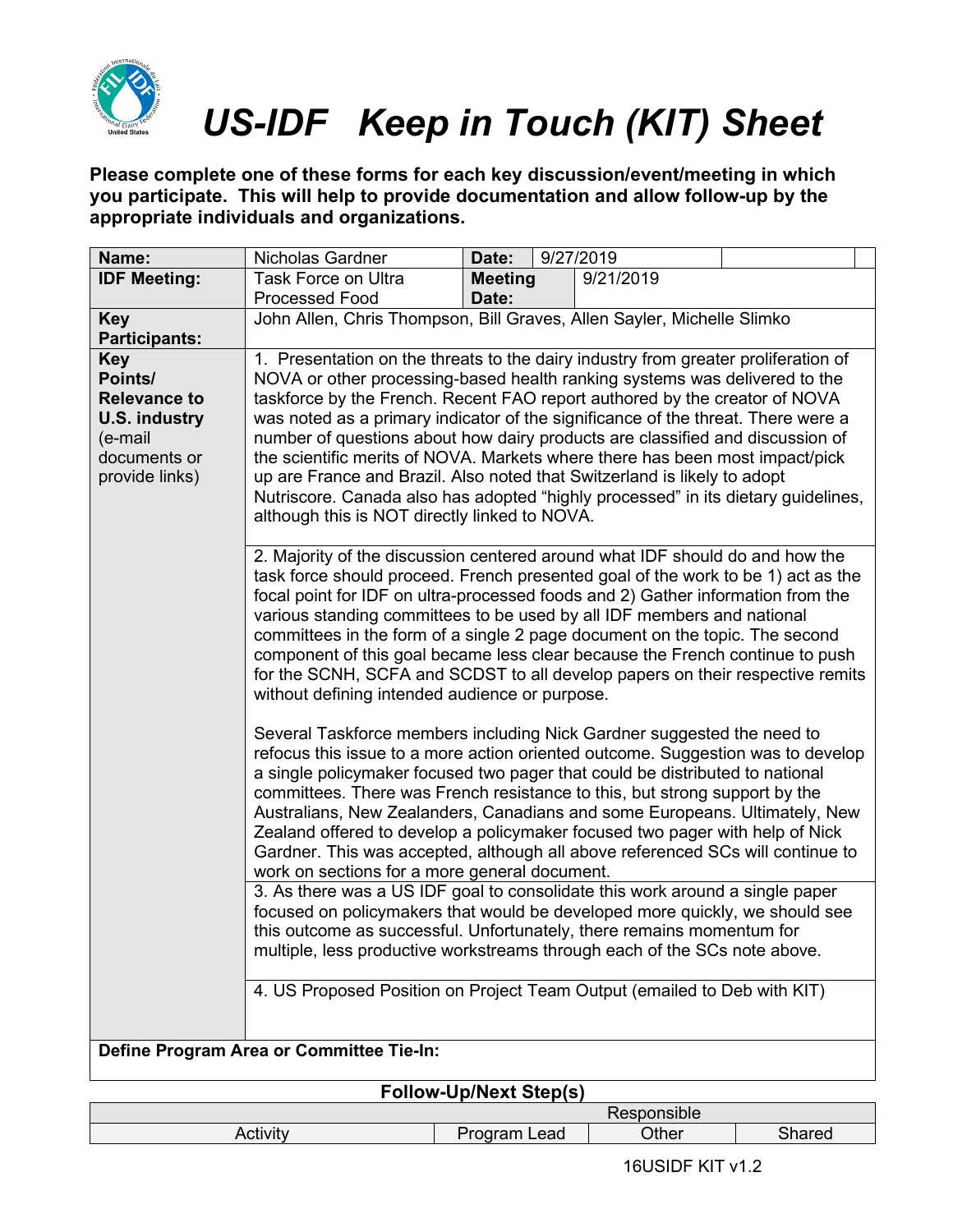| Development of policymaker focused two<br>pager for Ultra-Processed Foods                    | New Zealand<br>Victoria Landis to<br>be supported by<br><b>Nick Gardner</b> | <b>Nick Gardner</b>                                              |        |
|----------------------------------------------------------------------------------------------|-----------------------------------------------------------------------------|------------------------------------------------------------------|--------|
| Timeline/Deadline                                                                            | 6 weeks                                                                     |                                                                  |        |
| <b>Budget Commitment</b>                                                                     | None                                                                        |                                                                  |        |
| Activity                                                                                     | Program Lead                                                                | Other                                                            | Shared |
| SCFA, SCDST, SCNH development of<br>content for longer documents envisioned<br>by the French | Nick for FA; TBC<br>for the others                                          | <b>Bill Graves for</b><br><b>DST? Michelle</b><br>Slimko for NH? |        |
| Timeline/Deadline                                                                            | <b>TBD</b>                                                                  |                                                                  |        |
| <b>Budget Commitment</b>                                                                     | None                                                                        |                                                                  |        |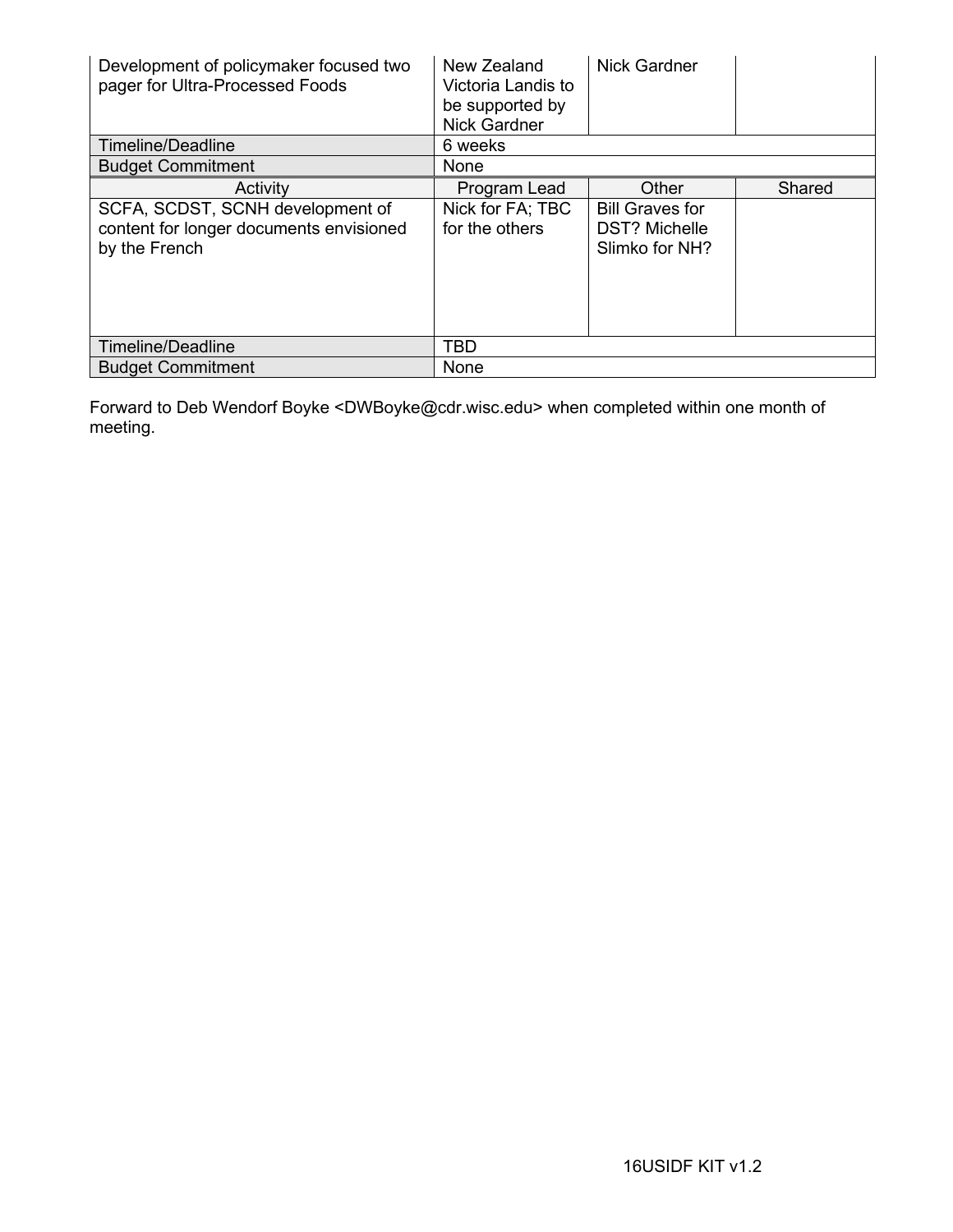

**Please complete one of these forms for each key discussion/event/meeting in which you participate. This will help to provide documentation and allow follow-up by the appropriate individuals and organizations.**

| Name:                                                                                                             | John Allan                                                                                                                                                                                                                                                                                                                                                                                                                                                                                                                                                                                                                                                                                                     | Date:                   |  | Oct. 28, 2019  |  |  |
|-------------------------------------------------------------------------------------------------------------------|----------------------------------------------------------------------------------------------------------------------------------------------------------------------------------------------------------------------------------------------------------------------------------------------------------------------------------------------------------------------------------------------------------------------------------------------------------------------------------------------------------------------------------------------------------------------------------------------------------------------------------------------------------------------------------------------------------------|-------------------------|--|----------------|--|--|
| <b>IDF Meeting:</b>                                                                                               | <b>Standing Committee on</b><br>Microbiological Hygiene<br>(SCMH)                                                                                                                                                                                                                                                                                                                                                                                                                                                                                                                                                                                                                                              | <b>Meeting</b><br>Date: |  | Sept. 21, 2019 |  |  |
| <b>Key</b><br><b>Participants:</b>                                                                                | Allen Sayler, Nate Banner, Anne Bigalke,                                                                                                                                                                                                                                                                                                                                                                                                                                                                                                                                                                                                                                                                       |                         |  |                |  |  |
| <b>Key</b><br>Points/<br><b>Relevance to</b><br><b>U.S. industry</b><br>(e-mail<br>documents or<br>provide links) | 1. SCNH - CCNFSDU Harmonized probiotic guidelines<br>An SCMH Action Team is monitoring CCNFSDU work as well as liaising with<br>International Probiotics Association and Argentinian delegation to come up with<br>a position to mildly support the work. The proposal in CCNFSDU was not clear<br>as to why these guidelines are needed. However, there was interest in IDF to<br>create a definition. Safety and claims demonstration are ruled at national level,<br>and this might not be the role of Codex, even if feasible.<br>A NWI will be formalized by SCMH. Other SCs to be involved: SCNH, SCDST,<br>SCSIL, and SCAMDM. An IDF position will be prepared for the next CCNFSDU<br>(November 2019). |                         |  |                |  |  |
|                                                                                                                   | 2. CCFH:<br>- Revision of General Principles of Food Hygiene (GPFH) and HACCP<br>- Proposed draft Code of Practice on food allergen management for food<br>business operators<br>- Guidelines for The Control of Shiga Toxin-Producing E. coli (STEC) in Beef<br>Meat, Leafy Greens, Raw Milk and Cheese Produced From Raw Milk, and<br>Sprouts-<br>SCMH discussed current draft IDF comments on these three CCFH documents.<br>[NOTE: final IDF comments on all three were submitted to CCFH in mid-Oct.]                                                                                                                                                                                                     |                         |  |                |  |  |
|                                                                                                                   | 3. Several SCMH workstreams to develop IDF bulletins/fact sheets are ongoing:<br>Food fermentation and biopreservation<br>$\bullet$<br>Guidance on process environment monitoring for pathogen control<br>$\bullet$<br>Bulletin on Listeria spp is under final review and to be published<br>$\bullet$<br>soon.                                                                                                                                                                                                                                                                                                                                                                                                |                         |  |                |  |  |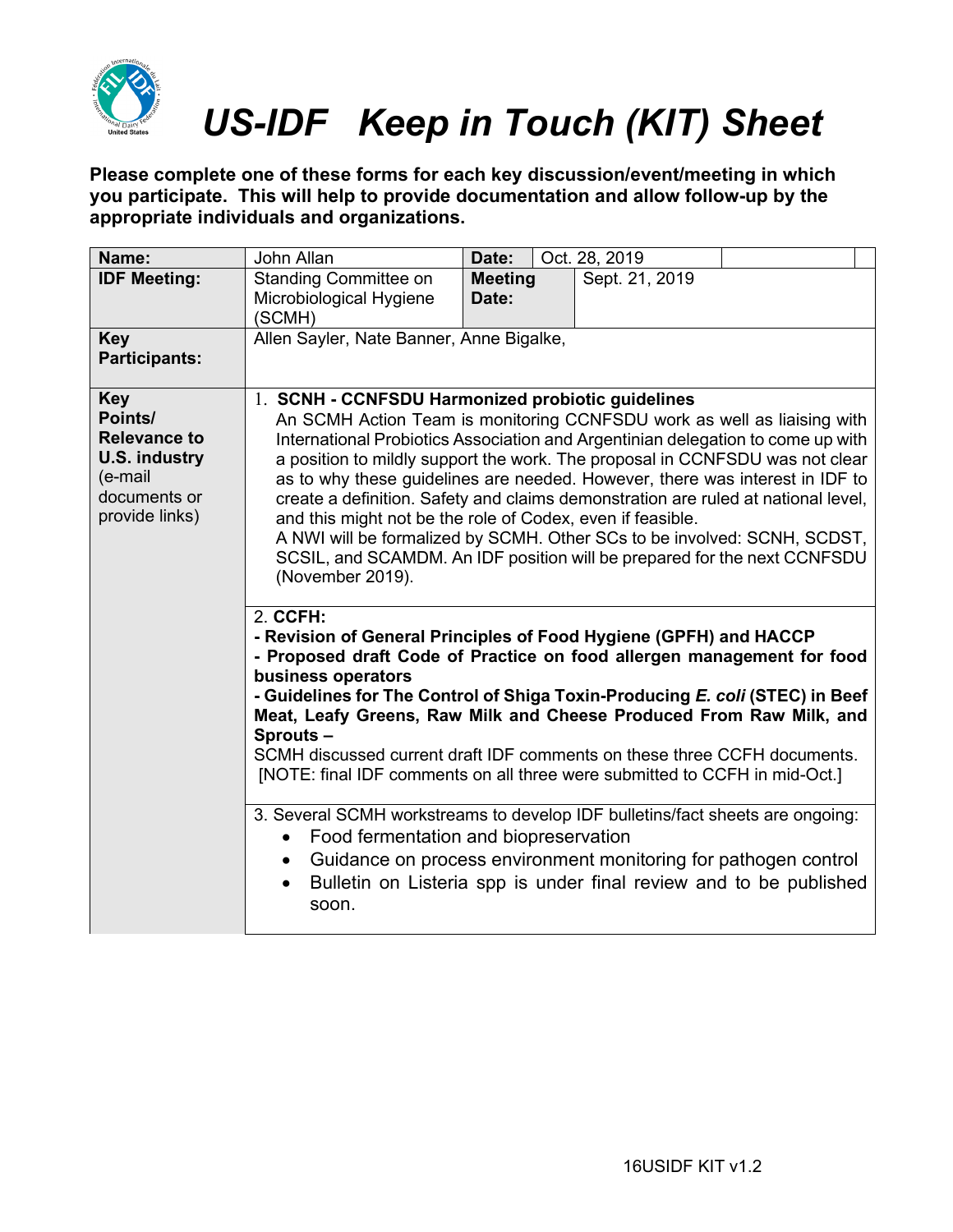| 4. Surveillance of relevant information and reporting of emerging hazards                                                                                       |
|-----------------------------------------------------------------------------------------------------------------------------------------------------------------|
| associated with milk and milk products – C Farrokh (FR)                                                                                                         |
| United States - Allen - Listeria environmental contamination, FDA is penalizing                                                                                 |
| environmental positives for Listeria                                                                                                                            |
| New Zealand - Mycoplasma Bovis - 191 farms confirmed, culled 100k cows                                                                                          |
| Israel - Brucella found, no raw milk sales, MRSA outbreak, 300 cows culled,                                                                                     |
| Mycoplasma Bovis - a few cases per year                                                                                                                         |
| Ireland - Unpasteurized cheeses,                                                                                                                                |
| Japan - no emerging hazards                                                                                                                                     |
| South Africa - Listeria in meat, monitoring (Guideline for control of environmental                                                                             |
| monitoring adopted by FDA), Listeria species, and serotyping at University of                                                                                   |
| Pretoria, Raw Milk is permitted in S. Africa                                                                                                                    |
| Norway - nothing new                                                                                                                                            |
| France - Hyper-virulent forms of Listeria are associated with Dairy products coming from                                                                        |
| the animal, compared to isolates from the environment with hypo-virulent forms,                                                                                 |
| communicate raw milk risks and prevent consumption with children under 5 years                                                                                  |
| old                                                                                                                                                             |
| Netherlands - no updates                                                                                                                                        |
| China - 2008 melamine - Dairy has the most strict regulations and oversight<br>among food production, environmental monitoring for Listeria and other pathogens |
| with new rapid methods                                                                                                                                          |
| Denmark - Environmental samples associated with disease, focus on                                                                                               |
| environmental monitoring                                                                                                                                        |
|                                                                                                                                                                 |
| Define Program Area or Committee Tie-In:                                                                                                                        |

### **Follow-Up/Next Step(s)**

|                                                                                                                                                                          | Responsible             |       |                      |  |
|--------------------------------------------------------------------------------------------------------------------------------------------------------------------------|-------------------------|-------|----------------------|--|
| Activity                                                                                                                                                                 | Program Lead            | Other | Shared               |  |
| Follow discussions at upcoming CCFH on<br>all relevant topics (GPFH, allergens, etc.),<br>including consideration of IDF comments,<br>then provide input back to US-IDF. |                         |       | J Allan/ A<br>Sayler |  |
| <b>Timeline/Deadline</b>                                                                                                                                                 | Following CCFH meeting. |       |                      |  |
| <b>Budget Commitment</b>                                                                                                                                                 |                         |       |                      |  |
| Activity                                                                                                                                                                 | Program Lead            | Other | Shared               |  |
|                                                                                                                                                                          |                         |       |                      |  |
| <b>Timeline/Deadline</b>                                                                                                                                                 |                         |       |                      |  |
| <b>Budget Commitment</b>                                                                                                                                                 |                         |       |                      |  |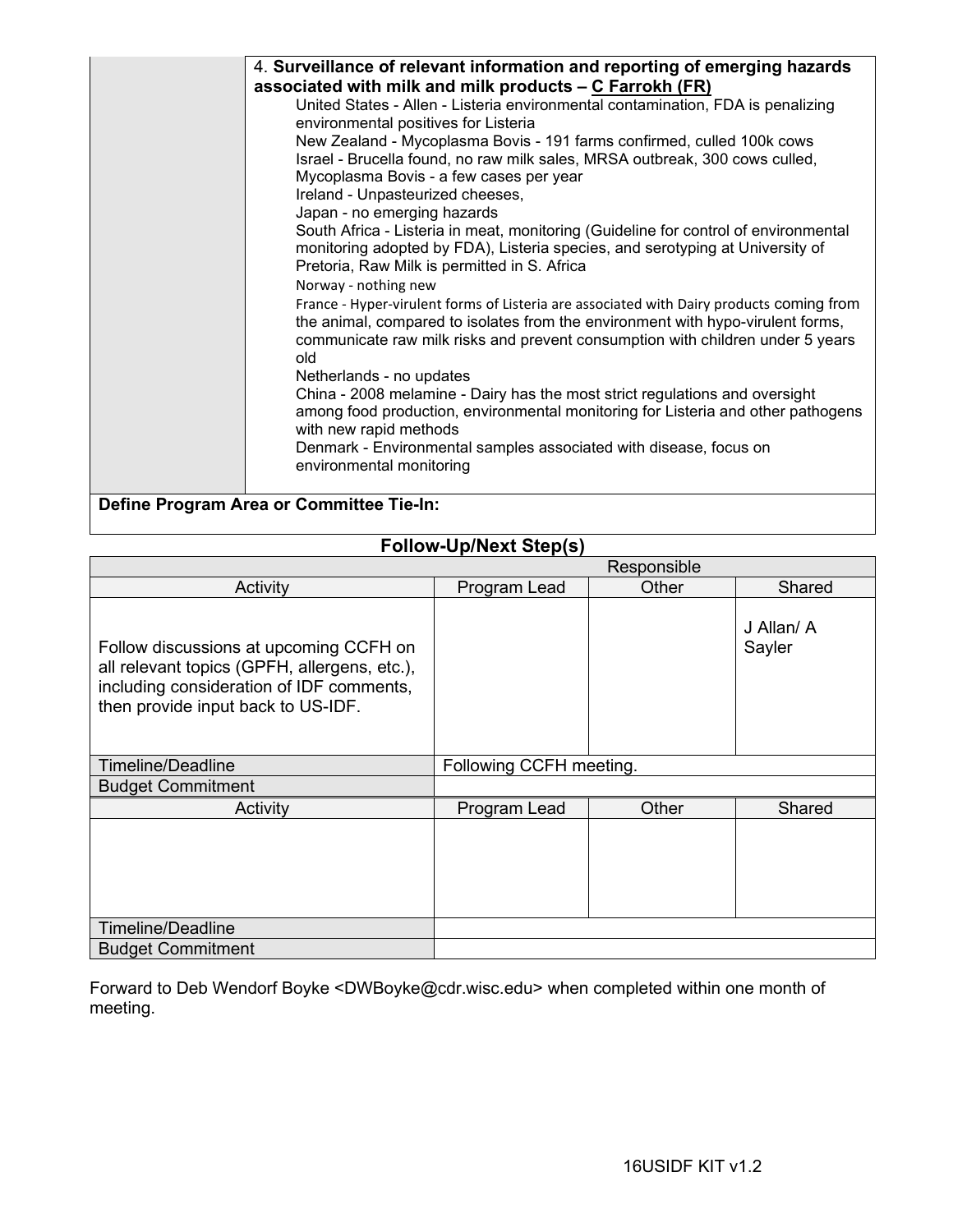

**Please complete one of these forms for each key discussion/event/meeting in which you participate. This will help to provide documentation and allow follow-up by the appropriate individuals and organizations.**

| Name:                                                                                                             | Jamie Jonker                                                                                                                                                                                                                                                                                                                                                                                                                                                                                                                                                                                                                                                                                                                                                                                                                                                                                                                                                                                                                                                                                                                                                                                                                                               | Date:                   |  | October 10, 2019   |  |
|-------------------------------------------------------------------------------------------------------------------|------------------------------------------------------------------------------------------------------------------------------------------------------------------------------------------------------------------------------------------------------------------------------------------------------------------------------------------------------------------------------------------------------------------------------------------------------------------------------------------------------------------------------------------------------------------------------------------------------------------------------------------------------------------------------------------------------------------------------------------------------------------------------------------------------------------------------------------------------------------------------------------------------------------------------------------------------------------------------------------------------------------------------------------------------------------------------------------------------------------------------------------------------------------------------------------------------------------------------------------------------------|-------------------------|--|--------------------|--|
| <b>IDF Meeting:</b>                                                                                               | <b>SCAHW</b>                                                                                                                                                                                                                                                                                                                                                                                                                                                                                                                                                                                                                                                                                                                                                                                                                                                                                                                                                                                                                                                                                                                                                                                                                                               | <b>Meeting</b><br>Date: |  | September 21, 2019 |  |
| <b>Key</b><br><b>Participants:</b>                                                                                |                                                                                                                                                                                                                                                                                                                                                                                                                                                                                                                                                                                                                                                                                                                                                                                                                                                                                                                                                                                                                                                                                                                                                                                                                                                            |                         |  |                    |  |
| <b>Key</b><br>Points/<br><b>Relevance to</b><br><b>U.S. industry</b><br>(e-mail<br>documents or<br>provide links) | 1. Definition of new and cured clinical and subclinical mastitis cases manuscript<br>sent for comments. US submitted comments working with NMC Chair. The<br>manuscript is anticipated to be completed by the end of 2020. US relevance:<br>The definitions may be important in refining narrative of therapeutic dry<br>$\bullet$<br>cow therapy in the US for treatment, control, and prevention of mastitis<br>2. Continuing work on Reproductive Technology factsheets as a joint project with<br>SCAHW. Two factsheets on Reproductive Hormones and Genomics are<br>available for comment until October 21, 2019. These are anticipated to be<br>finalized later this year. US relevance:<br>Jamie Jonker is the Action Team lead<br>$\bullet$<br>The factsheets, being IDF publications, may be used with the dairy value<br>chain as an authoritative source of scientific information<br>3. Guidelines on use of sensors for animal health and productivity manuscript is<br>ready for publication. The intention is to publish as an IDF Bulletin as well as a<br>peer-reviewed article. US relevance:<br>The use of sensors for animal health purposes is increasing in the US<br>and these guidelines may provide some commonality in comparing |                         |  |                    |  |
|                                                                                                                   | systems.<br>4. Interpretation of somatic cell count (SCC) from goat milk has been identified<br>as the SCAHW 2020 priority. A literature review is expected to be presented at<br>the 8th IDF International Symposium on sheep, goat and other non-cow's milk in<br>May 2020. US relevance:<br>The current US SCC standard in the Grade "A" Pasteurized Milk<br>Ordinance is 1,500,000 /mL. Outcome from this IDF work could inform<br>changes to that standard.                                                                                                                                                                                                                                                                                                                                                                                                                                                                                                                                                                                                                                                                                                                                                                                           |                         |  |                    |  |
| Define Program Area or Committee Tie-In: SCFM, TFAMR                                                              |                                                                                                                                                                                                                                                                                                                                                                                                                                                                                                                                                                                                                                                                                                                                                                                                                                                                                                                                                                                                                                                                                                                                                                                                                                                            |                         |  |                    |  |

### **Follow-Up/Next Step(s)** Responsible Activity | Program Lead | Other | Shared Reproductive Factsheets Jamie Jonker Timeline/Deadline Budget Commitment Activity **Program Lead** Other Shared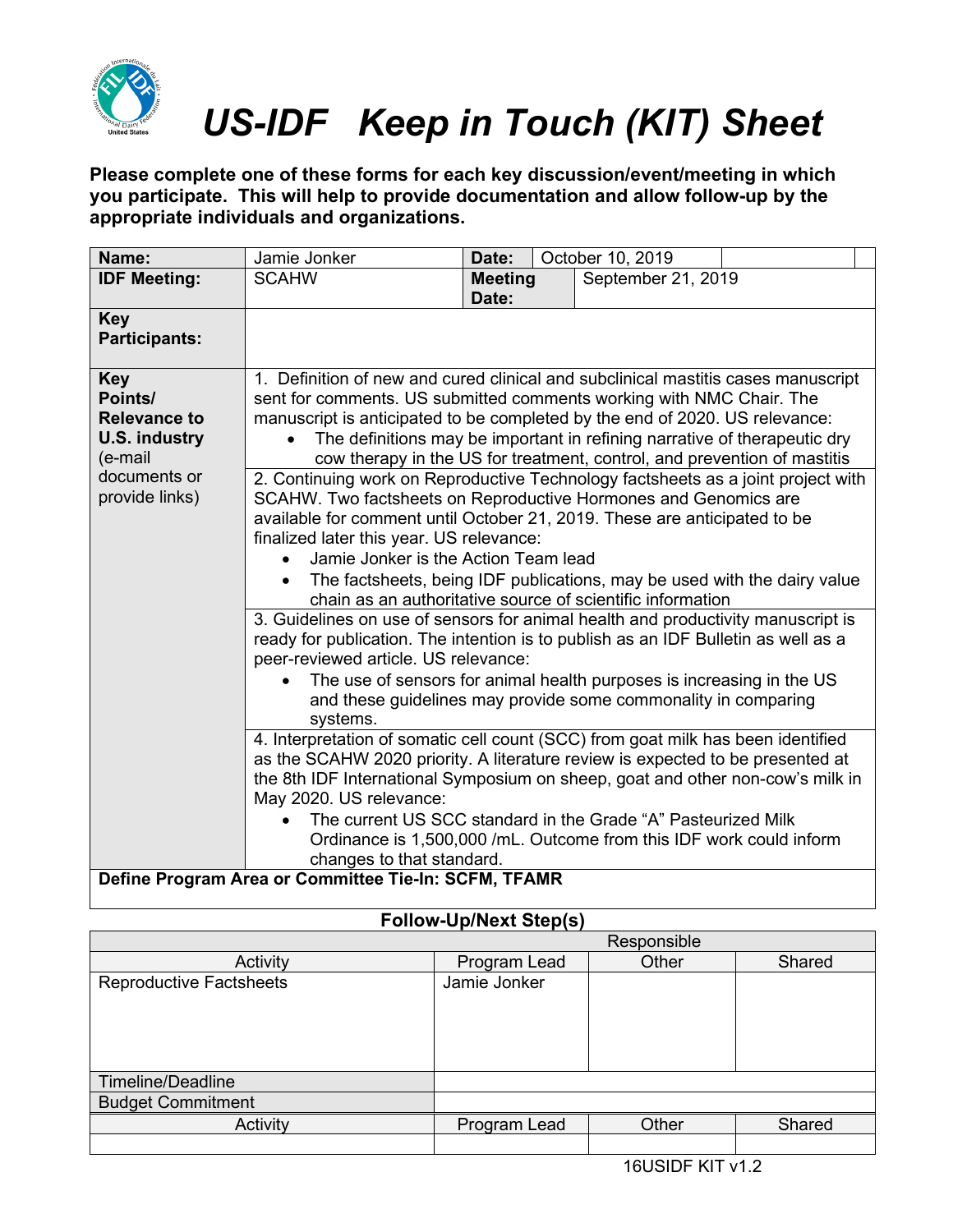| .<br>$- -$<br><u>Hilleline/Deadline</u> |  |
|-----------------------------------------|--|
| -<br><b>DUC</b><br>чени<br>™.           |  |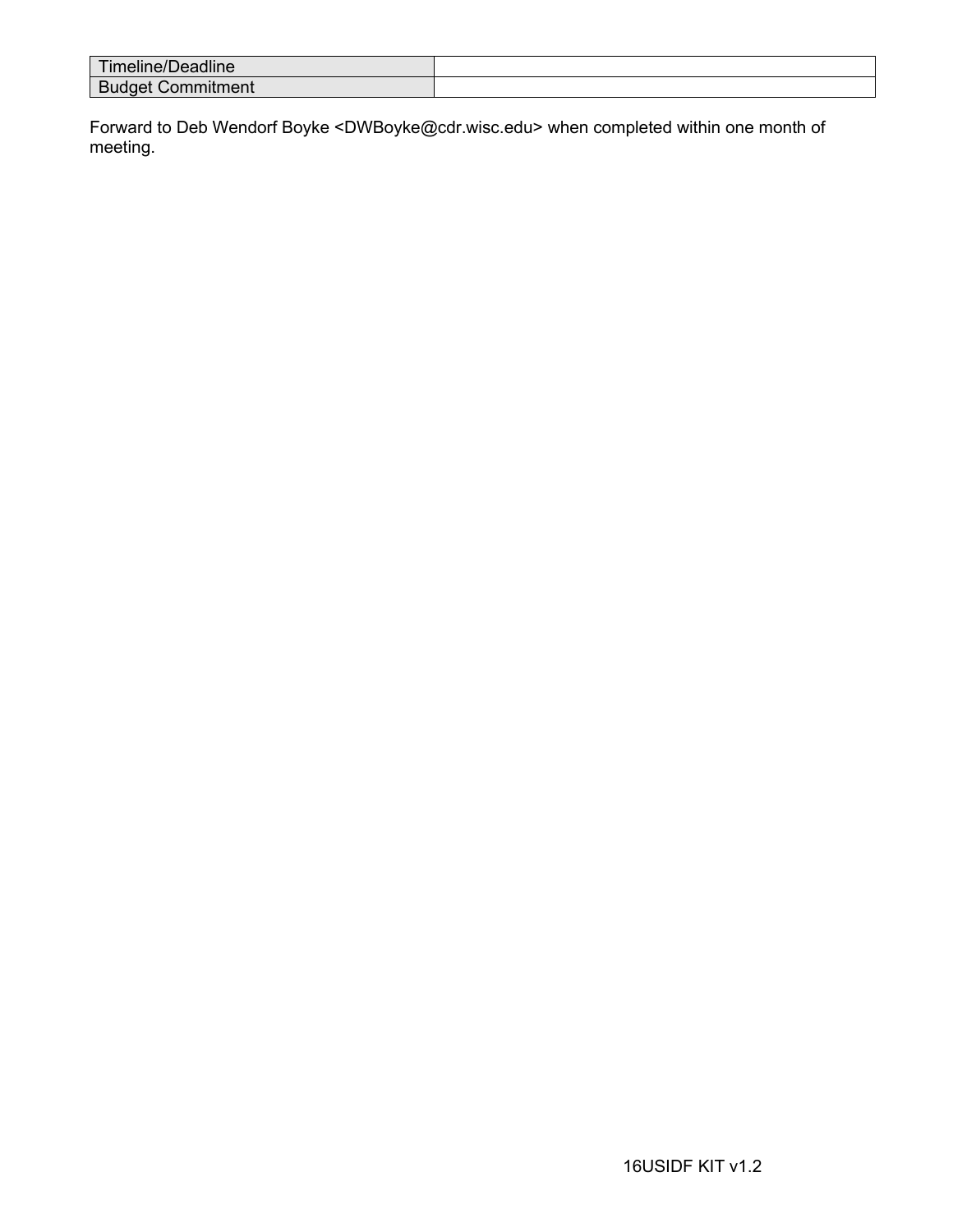

**Please complete one of these forms for each key discussion/event/meeting in which you participate. This will help to provide documentation and allow follow-up by the appropriate individuals and organizations.**

| Name:                                                                                               | Nate Banner                                                                                                                                                                                                                                                                                                                                                                                                                                                                                                                                                                                                                                                                                     | Date:                   |  | 11/7/2019         |  |
|-----------------------------------------------------------------------------------------------------|-------------------------------------------------------------------------------------------------------------------------------------------------------------------------------------------------------------------------------------------------------------------------------------------------------------------------------------------------------------------------------------------------------------------------------------------------------------------------------------------------------------------------------------------------------------------------------------------------------------------------------------------------------------------------------------------------|-------------------------|--|-------------------|--|
| <b>IDF Meeting:</b>                                                                                 | <b>Standing Committee on</b><br><b>Residues and Chemical</b><br>Contaminants                                                                                                                                                                                                                                                                                                                                                                                                                                                                                                                                                                                                                    | <b>Meeting</b><br>Date: |  | 21 September 2019 |  |
| <b>Key</b><br><b>Participants:</b>                                                                  | Karin Kraehenbuehl (Chair), Ole Madsen (Dep. Chair), Erik Konings (Nestle),<br>Harrie van den Bijgaart (Qlip)                                                                                                                                                                                                                                                                                                                                                                                                                                                                                                                                                                                   |                         |  |                   |  |
| Key<br>Points/<br>Relevance to<br><b>U.S. industry</b><br>(e-mail<br>documents or<br>provide links) | 1. AT_RCC_01 - Knowledge Platform on Chemical Contaminants and<br>Guidance on Proactive Management of Emerging Risks from Farm through<br>Processing. Survey to be sent out through national committees to solicit<br>feedback and areas of concern. Solicit feedback directly at SC Farm<br>Management meeting (22 Sept.). Top residues of concern<br>2. Chlorates technical paper in final draft for review and publication. The paper<br>will be the template used for other technical papers on cleaners and disinfectants<br>for example. From the technical paper other communication pieces can be<br>derived like a technical bulletin or simple factsheet to reach a broader audience. |                         |  |                   |  |
|                                                                                                     | 3. Discussed upcoming Codex meetings. Codex Committee on Residues<br>Veterinary Drugs in Foods (CCRVDF) - next meeting in May 2020 (US).<br>Currently no dairy issues expected on the agenda. Codex Committee on<br>Contaminants in Foods (CCCF) - next meeting: Utrecht (NL) 20-24 April 2020<br>4.                                                                                                                                                                                                                                                                                                                                                                                            |                         |  |                   |  |
| Define Program Area or Committee Tie-In:                                                            |                                                                                                                                                                                                                                                                                                                                                                                                                                                                                                                                                                                                                                                                                                 |                         |  |                   |  |

|                                                                             | Responsible                       |                                                                          |        |  |  |  |
|-----------------------------------------------------------------------------|-----------------------------------|--------------------------------------------------------------------------|--------|--|--|--|
| Activity                                                                    | Program Lead                      | Other                                                                    | Shared |  |  |  |
| Questionnaire to National Committees to<br>solicit input and set priorities | Harrie van den<br>Bijgaart (Qlip) | Karin<br>Kraehenbuehl,<br>Nate Banner<br>(US), Choreh<br>Farrokh (Cniel) |        |  |  |  |
| Timeline/Deadline                                                           | 16 January 2020                   |                                                                          |        |  |  |  |
| <b>Budget Commitment</b>                                                    | n/a                               |                                                                          |        |  |  |  |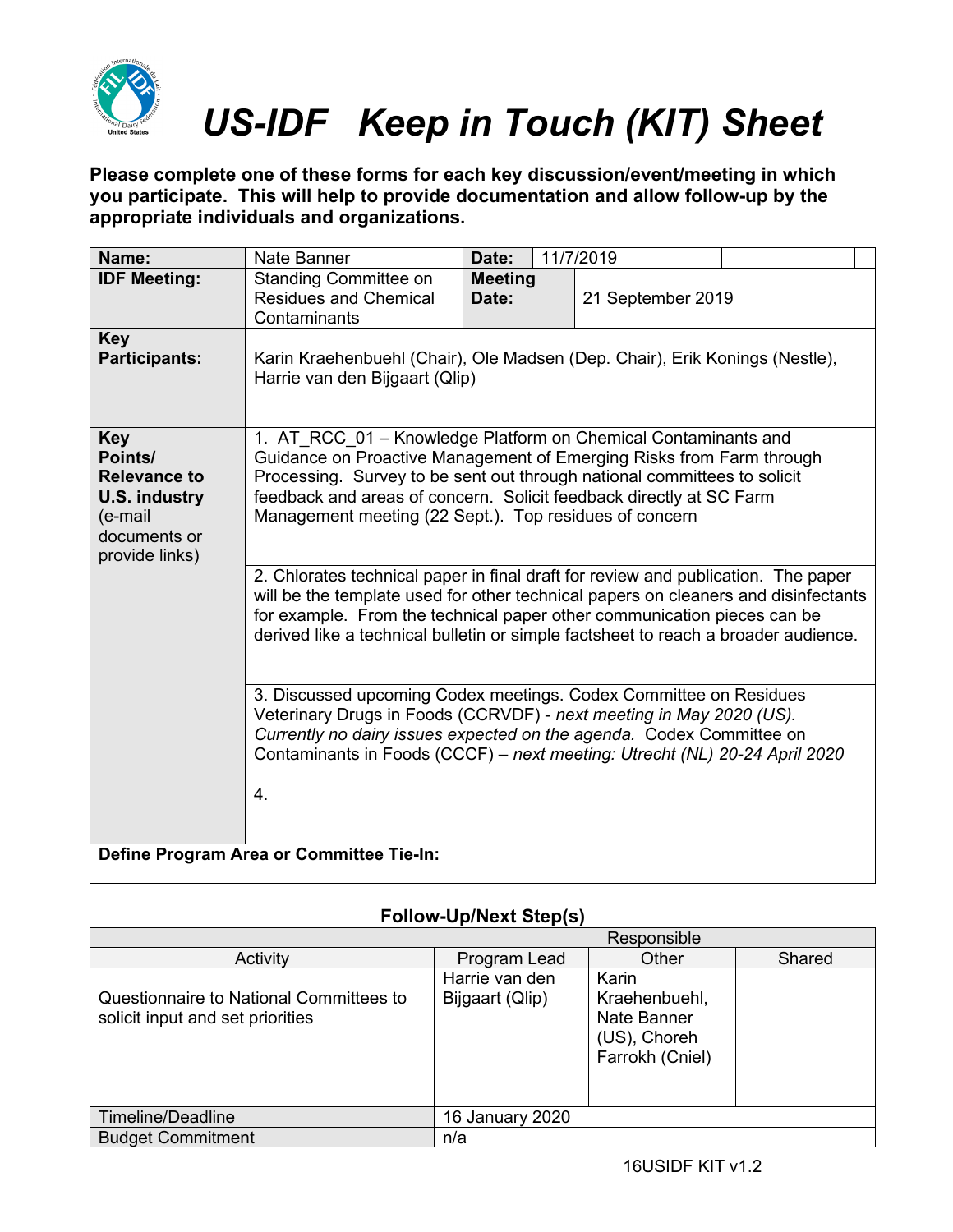| Activity                                                                                                                  | Program Lead           | Other                                                                  | Shared |
|---------------------------------------------------------------------------------------------------------------------------|------------------------|------------------------------------------------------------------------|--------|
| Review and publication of the Chlorates<br>Technical Paper, to be used as a template<br>for the next residues of interest | Karin<br>Kraehenbuehl  |                                                                        |        |
| <b>Timeline/Deadline</b>                                                                                                  | 16 January 2020        |                                                                        |        |
| <b>Budget Commitment</b>                                                                                                  | n/a                    |                                                                        |        |
| Activity                                                                                                                  | Program Lead           | Other                                                                  | Shared |
| Start collecting information on<br>disinfectants/detergents/dipping agents for<br>new technical paper                     | Karin<br>Kraehenbuehl, | Diversey and<br>Ecolab<br>(confirmed they<br>are willing to<br>assist) |        |
| <b>Timeline/Deadline</b>                                                                                                  | 16 January 2020        |                                                                        |        |
| <b>Budget Commitment</b>                                                                                                  | n/a                    |                                                                        |        |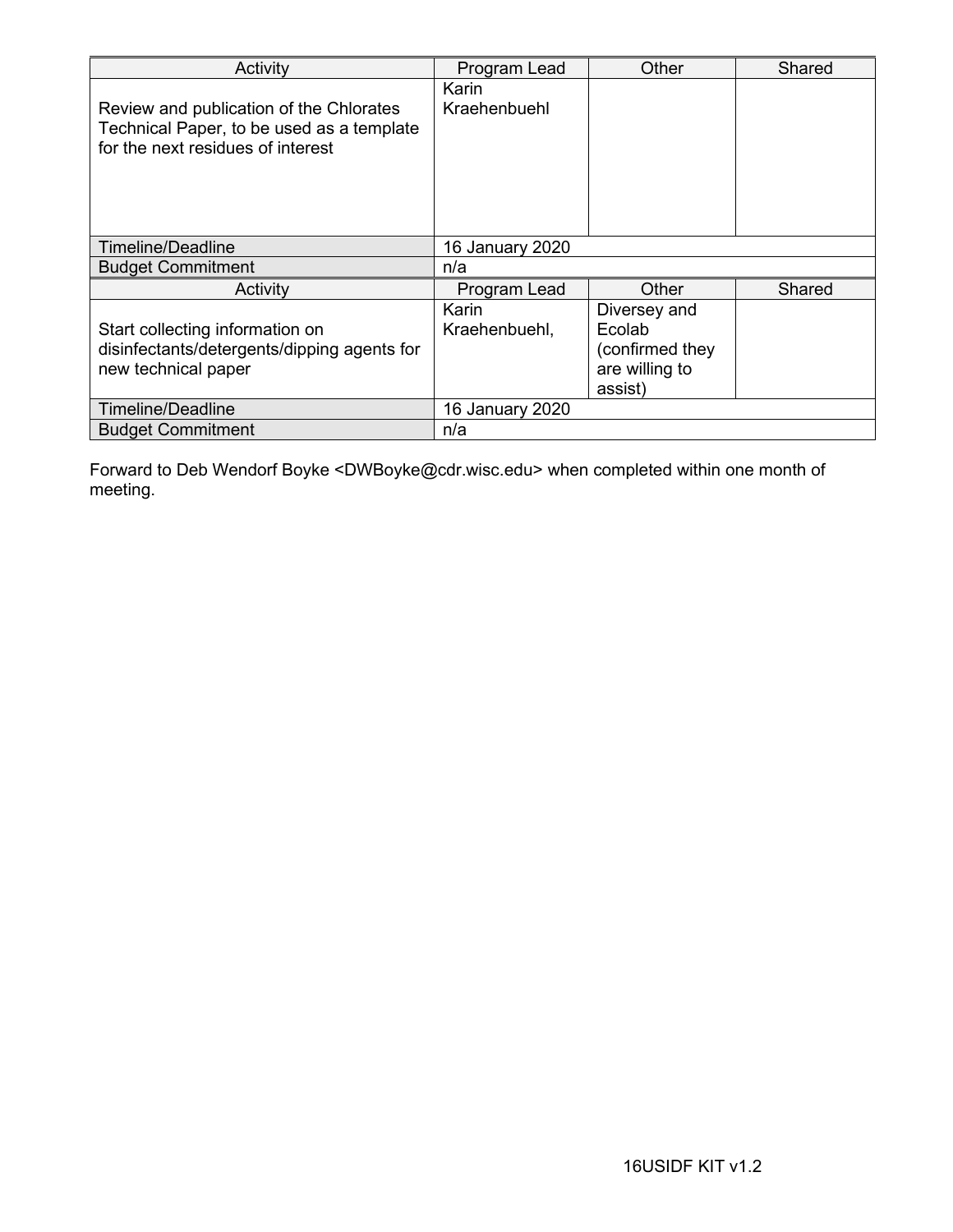

**Please complete one of these forms for each key discussion/event/meeting in which you participate. This will help to provide documentation and allow follow-up by the appropriate individuals and organizations.**

| Name:                                                                                                      | Jamie Jonker                                                                                                                                                                                                                                                                                                                                                                                                                                                                                                                                                                                                                                                                                                                                                                                                                                                                                                                                                                                                                                                                                                                                                                                                                                                                                                                                                                                                                                                                                                                                           | Date:                   |  | October 10, 2019   |  |
|------------------------------------------------------------------------------------------------------------|--------------------------------------------------------------------------------------------------------------------------------------------------------------------------------------------------------------------------------------------------------------------------------------------------------------------------------------------------------------------------------------------------------------------------------------------------------------------------------------------------------------------------------------------------------------------------------------------------------------------------------------------------------------------------------------------------------------------------------------------------------------------------------------------------------------------------------------------------------------------------------------------------------------------------------------------------------------------------------------------------------------------------------------------------------------------------------------------------------------------------------------------------------------------------------------------------------------------------------------------------------------------------------------------------------------------------------------------------------------------------------------------------------------------------------------------------------------------------------------------------------------------------------------------------------|-------------------------|--|--------------------|--|
| <b>IDF Meeting:</b>                                                                                        | <b>TFAMR</b>                                                                                                                                                                                                                                                                                                                                                                                                                                                                                                                                                                                                                                                                                                                                                                                                                                                                                                                                                                                                                                                                                                                                                                                                                                                                                                                                                                                                                                                                                                                                           | <b>Meeting</b><br>Date: |  | September 22, 2019 |  |
| <b>Key</b><br><b>Participants:</b>                                                                         |                                                                                                                                                                                                                                                                                                                                                                                                                                                                                                                                                                                                                                                                                                                                                                                                                                                                                                                                                                                                                                                                                                                                                                                                                                                                                                                                                                                                                                                                                                                                                        |                         |  |                    |  |
| <b>Key</b><br>Points/<br><b>Relevance to</b><br>U.S. industry<br>(e-mail<br>documents or<br>provide links) | 1. Continuing work on Codex TFAMR through eWG. Jamie Jonker will be the<br>IDF delegate to physical WG and Codex meeting in December 2019. US<br>priorities:<br>Keep animal only drugs separate from medically important drugs -<br>specific to ionophores<br>Keep IDF position neutral to positive on including prevention in<br>therapeutic definition<br>2. IDF is participating in the EU funded DISARM thematic network<br>(Disseminating Innovative Solutions for Antibiotic Resistance Management).<br>DISARM is focused on disseminating best practices from innovative farms and<br>research on how to reduce antibiotic resistance in livestock farming. US<br>relevance:<br>DISARM is a platform to advance EU perspectives on antibiotic<br>$\bullet$<br>stewardship<br>3. TFAMR has lacked a chair for three years. Jamie Jonker has served as acting<br>Chair during meetings but cannot be chair due to being on SPCC. Over the next<br>three months, the TFAMR is considering whether it needs to continue or revert to<br>a joint Action Team across several standing committees. US relevance:<br>US has successfully worked within the IDF TFAMR to advance US<br>positions for Codex TFAMR<br>4. Potential new work item on antimicrobial residues and/or AMR in wastewater<br>and manure storage on farms. US relevance:<br>There is little research in this arena and a potential that an IDF document<br>could be used by environmental activists as a roadmap for further<br>regulation and/or denigration of dairy production |                         |  |                    |  |
| Define Program Area or Committee Tie-In: SCFM, SCAHW, SCRCC                                                |                                                                                                                                                                                                                                                                                                                                                                                                                                                                                                                                                                                                                                                                                                                                                                                                                                                                                                                                                                                                                                                                                                                                                                                                                                                                                                                                                                                                                                                                                                                                                        |                         |  |                    |  |

|                          | Responsible  |       |                     |  |  |  |  |
|--------------------------|--------------|-------|---------------------|--|--|--|--|
| Activity                 | Program Lead | Other | Shared              |  |  |  |  |
| Codex TFAMR              | Jamie Jonker |       | <b>Nick Gardner</b> |  |  |  |  |
| Timeline/Deadline        |              |       |                     |  |  |  |  |
| <b>Budget Commitment</b> |              |       |                     |  |  |  |  |
| Activity                 | Program Lead | Other | Shared              |  |  |  |  |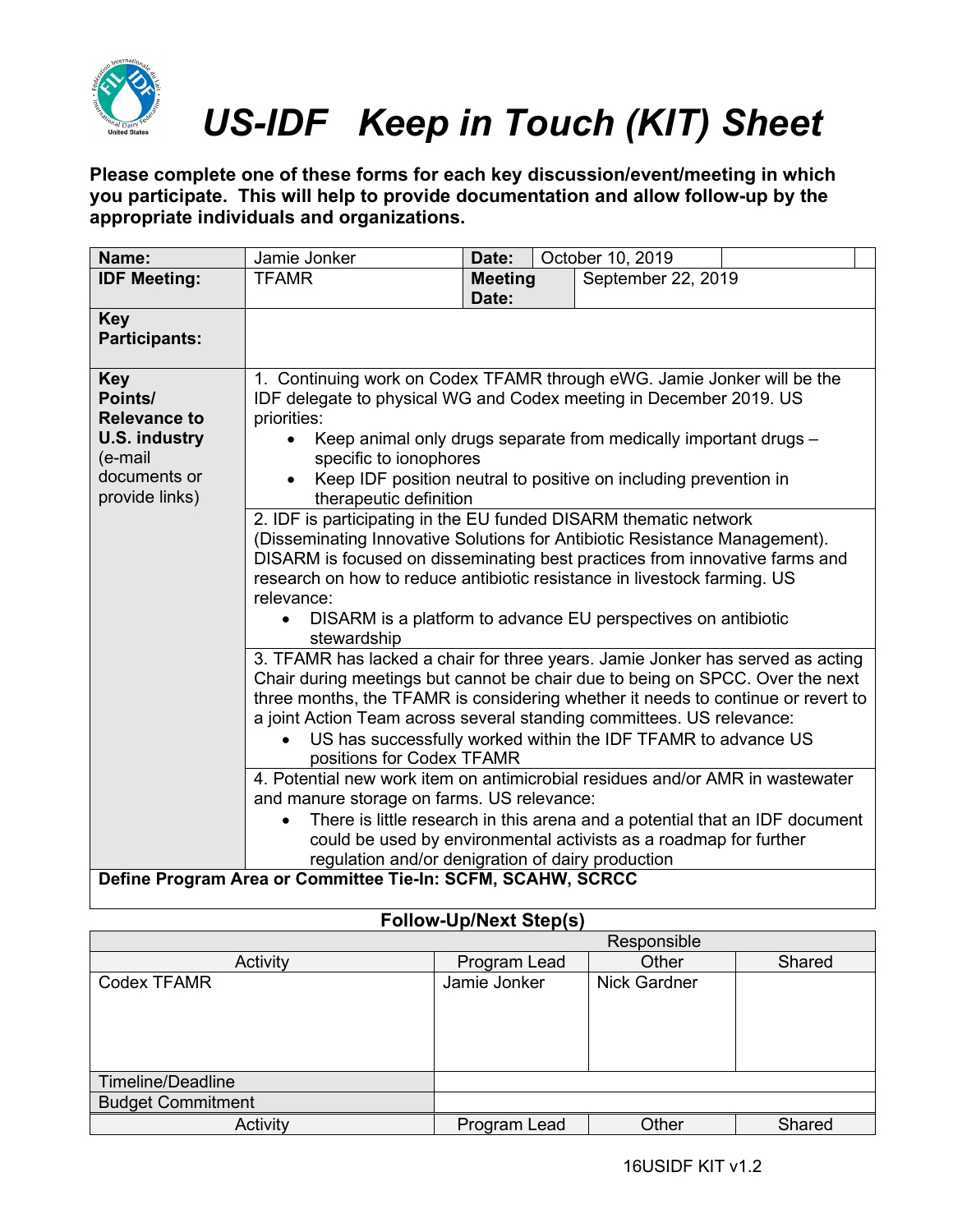| <b>DISARM</b>            | Jamie Jonker |  |
|--------------------------|--------------|--|
|                          |              |  |
|                          |              |  |
| Timeline/Deadline        |              |  |
| <b>Budget Commitment</b> |              |  |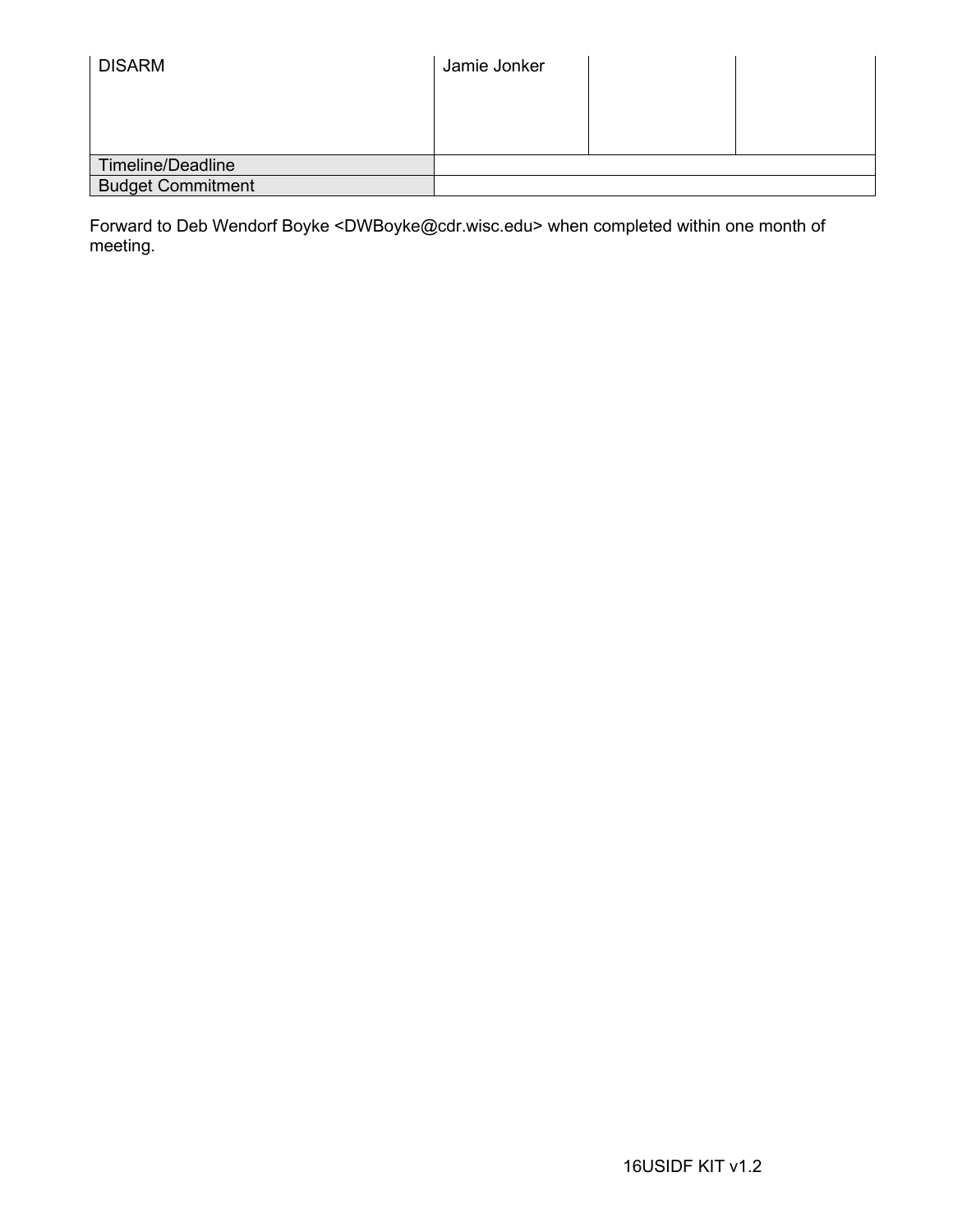

**Please complete one of these forms for each key discussion/event/meeting in which you participate. This will help to provide documentation and allow follow-up by the appropriate individuals and organizations.**

| Name:                                           | <b>Bill Graves</b>                                                                                                                                                                                                                                                                                                         | Date:                                                     | October 14, 2019   |  |  |  |
|-------------------------------------------------|----------------------------------------------------------------------------------------------------------------------------------------------------------------------------------------------------------------------------------------------------------------------------------------------------------------------------|-----------------------------------------------------------|--------------------|--|--|--|
| <b>IDF Meeting:</b>                             | Protein from A Dairy<br>Perspective                                                                                                                                                                                                                                                                                        | <b>Meeting</b><br>Date:                                   | September 20, 2019 |  |  |  |
| Key<br><b>Participants:</b>                     |                                                                                                                                                                                                                                                                                                                            | Bill Graves, Praveen Upreti, Chris Thompson, Nick Gardner |                    |  |  |  |
| <b>Key</b><br>Points/<br><b>Relevance to</b>    | 1. Discussed IDF position to CCNFSDU41 on JEMNU recommendations<br>towards NCF                                                                                                                                                                                                                                             |                                                           |                    |  |  |  |
| <b>U.S. industry</b><br>(e-mail<br>documents or | 2. IDF does not feel that is enough substantiation which would justify a change in<br>NCFS. Strongly recommend 6.38 for milk protein and 5.71 for soy protein<br>3. Encourage members of the task force to engage their national delegations to<br>CCNFSDU to get a sense of the delegation standpoint on this topic<br>4. |                                                           |                    |  |  |  |
| provide links)                                  |                                                                                                                                                                                                                                                                                                                            |                                                           |                    |  |  |  |
|                                                 |                                                                                                                                                                                                                                                                                                                            |                                                           |                    |  |  |  |
|                                                 | Define Program Area or Committee Tie-In:                                                                                                                                                                                                                                                                                   |                                                           |                    |  |  |  |

### **Follow-Up/Next Step(s)**

|                                    |                | Responsible |        |
|------------------------------------|----------------|-------------|--------|
| Activity                           | Program Lead   | Other       | Shared |
| Draft IDF position document        | Laurance Ryken |             | Team   |
|                                    |                |             |        |
|                                    |                |             |        |
|                                    |                |             |        |
|                                    |                |             |        |
| Timeline/Deadline<br>October 7     |                |             |        |
| <b>Budget Commitment</b>           |                |             |        |
| Activity                           | Program Lead   | Other       | Shared |
| Convene conference call when JEMNU | Laurence Ryken |             | Team   |
| outcome becomes available          |                |             |        |
|                                    |                |             |        |
|                                    |                |             |        |
|                                    |                |             |        |
| <b>Timeline/Deadline</b>           |                |             |        |
| <b>Budget Commitment</b>           |                |             |        |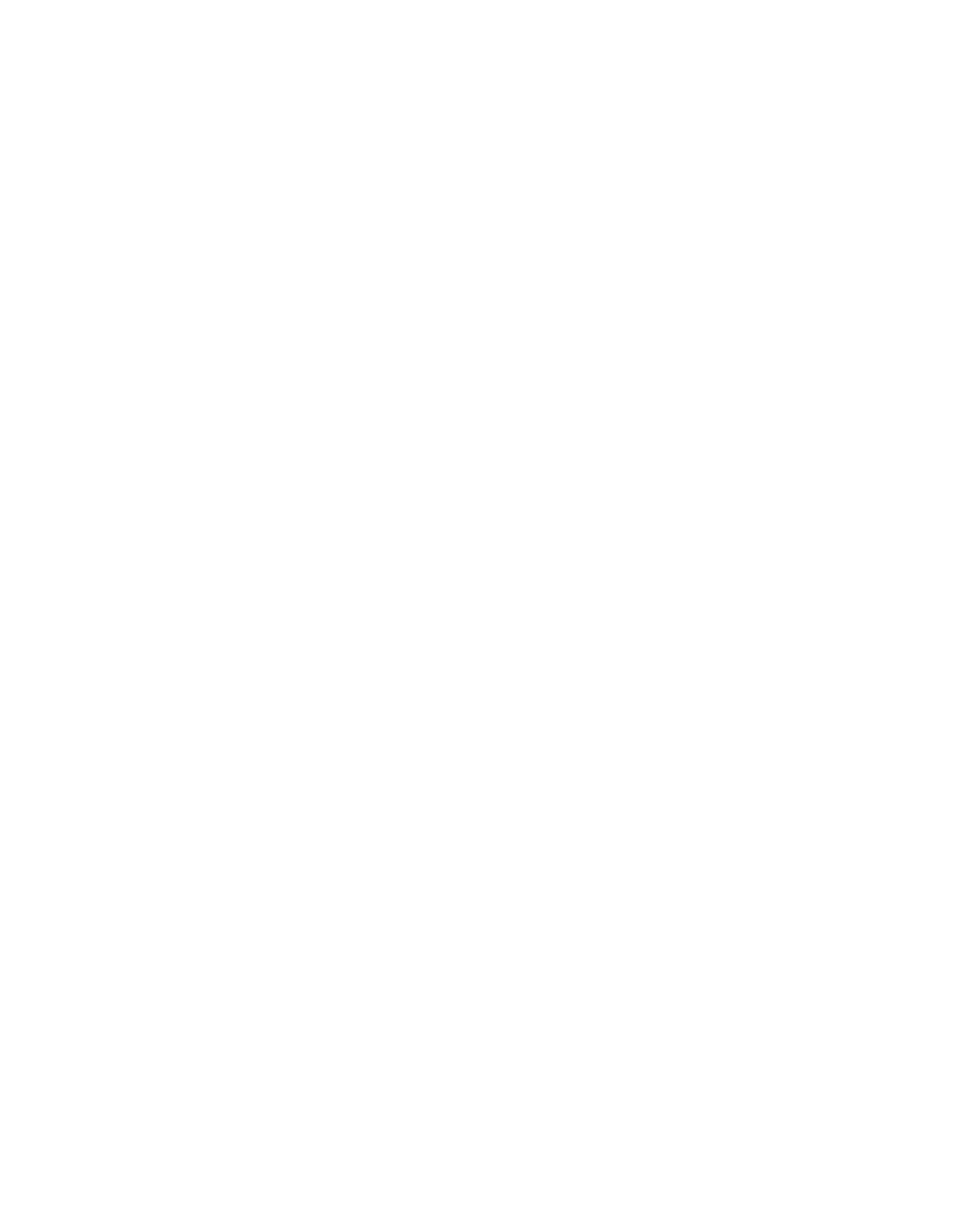

**Please complete one of these forms for each key discussion/event/meeting in which you participate. This will help to provide documentation and allow follow-up by the appropriate individuals and organizations.**

| Name:                                                         | Michelle L. Slimko                                                                                                                                   | Date:                   |  | 10/25/2019     |  |
|---------------------------------------------------------------|------------------------------------------------------------------------------------------------------------------------------------------------------|-------------------------|--|----------------|--|
| <b>IDF Meeting:</b>                                           | <b>SC Nutrition &amp; Health</b>                                                                                                                     | <b>Meeting</b><br>Date: |  | September 2019 |  |
| <b>Key</b><br><b>Participants:</b>                            | From US- Michelle Slimko, Bill Graves, Greg Miller, Nick Gardner                                                                                     |                         |  |                |  |
| <b>Key</b><br>Points/<br><b>Relevance to</b><br>U.S. industry | $\mathbf 1$<br>Stephen said he will get back to the committee after he speaks to SPCC about<br>SCNH role and objectives to help with prioritization. |                         |  |                |  |
| (e-mail<br>documents or<br>provide links)                     | 2.<br>Discussion on a paper to educate about industry funded studies and role of peer<br>review process. Idea to follow up on.                       |                         |  |                |  |
|                                                               | 3.                                                                                                                                                   |                         |  |                |  |
|                                                               | 4.                                                                                                                                                   |                         |  |                |  |
| Define Program Area or Committee Tie-In: SCNH                 |                                                                                                                                                      |                         |  |                |  |

### **Follow-Up/Next Step(s)**

|                                  |              | Responsible                           |            |  |
|----------------------------------|--------------|---------------------------------------|------------|--|
| Activity                         | Program Lead | Other                                 | Shared     |  |
| <b>Support UP Summary Briefs</b> | <b>Nick</b>  | <b>Michelle</b><br><b>Bill Graves</b> | With UP TF |  |
| Timeline/Deadline                |              |                                       |            |  |
| <b>Budget Commitment</b>         | N/A          |                                       |            |  |
| Activity                         | Program Lead | Other                                 | Shared     |  |
|                                  |              |                                       |            |  |
| Timeline/Deadline                |              |                                       |            |  |
| <b>Budget Commitment</b>         |              |                                       |            |  |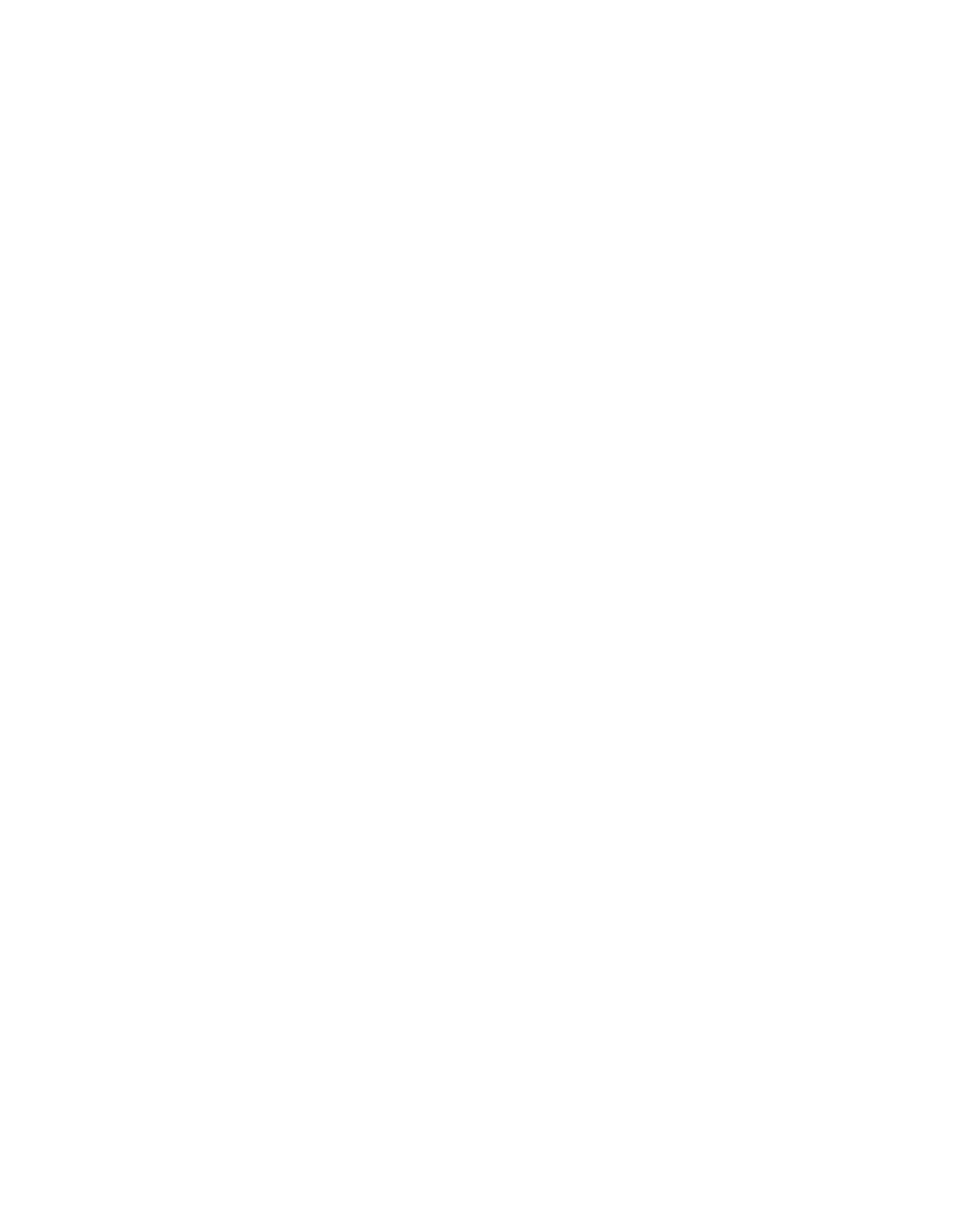

**Please complete one of these forms for each key discussion/event/meeting in which you participate. This will help to provide documentation and allow follow-up by the appropriate individuals and organizations.**

| Name:                                                                                                 | <b>Bill Graves</b>                                                                                                                                                                                                                                                                  | Date:                   |  | October 14, 2019   |  |
|-------------------------------------------------------------------------------------------------------|-------------------------------------------------------------------------------------------------------------------------------------------------------------------------------------------------------------------------------------------------------------------------------------|-------------------------|--|--------------------|--|
| <b>IDF Meeting:</b>                                                                                   | Dairy Science and<br>Technology                                                                                                                                                                                                                                                     | <b>Meeting</b><br>Date: |  | September 21, 2019 |  |
| Key<br><b>Participants:</b>                                                                           | U.S. participants – Bill Graves, Praveen Upreti, Chris Thompson                                                                                                                                                                                                                     |                         |  |                    |  |
| <b>Key</b><br>Points/<br>Relevance to<br>U.S. industry<br>(e-mail<br>documents or                     | 1. Status on fact sheets development: a) Lactose fact sheet – designed as an<br>introduction to lactose with a focus on technological aspects (in final approval),<br>b) Cheese varieties fact sheet – request for reviewers, c) Membrane technology<br>fact sheet - final approval |                         |  |                    |  |
| provide links)                                                                                        | 2. Election of Chair/Deputy Chair – Praveen Upreti (Nestle) and Bill Graves<br>(NDC) were not elected; Ireland and Switzerland representatives were selected                                                                                                                        |                         |  |                    |  |
|                                                                                                       | 3. Review of IDF Task Force on Ultra-processed                                                                                                                                                                                                                                      |                         |  |                    |  |
|                                                                                                       | 4. Upcoming meetings discussion $-8th$ IDF Cheese Ripening Symposium to be<br>held in Quebec City from June 2-5, 2020; $8th$ IDF International Symposium on<br>sheep, goat and other non-cow milk, Brussels May 4-5, 2020                                                           |                         |  |                    |  |
| Define Program Area or Committee Tie-In: Lactose fact sheet discussed at flavored milk<br>action team |                                                                                                                                                                                                                                                                                     |                         |  |                    |  |

#### **Follow-Up/Next Step(s)**

|                                                  | Responsible           |       |        |  |
|--------------------------------------------------|-----------------------|-------|--------|--|
| Activity                                         | Program Lead          | Other | Shared |  |
| Discussion on involvement of young<br>scientists | <b>Geoff Smithers</b> |       |        |  |
| Timeline/Deadline                                |                       |       |        |  |
| <b>Budget Commitment</b>                         |                       |       |        |  |
| Activity                                         | Program Lead          | Other | Shared |  |
|                                                  |                       |       |        |  |
| <b>Timeline/Deadline</b>                         |                       |       |        |  |
| <b>Budget Commitment</b>                         |                       |       |        |  |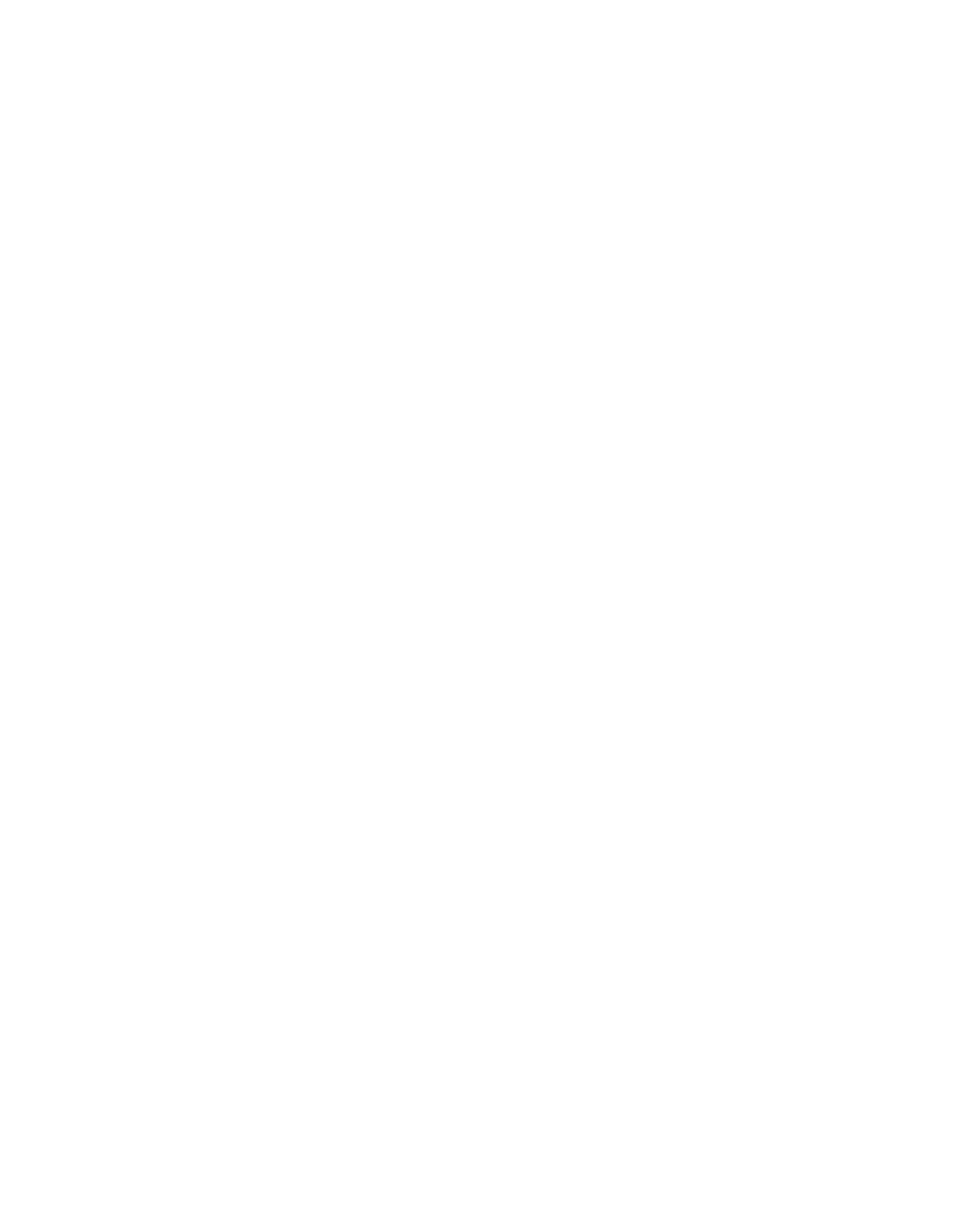

**Please complete one of these forms for each key discussion/event/meeting in which you participate. This will help to provide documentation and allow follow-up by the appropriate individuals and organizations.**

| Name:                                                                | Shawna Morris                                                                                                                                                                        | 10/28/19<br>Date:                                                                                                                                                                                                                                                                                                                                                                                                                                                                                                                  |          |  |  |  |
|----------------------------------------------------------------------|--------------------------------------------------------------------------------------------------------------------------------------------------------------------------------------|------------------------------------------------------------------------------------------------------------------------------------------------------------------------------------------------------------------------------------------------------------------------------------------------------------------------------------------------------------------------------------------------------------------------------------------------------------------------------------------------------------------------------------|----------|--|--|--|
| <b>IDF Meeting:</b>                                                  | <b>SCDPE Meeting &amp; Joint</b><br>Mtg of SCDPE & SCM                                                                                                                               | <b>Meeting</b><br>Date:                                                                                                                                                                                                                                                                                                                                                                                                                                                                                                            | 10/28/19 |  |  |  |
| <b>Key</b><br><b>Participants:</b>                                   | S. Morris, A. Novakovic, W. Loux, J. Castaneda, C. Allen                                                                                                                             |                                                                                                                                                                                                                                                                                                                                                                                                                                                                                                                                    |          |  |  |  |
| <b>Key</b><br>Points/<br><b>Relevance to</b><br><b>U.S. industry</b> | 1. Robust discussion on IDF Country Policy and Market Development<br>Updates took place. Summary of country reports: https://www.fil-<br>idf.org/publications/fact-sheets/.          |                                                                                                                                                                                                                                                                                                                                                                                                                                                                                                                                    |          |  |  |  |
| (e-mail<br>documents or<br>provide links)                            | Report by A. Novakovic on TF's work on pricing survey. Work now largely<br>2.<br>completed; SC to deliberate on whether anything further is desired of the<br>project at this stage. |                                                                                                                                                                                                                                                                                                                                                                                                                                                                                                                                    |          |  |  |  |
|                                                                      |                                                                                                                                                                                      | 3. Report by S. Morris on TF's work on cheese survey. TF team met in<br>Istanbul to discuss revised draft following input during spring SCDPE<br>meeting. Updated copy and TF call in Oct. to steer survey draft and NWI<br>for submission to SPCC.                                                                                                                                                                                                                                                                                |          |  |  |  |
|                                                                      | 4. Report provided on PBBs document; SCDPE asked to provide input on<br>economic key points. Final key points packet to be shared in Q4 2019.                                        |                                                                                                                                                                                                                                                                                                                                                                                                                                                                                                                                    |          |  |  |  |
|                                                                      | 5. Report on Indian dairy sector provided.                                                                                                                                           |                                                                                                                                                                                                                                                                                                                                                                                                                                                                                                                                    |          |  |  |  |
|                                                                      |                                                                                                                                                                                      | 6. Work likely to be discontinued on 2 TFs due to lack of volunteer<br>availability and/or challenges with development of data:<br>a) Benefits of Trade<br>b) Quantification of the value of IDF's work on standard development<br>7. Work on Benefits of Dairying stymied by insufficient data on<br>jobs/economics elements at global level. TF was suggested to consult<br>available FAO information to determine if the information needed for use<br>by the HO in global presentations can be obtained from existing sources. |          |  |  |  |
|                                                                      |                                                                                                                                                                                      |                                                                                                                                                                                                                                                                                                                                                                                                                                                                                                                                    |          |  |  |  |
|                                                                      | Define Program Area or Committee Tie-In:                                                                                                                                             |                                                                                                                                                                                                                                                                                                                                                                                                                                                                                                                                    |          |  |  |  |

|                          | Responsible                             |         |        |  |
|--------------------------|-----------------------------------------|---------|--------|--|
| Activity                 | Program Lead                            | Other   | Shared |  |
| Work on Cheese Survey    | S. Morris                               | W. Loux |        |  |
|                          |                                         |         |        |  |
| Timeline/Deadline        | TF Call in late Oct; NWI to SPCC in Nov |         |        |  |
| <b>Budget Commitment</b> | N/A                                     |         |        |  |
| Activity                 | Program Lead                            | Other   | Shared |  |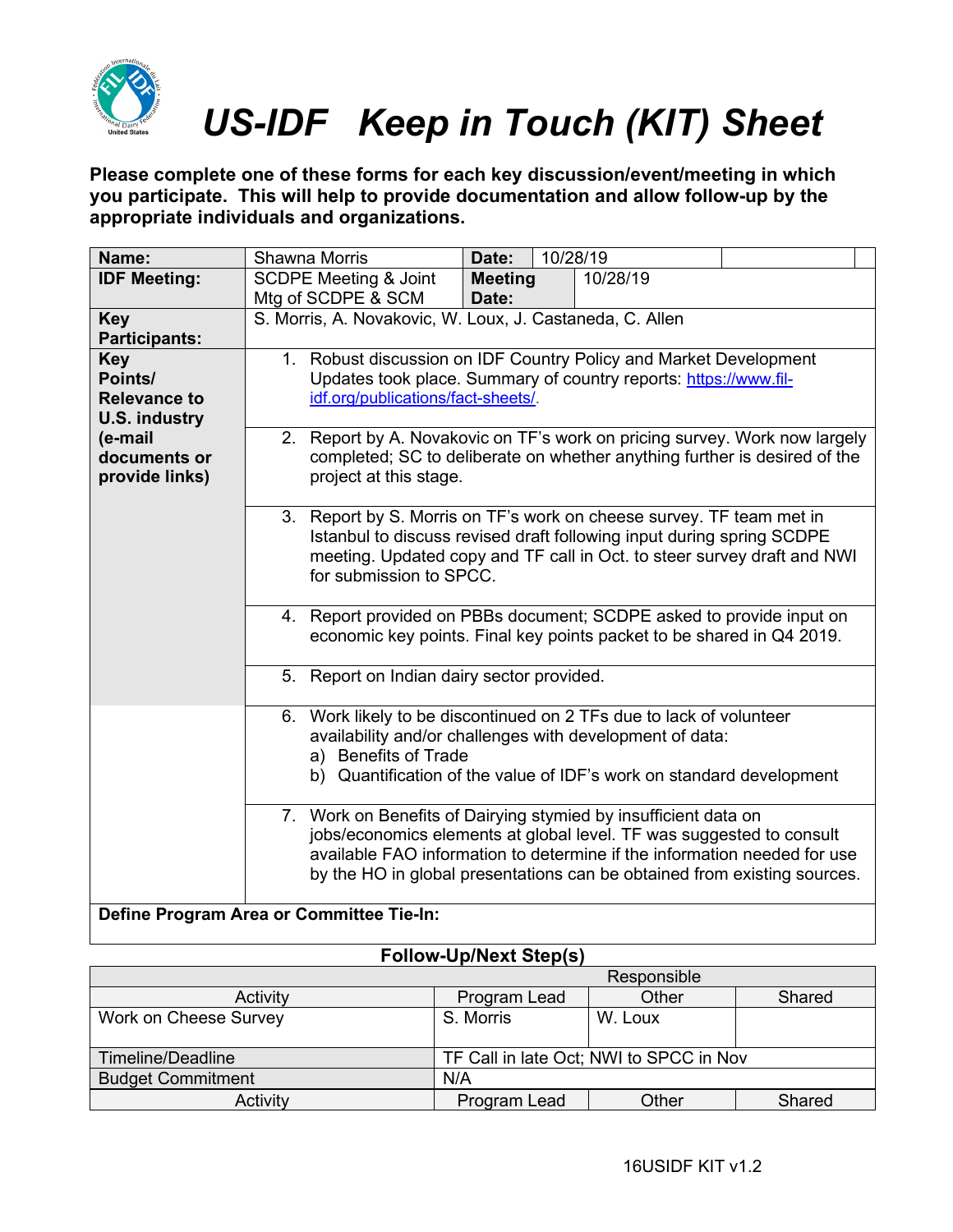| Planning to support DPE portion of Cape<br>Town Agenda underway | A Novakovic, S.<br>Morris       |  |  |
|-----------------------------------------------------------------|---------------------------------|--|--|
| Timeline/Deadline                                               | Initial proposals routed in Oct |  |  |
| <b>Budget Commitment</b>                                        | N/A                             |  |  |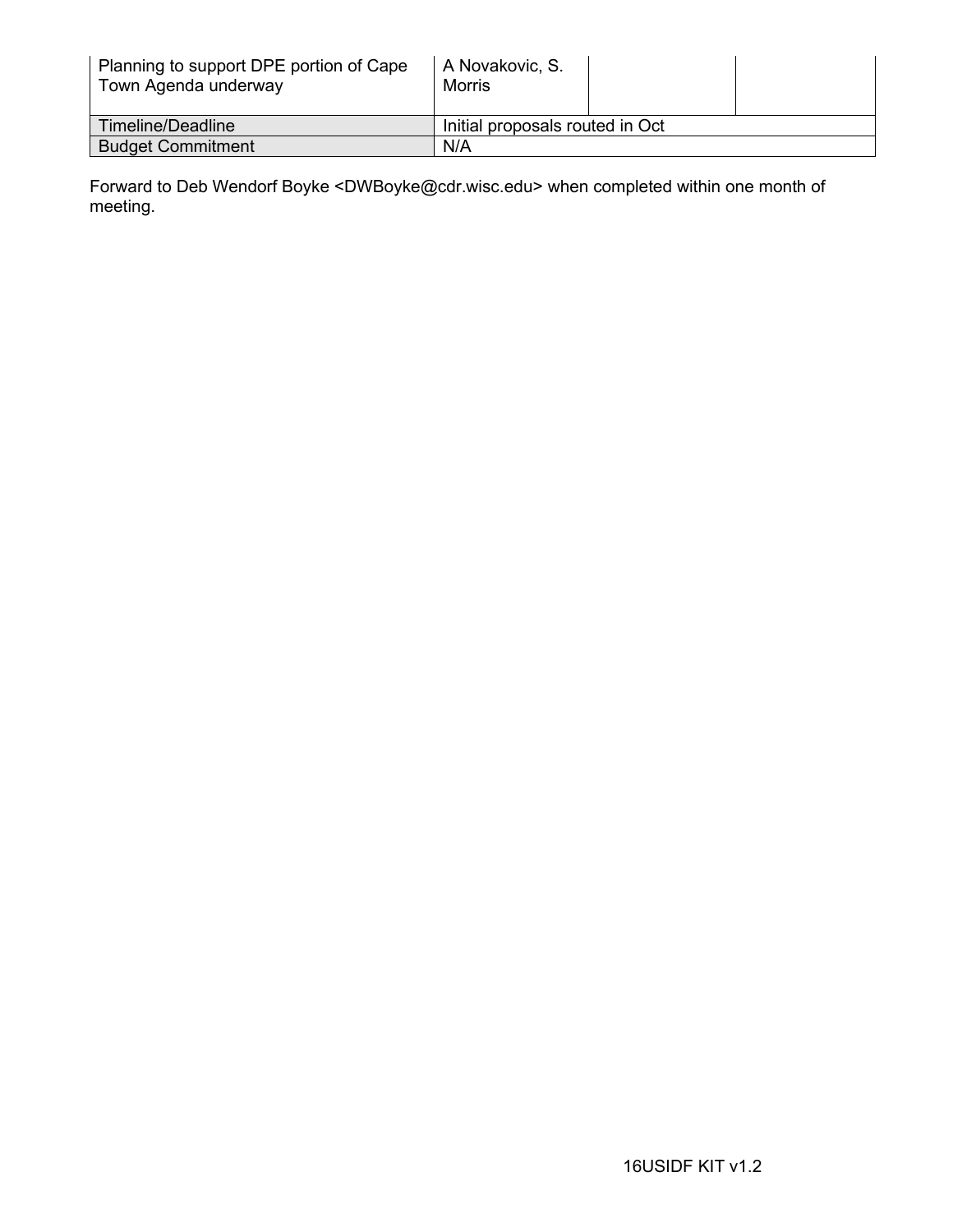

**Please complete one of these forms for each key discussion/event/meeting in which you participate. This will help to provide documentation and allow follow-up by the appropriate individuals and organizations.**

| Name:                                                 | Jamie Jonker                                                                             | Date:          | October 10, 2019                                                      |  |  |
|-------------------------------------------------------|------------------------------------------------------------------------------------------|----------------|-----------------------------------------------------------------------|--|--|
| <b>IDF Meeting:</b>                                   | <b>SCFM</b>                                                                              | <b>Meeting</b> | September 22, 2019                                                    |  |  |
|                                                       |                                                                                          | Date:          |                                                                       |  |  |
| <b>Key</b>                                            |                                                                                          |                |                                                                       |  |  |
| <b>Participants:</b>                                  |                                                                                          |                |                                                                       |  |  |
| <b>Key</b>                                            | 1. Continuing work on IDF Dairy Farmer Roundtable with a program in 2019                 |                |                                                                       |  |  |
| Points/                                               | Istanbul WDS and schedule for 2020 Cape Town WDS. US relevance:                          |                |                                                                       |  |  |
| <b>Relevance to</b>                                   |                                                                                          |                | Dairy farmer leaders from countries such as AU, NZ, CA, Japan, and EU |  |  |
| <b>U.S. industry</b>                                  | attend and discuss common issues                                                         |                |                                                                       |  |  |
| (e-mail                                               |                                                                                          |                | Marilyn Hershey (DMI Chair and Land O'Lakes member) is the first US   |  |  |
| documents or                                          |                                                                                          |                | dairy farmer to attend the IDF Dairy Farmer Roundtable                |  |  |
| provide links)                                        | 2. Continuing work on Reproductive Technology factsheets as a joint project with         |                |                                                                       |  |  |
|                                                       | SCAHW. Two factsheets on Reproductive Hormones and Genomics are                          |                |                                                                       |  |  |
|                                                       | available for comment until October 21, 2019. These are anticipated to be                |                |                                                                       |  |  |
|                                                       | finalized later this year. US relevance:                                                 |                |                                                                       |  |  |
|                                                       | Jamie Jonker is the Action Team lead<br>$\bullet$                                        |                |                                                                       |  |  |
|                                                       | The factsheets, being IDF publications, may be used with the dairy value                 |                |                                                                       |  |  |
|                                                       | chain as an authoritative source of scientific information                               |                |                                                                       |  |  |
|                                                       | 3. Potential new work item on antimicrobial residues and/or AMR in wastewater            |                |                                                                       |  |  |
|                                                       | and manure storage on farms. US relevance:                                               |                |                                                                       |  |  |
|                                                       | There is little research in this arena and a potential that an IDF document<br>$\bullet$ |                |                                                                       |  |  |
|                                                       | could be used by environmental activists as a roadmap for further                        |                |                                                                       |  |  |
|                                                       | regulation and/or denigration of dairy production                                        |                |                                                                       |  |  |
|                                                       | 4.                                                                                       |                |                                                                       |  |  |
| Define Program Area or Committee Tie-In: SCAHW, TFAMR |                                                                                          |                |                                                                       |  |  |

|                                    | Responsible  |                 |        |
|------------------------------------|--------------|-----------------|--------|
| Activity                           | Program Lead | Other           | Shared |
| <b>IDF Dairy Farmer Roundtable</b> | Jamie Jonker | Marilyn Hershey |        |
| <b>Timeline/Deadline</b>           |              |                 |        |
| <b>Budget Commitment</b>           |              |                 |        |
| Activity                           | Program Lead | Other           | Shared |
| <b>Reproductive Factsheets</b>     | Jamie Jonker |                 |        |
| Timeline/Deadline                  |              |                 |        |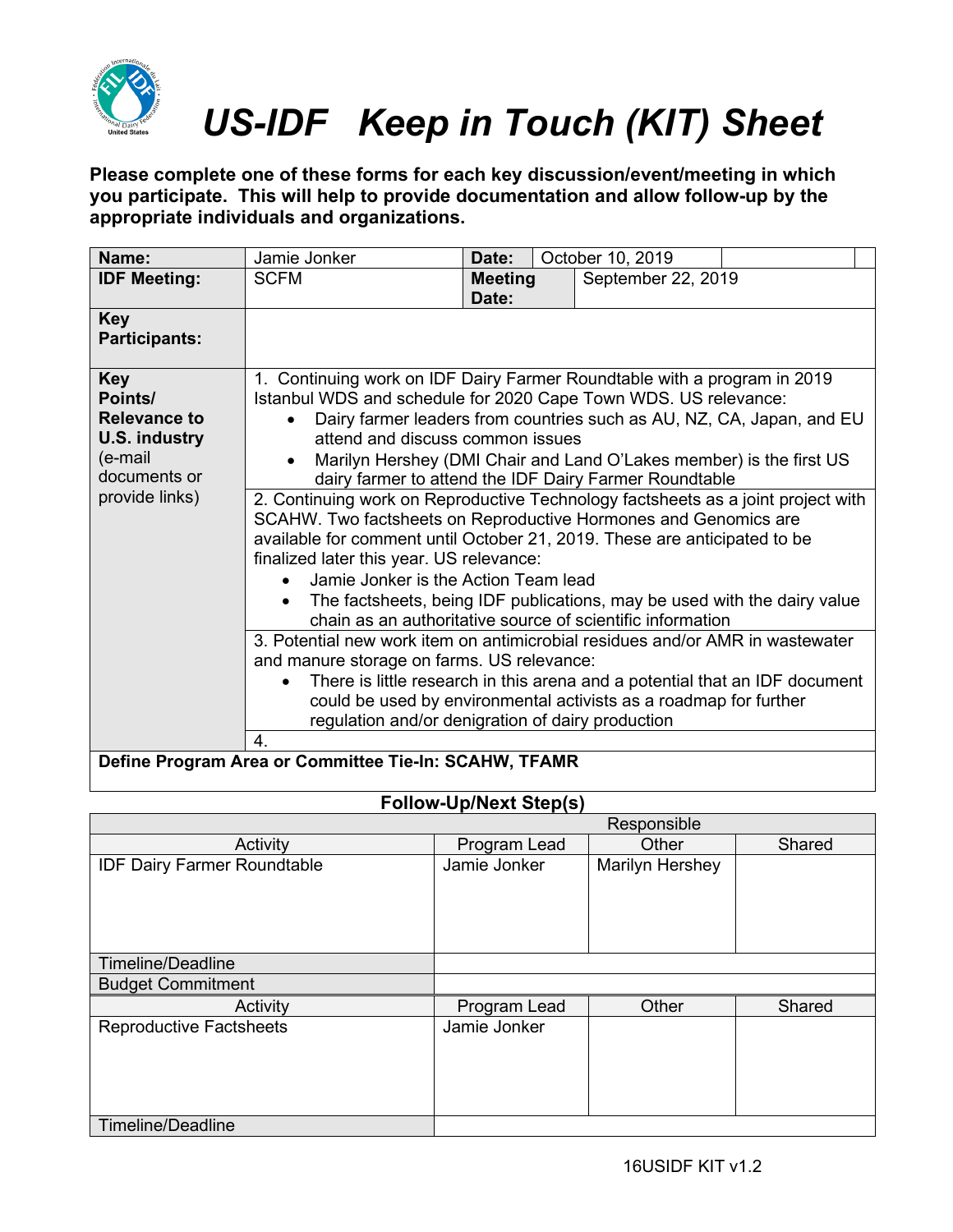| ---------------<br>Commitment<br><b>Duuy</b> |  |
|----------------------------------------------|--|
|                                              |  |